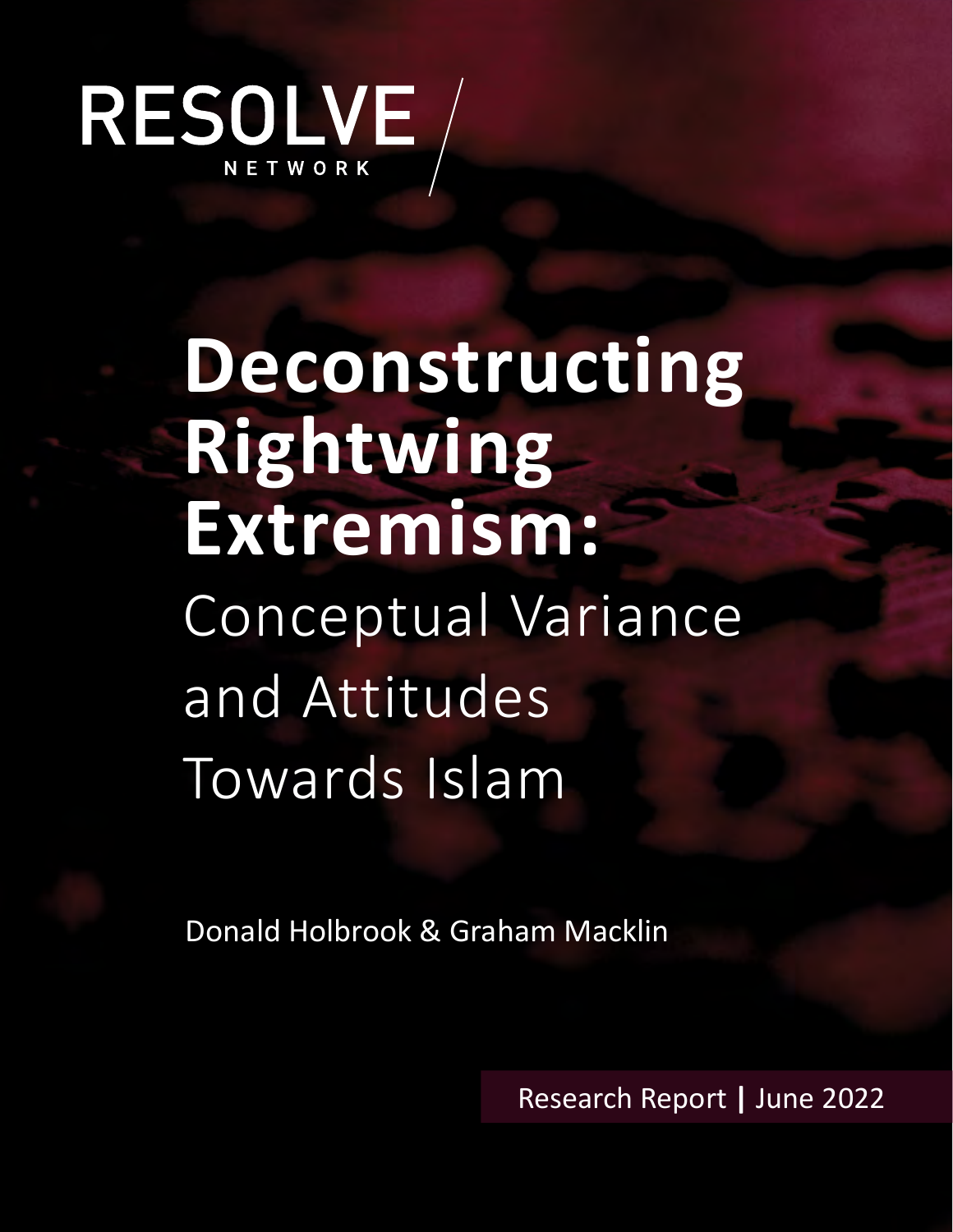# ACKNOWLEDGEMENTS

The authors would like to thank Boglarka Bozsogi of the RESOLVE Network and James Hopkins for their help in researching this report.

*The views expressed in this publication are those of the author. They do not necessarily reflect the views of the RESOLVE Network, acknowledged partners contributing to the production of this publication, the U.S. Institute of Peace, or any entity of the U.S. government.*

[https://doi.org/](https://doi.org/10.37805/remve2022.3) 10.37805/remve2022.3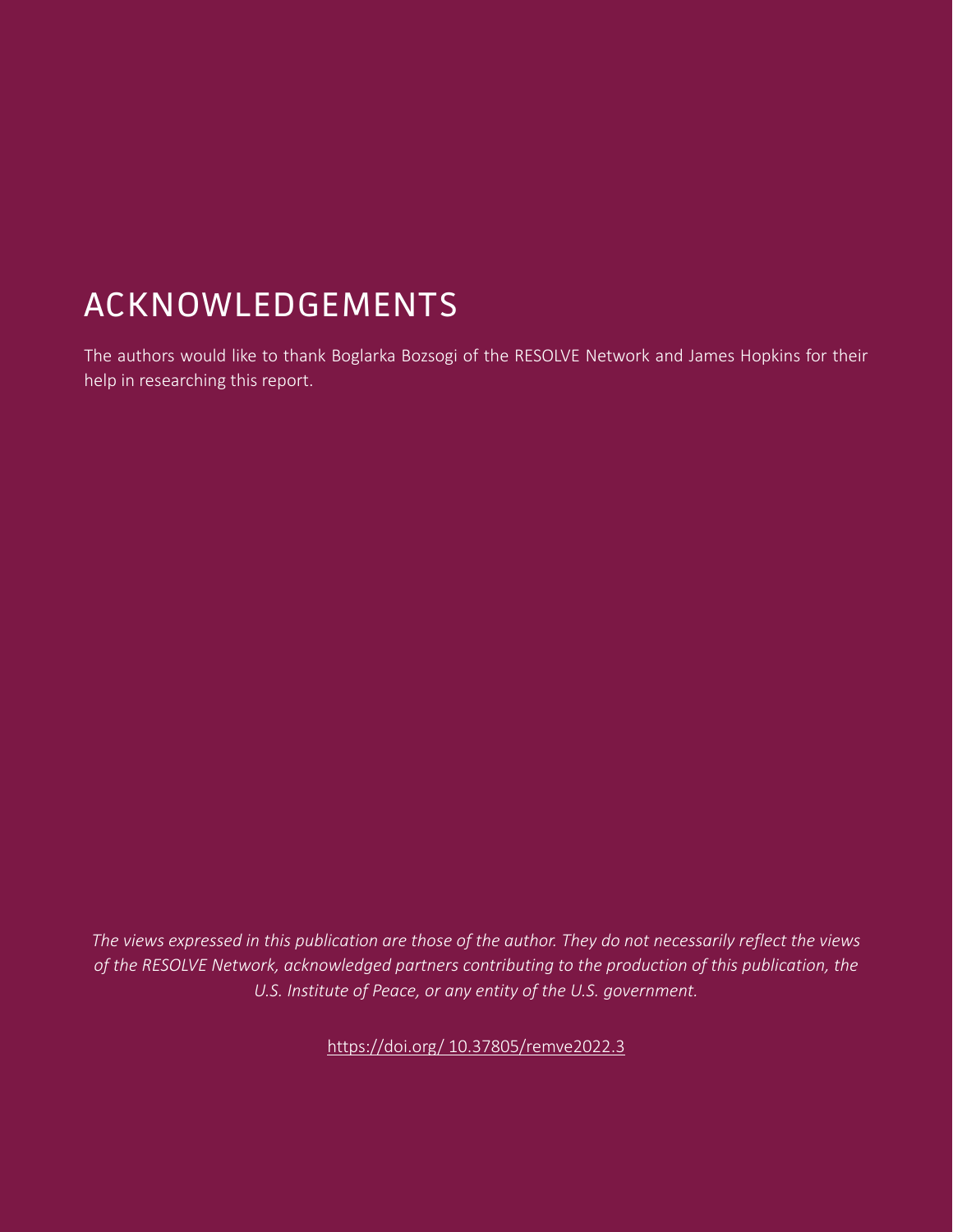# **CONTENTS**

| RWE: IDEOLOGICAL, TEMPORAL, AND ORGANIZATIONAL HETEROGENEITY  6 |  |
|-----------------------------------------------------------------|--|
|                                                                 |  |
|                                                                 |  |
|                                                                 |  |
|                                                                 |  |
|                                                                 |  |
|                                                                 |  |
|                                                                 |  |
|                                                                 |  |
|                                                                 |  |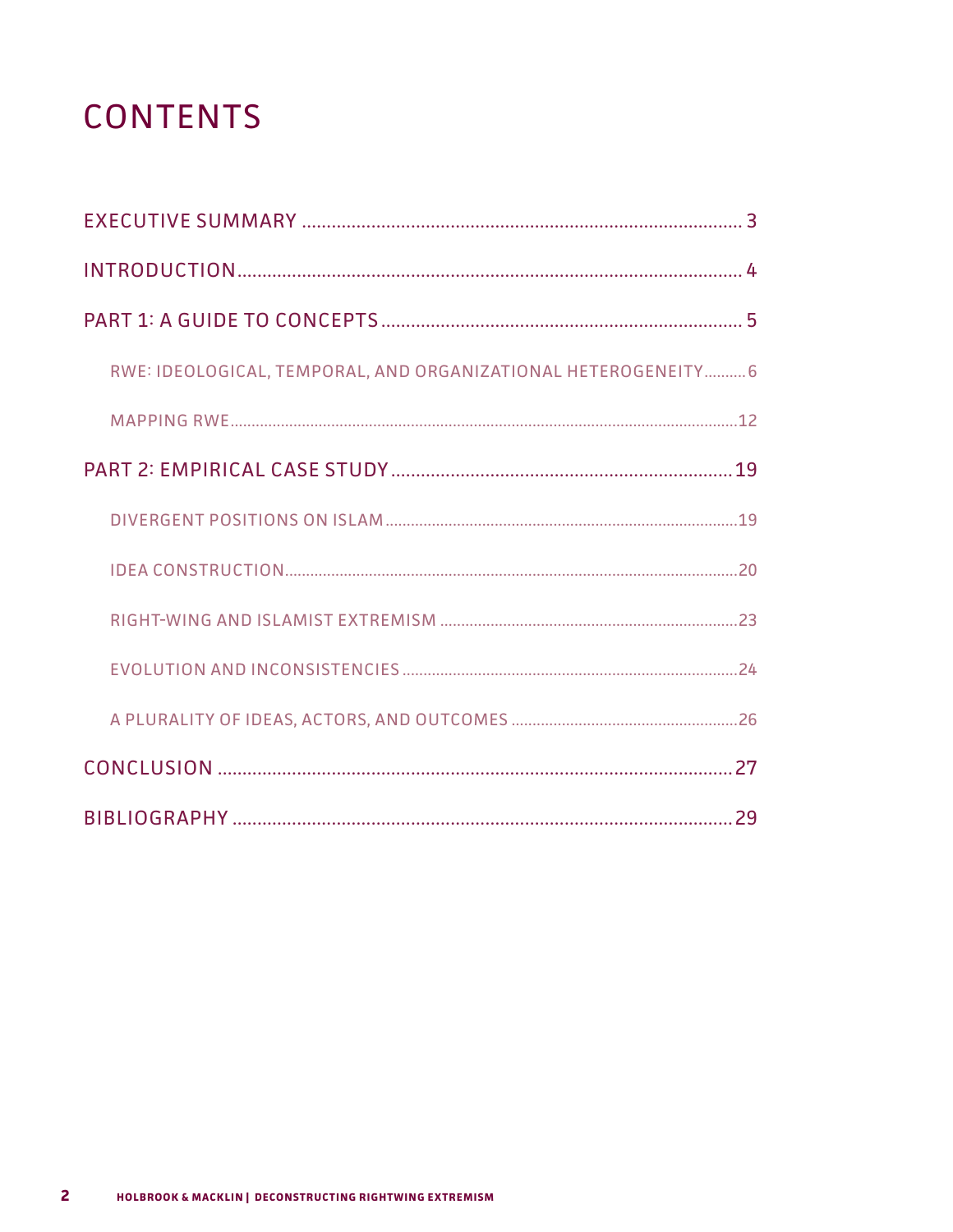# EXECUTIVE SUMMARY

This is the first report of two setting out the different ways in which rightwing extremist actors constitute a risk to public safety and both national and international security. This report provides a guide to key concepts, ideas, and internal differences within movements associated with rightwing extremism (RWE). The second report focuses on patterns of violent incidents associated with RWE in Western and Central Europe.

The purpose of this report is to map, conceptually and empirically, the diverse elements that constitute rightwing extremism. The aim is to offer readers a guide to this complexity and an appreciation for the numerous ideas, actors, and outcomes associated with RWE. The report is divided into two parts. The first focuses on the conceptual issues associated with RWE while the second explores how this complexity plays out in practice by examining various ways in which RWE has framed and reacted to Islam. This case study was selected as it illustrates the intricacies of varied and evolving RWE responses and because Islam and Muslims are often a major target of RWE violence and hostility.

In Part 1 we caution against describing RWE as a single movement or an ideology given that those associated with RWE, overall, lack the common bonds that bind members of a movement together. We explore the substance of this complexity and summarize the key features on a schema focusing on actors, ideas, and outcomes associated with RWE.

In Part 2 we illustrate, with reference to this conceptual complexity, how a plethora of mainly European RWE approaches to Islam underscores the pluralism of ideas and interpretations within RWE. This ideological plurality steers its proponents in divergent directions and results in varied outcomes. Not only do right-wing extremists, including those inspired by white supremacism, nationalism, and cultural nativism, adopt divergent positions on the issue, their approach ranges widely from co-optation and inspiration to non-engagement and outright hostility. These divergent positions, in turn, differ depending on local contexts, frames of reference, core beliefs, and individuals' interpretations of each of these factors.

This heterogeneity has important implications for practitioners, policymakers and those who study RWE movements. Importantly, perceptions of threat are not constant or consistent across RWE movements. Varied threat perceptions can, in turn, produce different types of violence and extremism, with a diverse and inconsistent list of potential targets for violent acts, potential allies, and perceived constituents among RWE actors.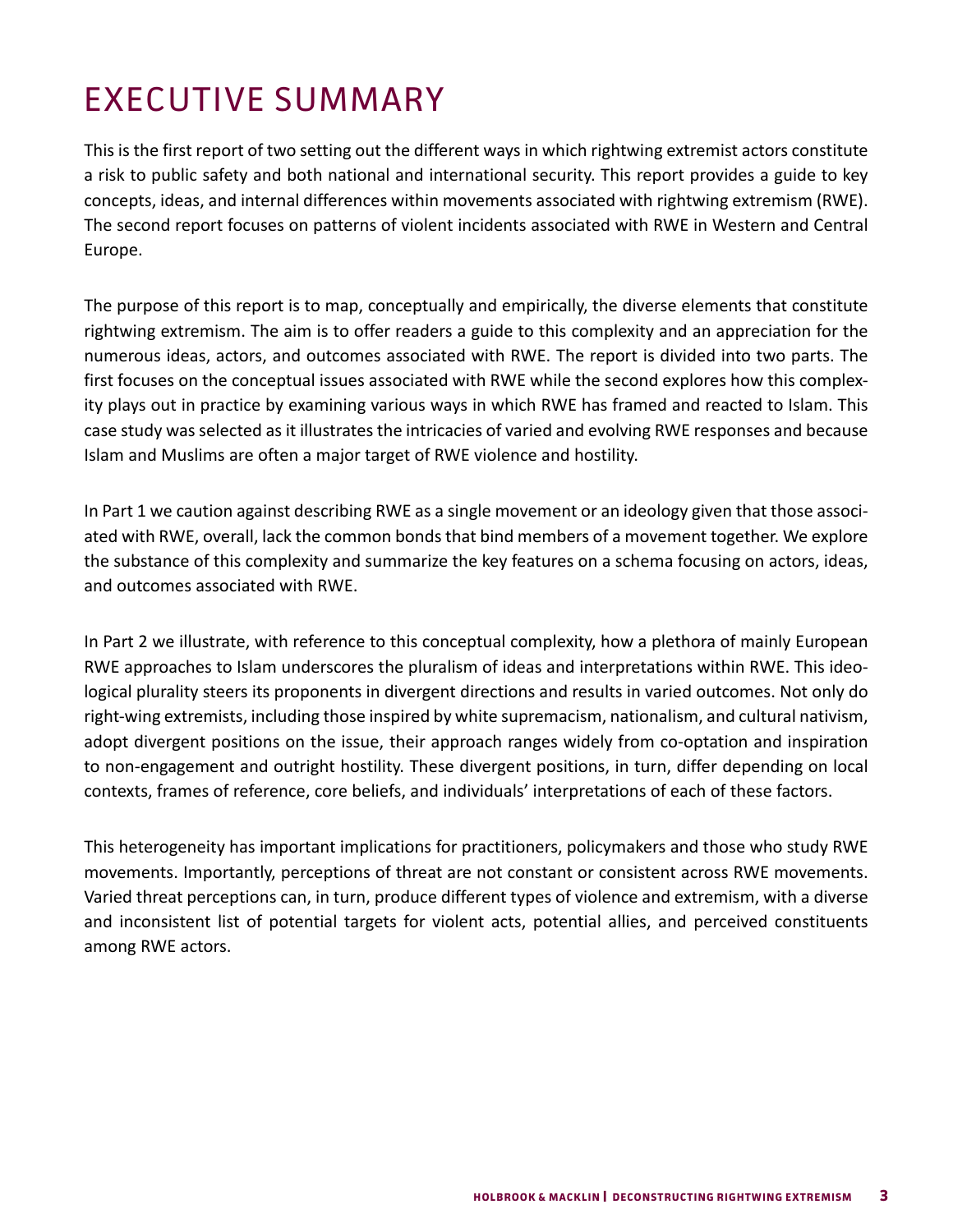# INTRODUCTION

Violence associated with rightwing extremism (RWE) is recognized as a growing threat across the globe.1 However, RWE is by no means a homogenous entity. Not only does the term encompass a wide range of individuals, groups, and parties, it has also proven remarkably adaptable in terms of ideological reconfiguration and metamorphosis. Scholarly literature reflects this homogeneity. There is a broad consensus that RWE—under which can be subsumed white supremacism, neo-Nazism, neo-fascism, racially and ethnically motivated violent extremism (REMVE), and indeed a plethora of other such labels—incorporates such a complex web of movements and ideological currents that any accurate assessment of threat or resource prioritization is hard to achieve.<sup>2</sup> While states, organizations, research networks, advocacy groups, and other stakeholders frequently attach single umbrella labels to capture the danger posed by RWE,<sup>3</sup> this should not disguise the fact that this threat category conflates myriad movements that are often at odds with one another both organizationally and ideologically.4

Despite the variety of definitions for the phenomena, RWE has been most succinctly defined as "anti-democratic opposition towards equality."<sup>5</sup> This definition highlights both the ideational and behavioral extremism inherent in RWE, which often can manifest itself as violent political action driven by racial, ethnic, or cultural nationalism, perpetrated by individuals or groups with reference to shared collective values and interests. Still, as noted, RWE activities, attitudes, and the ideologies behind them vary between and across the movements and groups that constitute RWE. The purpose of this report, therefore, is to map, conceptually and empirically, the different elements that constitute RWE and, in doing so, provide readers a guide to understanding the complexity and diversity of ideas, actors, and outcomes associated with the term.

3 "Spotlight: Violent Right-Wing Extremism in Focus," *RAN,* May 2020, [https://ec.europa.eu/home-affairs/system/files/2020-06/ran\\_bro](https://ec.europa.eu/home-affairs/system/files/2020-06/ran_brochure_violent_right_wing_extremism_in_focus_en.pdf)[chure\\_violent\\_right\\_wing\\_extremism\\_in\\_focus\\_en.pdf](https://ec.europa.eu/home-affairs/system/files/2020-06/ran_brochure_violent_right_wing_extremism_in_focus_en.pdf); "Member States Concerned by the Growing and Increasingly Transnational Threat of Extreme Right-wing Terrorism," *United Nations Security Council Counter-Terrorism Committee Executive Directorate,* April 2020; Europol, *European Union Terrorism Situation and Trend Report 2020* (European Union Agency for Law Enforcement Cooperation, 2020), https://www.europol.europa.eu/cms/sites/default/files/documents/european\_union\_terrorism\_situation\_and\_trend\_report [te-sat\\_2020\\_0.pdf](https://www.europol.europa.eu/cms/sites/default/files/documents/european_union_terrorism_situation_and_trend_report_te-sat_2020_0.pdf).

<sup>1</sup> "Member States Concerned by the Growing and Increasingly Transnational Threat of Extreme Right-wing Terrorism," *United Nations Security Council Counter-Terrorism Committee Executive Directorate*, April 2020, [https://www.un.org/securitycouncil/ctc/sites/www.](https://www.un.org/securitycouncil/ctc/sites/www.un.org.securitycouncil.ctc/files/20200401_press_release_trends_alert_extreme_right-wing_terrorism.pdf) un.org.securitycouncil.ctc/files/20200401 press release trends alert extreme right-wing terrorism.pdf. Our definition of RWE incorporates the RESOLVE Secretariat's conceptualization of "Racially and Ethnically Motivated Violent Extremism", focused upon "racial and ethnic supremacy" where proponents "advocate for the suppression or elimination of multicultural societies through overt acts of violence or political manipulation." The ideologies espoused by such groups and individuals "feed off perceived grievances and persecution among in-group members, metastasize quickly and are easily stoked by global and social events." See: "Racially and Ethnically Motivated Violent Extremism (REMVE)," *RESOLVE Network,* April 2020, [https://www.resolvenet.org/projects/racially-and-ethnically-motivated-vio](https://www.resolvenet.org/projects/racially-and-ethnically-motivated-violent-extremism-remve)[lent-extremism-remve](https://www.resolvenet.org/projects/racially-and-ethnically-motivated-violent-extremism-remve). We incorporate under this heading political violence associated with right-wing extremism.

<sup>2</sup> Tore Bjørgo, "Introduction," *Terrorism and Political Violence* 7, no. 1 (1995): 1-16; Jacob Aasland Ravndal and Tore Bjørgo, "Investigating Terrorism from the Extreme Right: A Review of Past and Present Research," *Perspectives on Terrorism* 12, no. 6 (2018): 5-22.

<sup>4</sup> Graham Macklin, "The Evolution of Extreme-Right Terrorism and Efforts to Counter it in the United Kingdom," *CTC Sentinel* 12, no. 1 (2019); Paul Jackson, *Trans-national Neo-Nazism in the USA, United Kingdom and Australia* (Washington, DC: GWU Program on Extremism, February 2020).

<sup>5</sup> Elisabeth Carter, "Right-wing Extremism: Reconstructing the Concept," *Journal of Political Ideologies* 23, no. 2 (2008): 157-82. See also: Anders Ravik Jupskås and Iris Beau Segers, "What is Right-wing Extremism?" *C-REX,* November 7, 2020, https://www.sv.uio.no/c-rex/ english/groups/compendium/what-is-right-wing-extremism.html.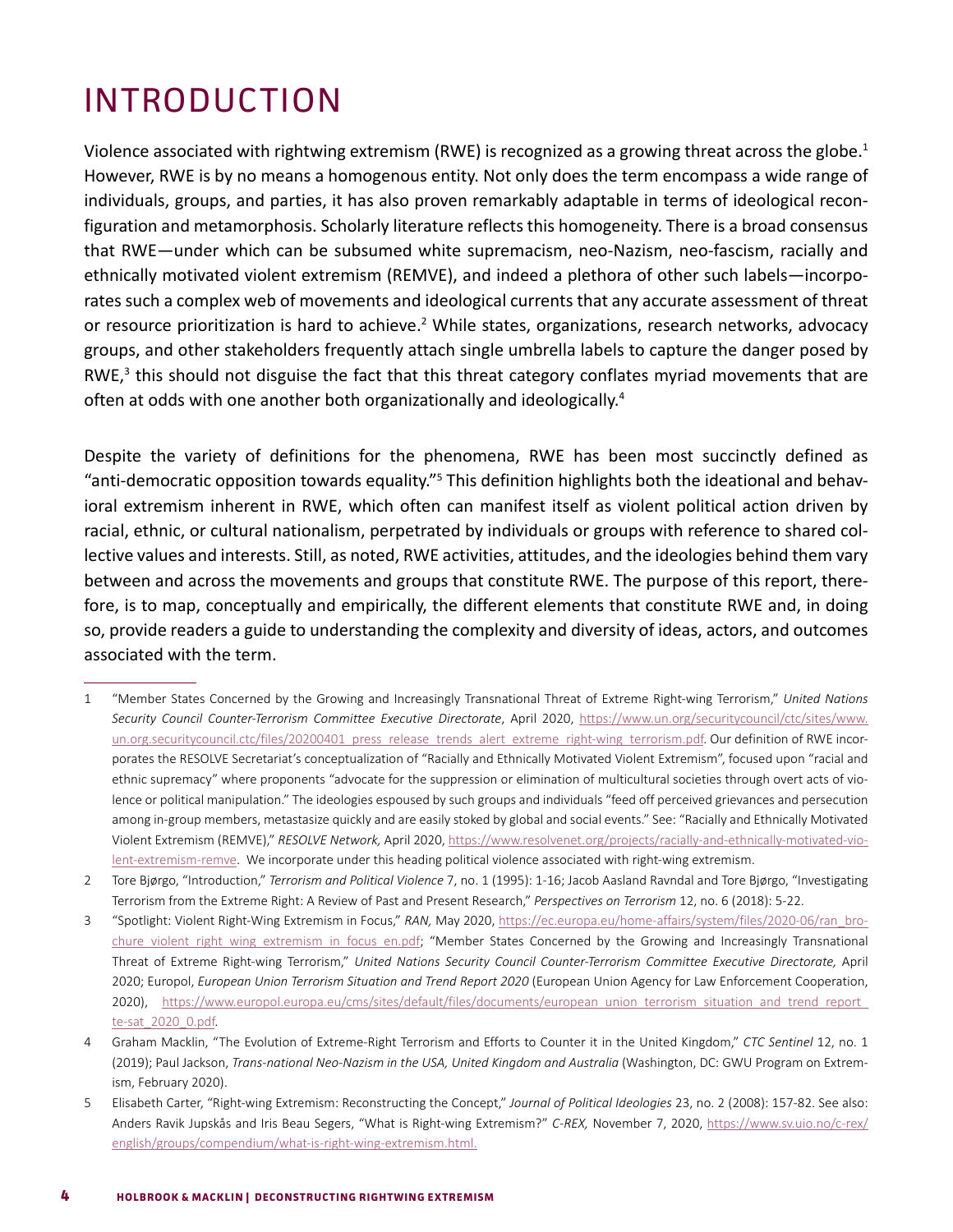We divide this report into two parts. Part 1 provides a guide to concepts and begins by unpacking the ideological and organizational heterogeneity of RWE, arguing that it consists of neither a single unified social movement nor ideology. We seek to capture the differing elements of RWE by suggesting a conceptual schema that incorporates divergent ideas, outcomes, and actors, each of which can influence the other.

Part 2 looks at how this conceptual complexity unfolds in practice. In order to do so, it presents a case study, examining divergent positions within RWE towards Islam—an issue of notable importance within RWE, particularly in Europe.<sup>6</sup> Drawing on examples from the UK in particular, RWE reactions to Islamist extremism are examined, as are changes in RWE narratives concerning Islam and anti-Muslim prejudice over time, in light of the conceptual discussion in Part 1. As this case study illustrates, responses to Islam vary within RWE circles and can provoke diverse reactions and interactions. RWE actors have conceived of Islam in a plethora of ways, leading to different outcomes and idea construction.

Policymakers, practitioners and other stakeholders must understand RWE as a complex and divergent phenomenon with a diverse range of targets, allies, and constituencies. An appreciation of these diverse elements can assist in responding to the varied manifestations of the risk that RWE actors can pose, both currently and as they continue to evolve. Our key takeaway is this: the threat from RWE is not a one-sizefits-all problem. Treating it as such risks overlooking the level of detail and granularity needed to counter such threats in tailored and effective ways.

#### **PART 1:** A GUIDE TO CONCEPTS

In the first part of this report, we begin by emphasizing how RWE incorporates a collection of movements with varied identities, values, and objectives. This discussion is grounded in conceptual literature on RWE that cautions against generalizations about its key features and properties. We then emphasize the multimodal nature of RWE, whereby its components constantly generate new and overlapping ideological mutations as they adapt according to the changes in external circumstances. We lay out the components most commonly associated with different elements of RWE before mapping these on a schema. The purpose of this conceptual map is to offer a guide to the key dimensions of RWE, which we separate into ideas, actors, and outcomes. We argue that an appreciation for these different dimensions of RWE and the way they influence each other, rather than looking at one in isolation, offers us a better way of understanding the varied risks associated with RWE and the different parts of the state and civil society that can be mobilized to address them. In the second part of the report, we examine this diversity in practice through a case study of varied RWE responses to Muslims and Islam.

<sup>6</sup> Daniel Koehler, "Right-Wing Extremism and Terrorism in Europe Current Developments and Issues for the Future," *PRISM* 6, no. 2, [https://cco.ndu.edu/PRISM/PRISM-Volume-6-no-2/Article/839011/right-wing-extremism-and-terrorism-in-europe-current-develop](https://cco.ndu.edu/PRISM/PRISM-Volume-6-no-2/Article/839011/right-wing-extremism-and-terrorism-in-europe-current-developments-and-issues-fo/)[ments-and-issues-fo/](https://cco.ndu.edu/PRISM/PRISM-Volume-6-no-2/Article/839011/right-wing-extremism-and-terrorism-in-europe-current-developments-and-issues-fo/).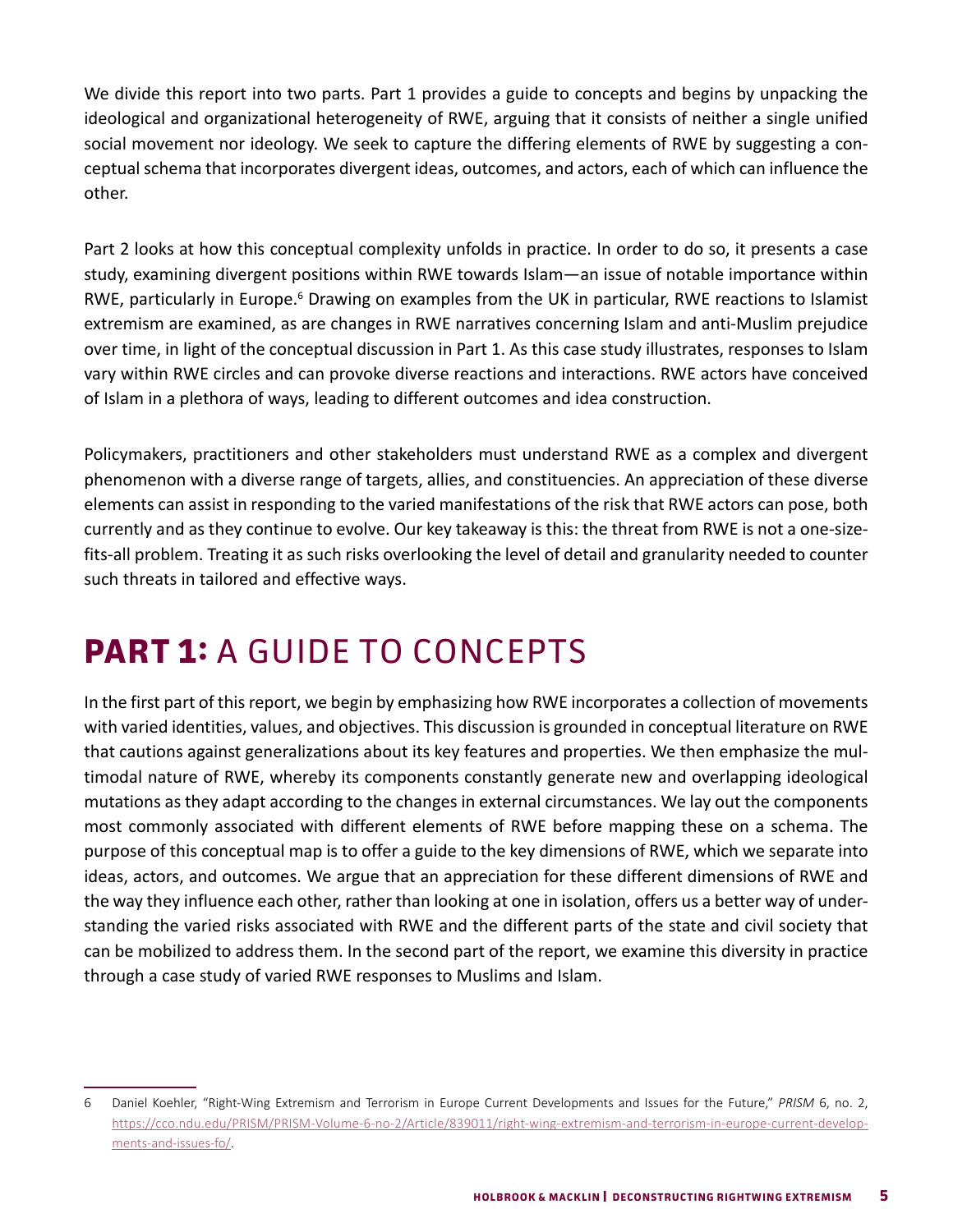#### RWE: Ideological, Temporal, and Organizational Heterogeneity

The heterogeneity of RWE actors is widely recognized in the academic literature dealing with both historic and contemporary groups. Theoretical works that seek to provide an "ideal type" definition of fascism, for instance, have been mindful of the fact that "extensive ideological heterogeneity will exist between different examples of it, and even within the same movement, as well as allowing for considerable complexity as far as its sociological base and the motivations of its supporters are concerned."<sup>7</sup> There is arguably even greater complexity with regards to the ideological and organizational forms that RWE, and its hinterland, has assumed in the post-war period, which ranges from political parties that engage with the democratic process, to clandestine terrorist groups that conceive of themselves as revolutionary vanguards that will overthrow democracy rather than participate in it. Putting to one side the dizzying profusion of ideas and organizations that populate this space, since 1945 the RWE milieu itself has exhibited two "basic features": (1) a tendency towards "organizational complexity and ideological heterogeneity" and (2) "ideological and organizational innovation."<sup>8</sup>

RWE is not a static phenomenon. A common point of departure in seeking to define RWE is to separate it from the broader phenomenon of *rightwing radicalism*, which is opposed to the *liberal* aspects of liberal democracy but eschews violence and terrorism.<sup>9</sup> RWE meanwhile is inherently anti-democratic and anti-egalitarian and, in some cases, its protagonists see violence as justifiable and necessary in pursuit of its political goals.10 While these distinctions are important, it should be remembered that a degree of overlap in terms of ideas and ideologies, as opposed to outcomes or proposed solutions, may still exist across such divides. We explore this in more detail below.

#### **Organizational complexity and ideological heterogeneity**

Whilst the broader far right is characterized by "radical right" political parties and social movements, RWE is dominated by a continually shifting array of short-lived and often miniscule organizations, which makes accurately mapping the landscape an ongoing challenge*.* The literature on RWE frequently refers to these micro-groups, which proliferate across the RWE space, sometimes existing exclusively online, as *groupuscules*. 11 It defines them as political formations that "behave as fully developed, highly specialized

<sup>7</sup> Roger Griffin, *The Nature of Fascism* (London: Routledge 1993): 27; Roger Griffin highlights this ideological diversity across the course of the twentieth century, see: Roger Griffin, ed., *Fascism* (Oxford: Oxford University Press, 1995).

<sup>8</sup> Roger Griffin, *The Nature of Fascism,* 161-71.

<sup>9</sup> Cas Mudde argues for example that the extreme right "… rejects the essence of democracy, that is, popular sovereignty and majority rule," whilst the radical right "… accepts the essence of democracy, but opposes fundamental elements of liberal democracy, most notably minority rights, rule of law, and separation of powers," see: Cas Mudde, *The Far Right Today* (Polity Press: Cambridge, 2020): 7. For a short overview of some of the key ideas and concepts, see: Anders Ravik Jupskås and Eviane Leidig, eds., *Knowing What's (Far) Right: A Compendium* (Oslo: C-REX, 2020), <https://www.sv.uio.no/c-rex/english/groups/compendium/c-rex-compendium-print-version.pdf>.

<sup>10</sup> Ibid.

<sup>11</sup> Roger Griffin, "From Slime Mould to Rhizome: An Introduction to the Groupuscular Right," *Patterns of Prejudice* 37, no. 1 (2003): 27-50.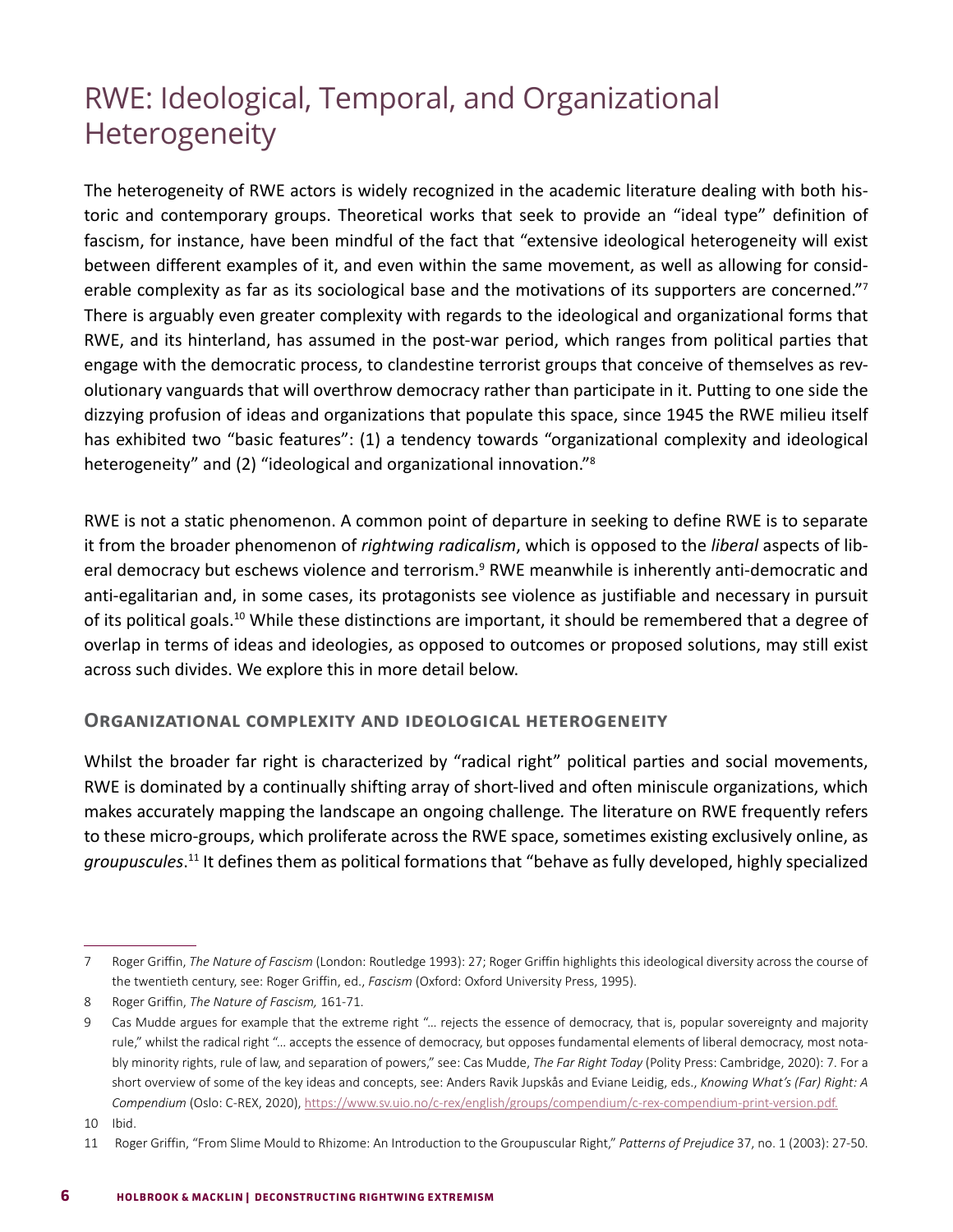and largely autonomous grouplets that simultaneously form the constituents of an amorphous, leaderless and centerless cellular network of political ideology, organization and activism."<sup>12</sup>

There is a common misconception that still prevails, propagated by both these groups themselves and, on occasion, the media, that RWE groups are rigid "top down" hierarchical organizations. In reality, however, many of these *groupuscules* are ephemeral and "transitory" rather than "organized" entities. Kathleen Blee highlights that this "chaos" is in fact "central to how many racial extremist groups operate in a liminal status between a strategic movement and a vaguely bonded subcultural network."13

Indeed, these actors and ideas are often so disparate that it is hard to view them as a single movement let alone a coherent ideology. Whilst ideas about race and nation are a common denominator even here, when one looks closely at the views on race and biological determinism that have fueled visions of national rebirth, one finds ideologically plurality, at both the individual and group level, since these ideas "did not animate everyone equally, in the same way, or indeed at the same time." $14$ 

RWE, therefore, is best conceived of as a collection of movements with varied identities, values and objectives rather than being a monolithic entity. Some RWE actors, for instance, whose activities are largely digital, undertake very little concrete political action focusing instead on propaganda, disinformation, and incitement. As a result, some scholars have argued that such activities provide little of the affective emotional and cognitive experiences necessary to establish trust and build stable social relations between activists upon which social movements depend.<sup>15</sup> However, given the liminal state in which some far right movements exist, the extent to which this matters in terms of the digital domain serving to propagate their ideas and erode trust in democratic institutions and values is arguable.

Not all RWE actors share the same clearly identified opponents, nor are they united by the same networks, or indeed bound by the same collective identity. Collective identity of movements associated with RWE has also shifted over time. For example, the Nazis had considered much of populations of Russia, Ukraine, and Eastern Europe more generally, as racially inferior and therefore fit only for servitude or extermination.<sup>16</sup> In the space of approximately half a century, however, contemporary RWE actors have reimagined this region as the last redoubt of "white" racial survival, a feeling that has grown in tandem with their own pessimistic prognosis of the situation facing the more multicultural societies of Western

<sup>12</sup> Ibid.

<sup>13</sup> Kathleen M. Blee, "How the Study of White Supremacism is Helped and Hindered by Social Movement Research," *Mobilization* 22, no. 1 (2017): 5.

<sup>14</sup> Graham Macklin, *Failed Führers: A History of Britain's Extreme Right* (Abingdon: Routledge, 2020), 7-8.

<sup>15</sup> Fabian Virchow, "The 'Identitarian Movement': What Kind of Identity? Is it Really a Movement?" in *Digital Media Strategies of the Far Right in Europe and the United States,* eds. Patricia Anne Simpson and Helga Druxes (Lanham, Maryland: Lexington Books): 177-90, 182 and 186.

<sup>16</sup> For an introduction to ongoing debates, see: Michael Burleigh and Wolfgang Wipperman, *The Racial State: Germany 1933-1945* (Cambridge: Cambridge University Press, 1991); Devin O. Pendas, Mark Roseman, and Richard F. Wetzell, eds., *Beyond the Racial State: Rethinking Nazi Germany* (Cambridge: Cambridge University Press, 2017).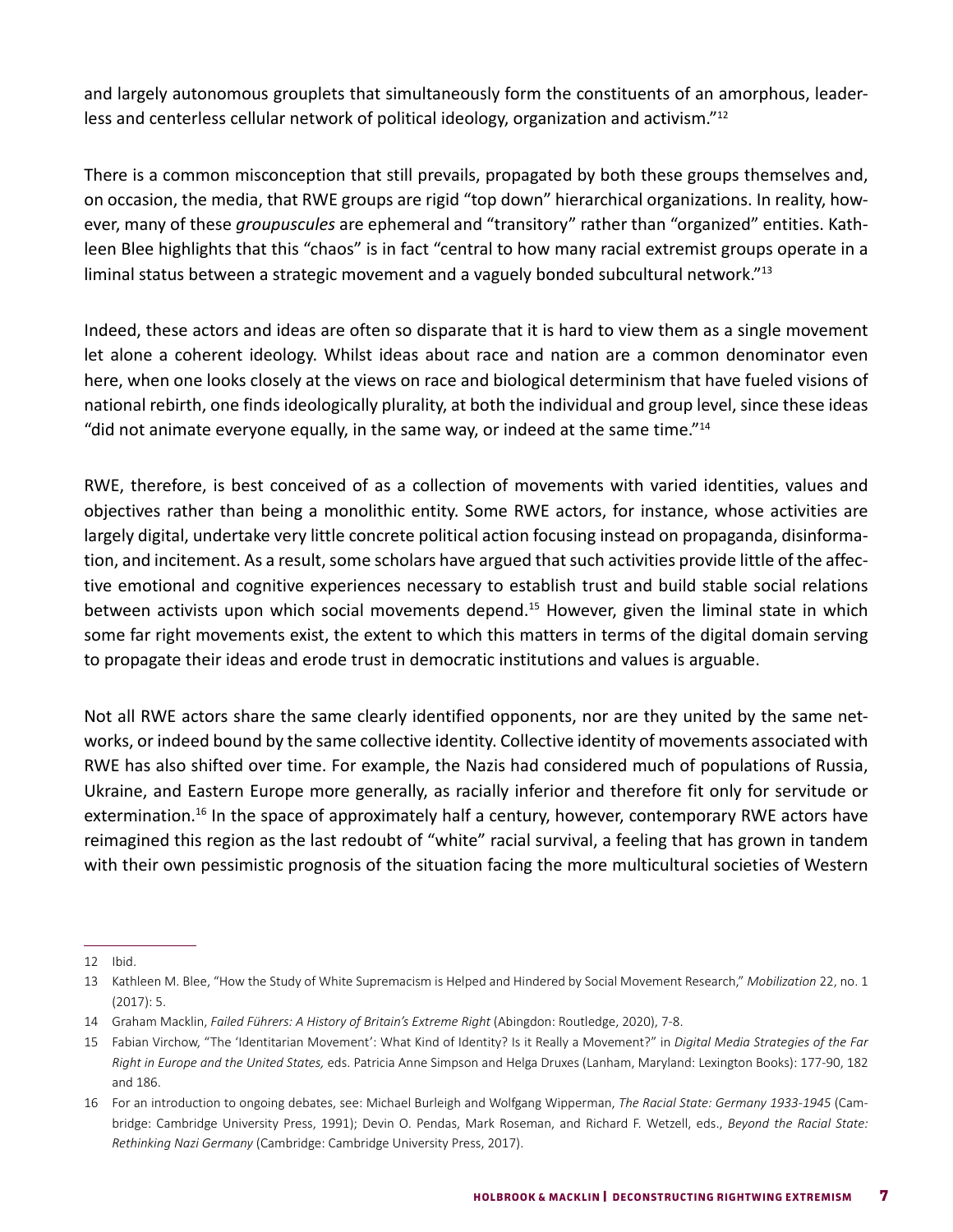Europe that some militants now consider racially irredeemable.<sup>17</sup> The notion that RWE possesses a formal or indeed stable collective identity is further complicated by ongoing arguments within the milieu about who is and is not "white" based upon a "spiritual" rather than biological understanding of race.<sup>18</sup>

Racial and ethnic supremacism is not necessarily synonymous with *white* supremacism either. RWE can include non-white supremacist movements, such as Hindu nationalists who have their own long history of entanglement with Western European extremists dating back through the Fascist epoch to the nineteenth century German Romantic movement.<sup>19</sup> Another strand of RWE, particularly associated with the "Identitarian" subcultures ideologically inspired by the French New Right, seeks to protect Eurasian "biocultural identity" from the existential threat it believes emanates from American hegemony and Anglo-Saxon culture irrespective of any racial harmony that might exist across such perceived cultural cleavages.20

Speaking about contemporary right-wing social movements, including those that employed, or sought to employ, racially and ethnically motivated violence, Virchow observed:

*The wide variety of right-wing social movements and the different social, political and legal contexts in which they emerge and act makes a systematic study of the interactions of these movements with their respective environments impossible at this point. The same applies for the impact of such movements.21*

Even for the most extreme groups, the author cautioned, the relationship with violence was "complex and therefore generalizing statements should not be made."<sup>22</sup>

<sup>17</sup> For the relationship between Russia and the European far right, see: Anton Shekhovstov, *Tango Noir: Russia and the Western Far Right*  (Abingdon: Routledge, 2017).

<sup>18</sup> Benjamin R. Teitelbaum, *War for Eternity: The Return of Traditionalism and the Rise of the Populist Right* (London: Allen Lane, 2020): 13, 26-27.

<sup>19</sup> Marzia Casolari, *In the Shadow of the Swastika: The Relationships between Indian Radical Nationalism, Italian Fascism and Nazism*  (Abingdon: Routledge, 2020); Alexei Pimenov, *German Nationalism and Indian Political Thought: The Influence of Ancient Indian Philosophy on the German Romantics* (Abingdon: Routledge, 2020). See also: Kathleen M. Blee and Kimberly A. Creasap, "Conservative and Right-Wing Movements," *Annual Review of Sociology* 36 (2010): 269-86; Eviane Leidig, "Hindutva as a Variant of Right-wing Extremism," *Patterns of Prejudice* 54, no. 3 (2020): 215-37.

<sup>20</sup> As expressed in the writings of French journalist and former La Nouvelle Droite figurehead, Guillaume Faye, including in his book, *Why We Fight: Manifesto of the European Resistance* (2011, originally published in French in 2001). For more on Faye, see, for example: Ico Maly, "Guillaume Faye's Legacy: The Alt-right and Generation Identity," *Journal of Political Ideologies* (2022), [https://doi.org/10.1080/13](https://doi.org/10.1080/13569317.2022.2045460) [569317.2022.2045460.](https://doi.org/10.1080/13569317.2022.2045460)

<sup>21</sup> Fabian Virchow, "Post-Fascist Right-Wing Social Movements," in *The History of Social Movements in Global Perspective: A Survey,* eds. Stefan Berger and Holger Nehring (London: Palgrave, 2017), 619-46: 642.

<sup>22</sup> Virchow, "Post-Fascist Right-Wing Social Movements," 636.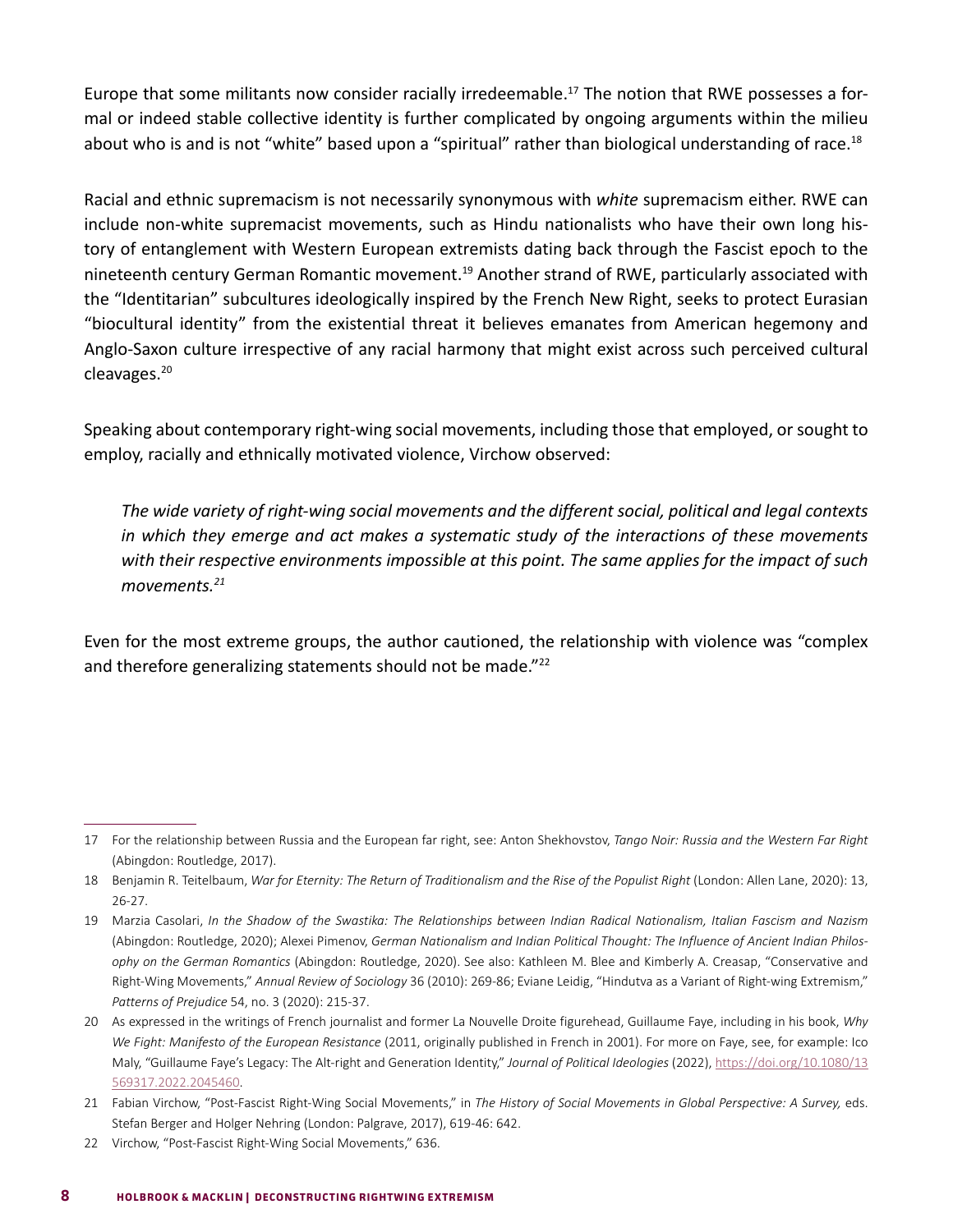#### **Defining RWE**

RWE, like its interwar predecessors, is thus best considered a multimodal entity, capable of constantly generating new ideological mutations as it adapts according to the changes in external circumstance.<sup>23</sup> Given the plethora of actors involved, these changes vary across both time and space. RWE actors have adopted fundamentally opposing positions on a range of key issues related to ideological positioning and identity. This includes areas such as:

- **•** geopolitics (with opinion divided, for instance, by the Russian invasion of Ukraine in February 2022);<sup>24</sup>
- **•** religion (comprising of everything from agnosticism to Christian fundamentalism, Norse paganism, Asian mysticism and Traditionalism, and even Satanism fused with Islamism);<sup>25</sup>
- **•** gender (spanning conservative positions advocating for the maintenance of "traditional" gender roles to violent misogyny);<sup>26</sup>
- **•** environmentalism (from climate denial to justifying racist politics as a simply a defence of the "natural order" and equilibria); $27$
- fundamentals of governance (ranging from "national anarchism" to authoritarianism).<sup>28</sup>

- 26 Gender is integral to all branches of RWE politics both ideologically and in terms of its values, norms and behaviors with ideas about masculinity and femininity that underpin particular forms of male empowerment. For a short introduction to this topic see Inger Skelsbæk et al., "What Role Does Gender Play in the Far Right?" in *Knowing What's (Far) Right: A Compendium,* Anders Ravik Jupskås and Eviane Leidig, eds. (Oslo: C-REX, 2020), 62-64,<https://www.sv.uio.no/c-rex/english/groups/compendium/c-rex-compendium-print-version.pdf>.
- 27 By way of example, "eco-fascist" and environmental agendas put forward by the likes of Pentti Linkola (d. 2020) and Savitri Devi (d. 1982), often fused with the anti-tech animus of the "Unabomber" Ted Kaczynski (b. 1942). See, for example: Graham Macklin, "The Extreme Right, Climate Change and Terrorism," *Terrorism and Political Violence* (2022), <https://doi.org/10.1080/09546553.2022.2069928>. For a brief primer on the role of environmentalism in the far right, see: "The Far-right and Environmentalism Overlap is Bigger than You Think — and Growing," *NPR,* April 1, 2022, [https://www.npr.org/2022/04/01/1089990539/climate-change-politics.](https://www.npr.org/2022/04/01/1089990539/climate-change-politics)
- 28 While authoritarianism is glorified through plethora of neo-Nazi and neo-fascist texts the anti-government, anti-tax currents of RWE point more in an anarchic direction. See, for example: Cody Butler, "Suspect has History of Anti-government Social Media Posts," *WILX,*

<sup>23</sup> Roger Griffin highlights this point. See: Griffin, *The Nature of Fascism*.

<sup>24</sup> RWE opinion was divided on this topic even before the Russian annexation of Crimea in 2014. The subsequent war in Donbas saw white supremacists with a similar outlook and background joining both Russian (e.g., Donetskaya Respublika) and Ukrainian-backed volunteer forces (e.g., Azov), effectively fighting each other. Individual organizations were split down the middle by the conflict or opposed fighting in the region altogether, as was the case with Misanthropic Division Serbia, as evident from public VK communications (as of October 2020). For more, see: Tim Lister, "The Nexus Between Far-Right Extremists in the United States and Ukraine," *CTC Sentinel* 13, no. 4 (2020), <https://ctc.usma.edu/the-nexus-between-far-right-extremists-in-the-united-states-and-ukraine/>; Kacper Rękawek, "Neither 'NATO's Foreign Legion' nor the 'Donbass International Brigades': (Where Are All the) Foreign Fighters in Ukraine," *PRISM Policy Paper* 6, no. 108 (2015), [https://www.files.ethz.ch/isn/189979/PISM%20Policy%20Paper%20no%206%20\(108\).pdf](https://www.files.ethz.ch/isn/189979/PISM%20Policy%20Paper%20no%206%20(108).pdf). See also: Anton Shekhovtsov, "How Alexander Dugin's Neo-Eurasianists Geared Up for the Russian-Ukrainian War in 2005-2013," *Anton Shekhovstov Blog,* January 25, 2016.

<sup>25</sup> Religious sources of influence include Christian identity movements as well as more recently articulated forms of "muscular" Christianity based upon "crusader" campaigns to protect European Christian identity. RWE is also home to a number of new religious movements that encompass anti-Christian belief systems including Ben Klassen's "World Church of the Creator" and Norse paganism, such as those articulated by the likes of Varg Vikernes, convicted for burning down churches in Norway. Other actors including the writers Savitri Devi and Julius Evola have fused RWE beliefs with Asian mysticism and Traditionalism. Groups like the Order of Nine Angles meanwhile blend RWE ideas with a violent extremist interpretation of Satanism.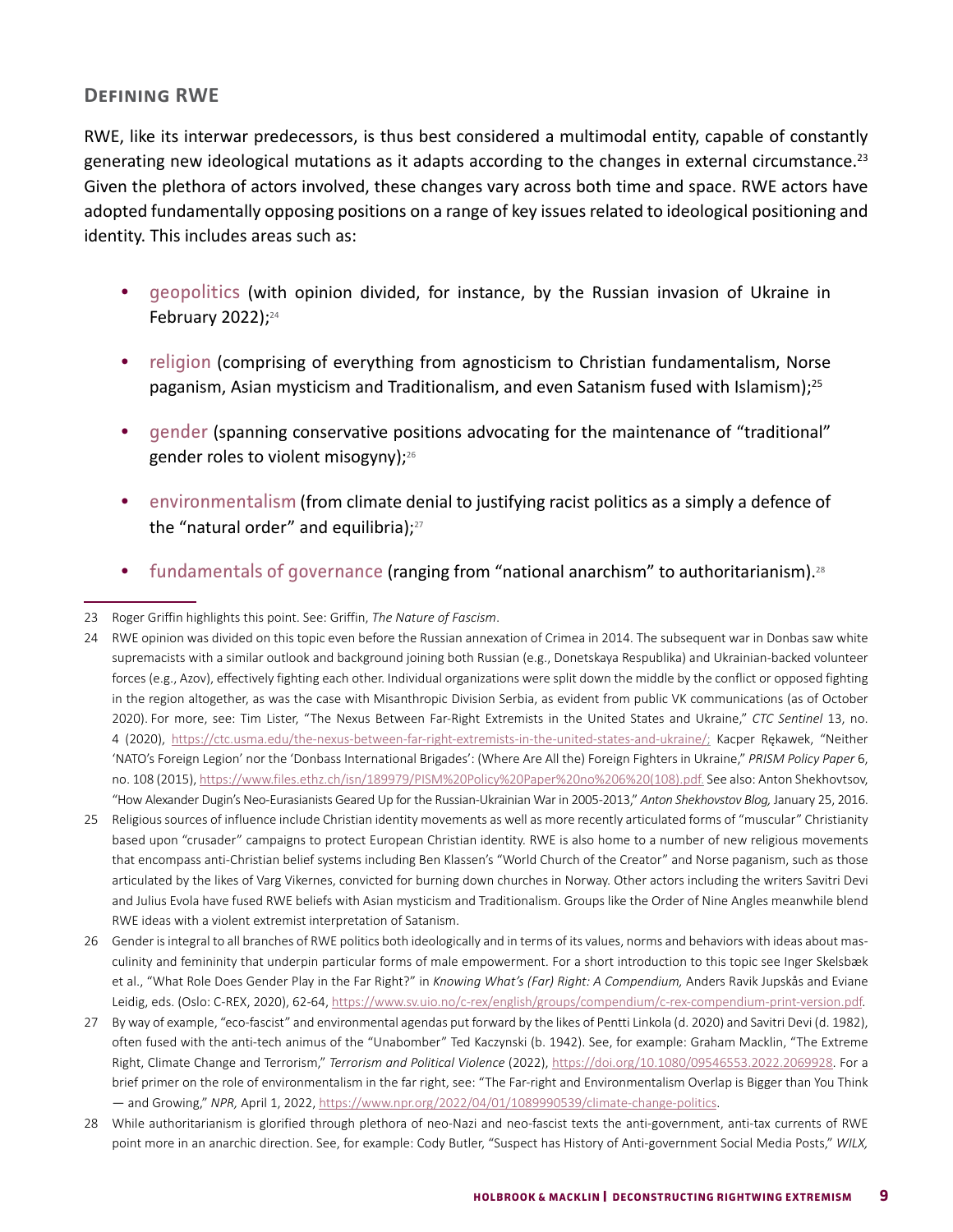Even among transnational ideological currents that are ostensibly part of the same movement—like the "New Right"—there is considerable variance between its European and North American exponents with regards the place of biological racism and antisemitism which are far more prevalent amongst the latter than the former.29

As well as disagreement over these diagnostic elements, there is disagreement on prognosis too. Whilst notions of "violent extremism" certainly suggest all actors within RWE have accepted violence, the degrees and ways in which they have done so varies significantly.<sup>30</sup> Indeed even at the overtly violent end of the spectrum, movements and organizations can offer several distinct repertoires of contention.<sup>31</sup> Some groups may, for instance, endorse or partake in street violence without advocating or participating in more serious and lethal politically motivated violence and terrorism.<sup>32</sup> Even in groups that do engage in terrorist violence – for instance the NSU in Germany – not every member of the group or its wider support network directly engaged in killing. Others, in turn, may openly advocate terrorism and mass murder while seeing their own role as one of propaganda and proselytization, without direct involvement in violence. Indeed, even spaces characterized by "violent talk" are not necessarily good predictors of intent since many of those engaged in such activity will never graduate to "violent action."33 Participation in or development of various non-violent roles—including virtual roles—that are seen as meaningful within RWE ecosystems, paradoxically, may even limit individuals' propensity to progress towards violent action. Conversely, individuals with only the most rudimentary ideological understanding have committed acts of extreme right terrorism.<sup>34</sup>

RWE's eclectic ideological composition necessitates a broad set of definitions as to what they constitute. Most academic definitions converge around the "minimum" definition outlined by Elisabeth Carter who described RWE as encompassing "authoritarianism, anti-democracy and exclusionary and/or holistic nationalism."<sup>35</sup> Other scholars have offered more expansive definitions that go beyond (but are still consonant with) this "minimum" definition. Miller-Idriss, for instance, defined the far right as incorporating "four separate but overlapping categories: antigovernment and antidemocratic practices and ideals, exclusionary beliefs, existential threats and conspiracies, and apocalyptic fantasies." It is a "fluid spectrum of groups and individuals who represent more extreme and less extreme versions of the antidemocratic and illiberal ideals [...] with "exclusionary and dehumanizing language" at their core.<sup>36</sup> Ahmed

<sup>2020,</sup><https://www.wilx.com/2020/10/09/suspect-has-history-of-anti-government-social-media-posts/> (as of October 2020).

<sup>29</sup> For more on these differences, see: Graham Macklin, "Greg Johnson and Counter-Currents" in *Key Thinkers of the Radical Right: Behind the New Threat to Liberal Democracy,* Mark Sedgewick, ed. (Oxford: Oxford University Press, 2019), 204-23.

<sup>30</sup> Gilbert Ramsay and Donald Holbrook, "The Representation of Violence by Insurgent Political Actors: The 'Violent' Part of 'Violent Extremism'?" *Behavioral Sciences of Terrorism and Political Aggression* 7, no. 1 (2014): 84-96.

<sup>31</sup> Charles Tilly and Sidney Tarrow*, Contentious Politics* (Oxford: Oxford University Press, 2015).

<sup>32</sup> Jason M. Blazakis and Colin P. Clarke, *From Paramilitaries to Parliamentarians: Disaggregating Radical Right Wing Extremist Movements*  (Washington, D.C.: RESOLVE Network, 2021), <https://doi.org/10.37805/remve2021.2>.

<sup>33</sup> Simi and Windisch referred to this as the "performative nature of extremism." See: Pete Simi and Steven Windisch, "The Culture of Violent Talk: An Interpretive Approach," *Social Sciences* 9, no. 7 (2020): 120, [https://doi.org/10.3390/socsci9070120.](https://doi.org/10.3390/socsci9070120)

<sup>34</sup> Donald Holbrook and John Horgan, "Terrorism and Ideology: Cracking the Nut," *Perspectives on Terrorism* 13, no. 6 (2019): 2-15.

<sup>35</sup> Carter, "Right-Wing Extremism: Reconstructing a Concept."

<sup>36</sup> Cynthia Miller-Idriss, *Hate in the Homeland: The New Global Far Right* (Princeton: Princeton University Press, 2020), 4.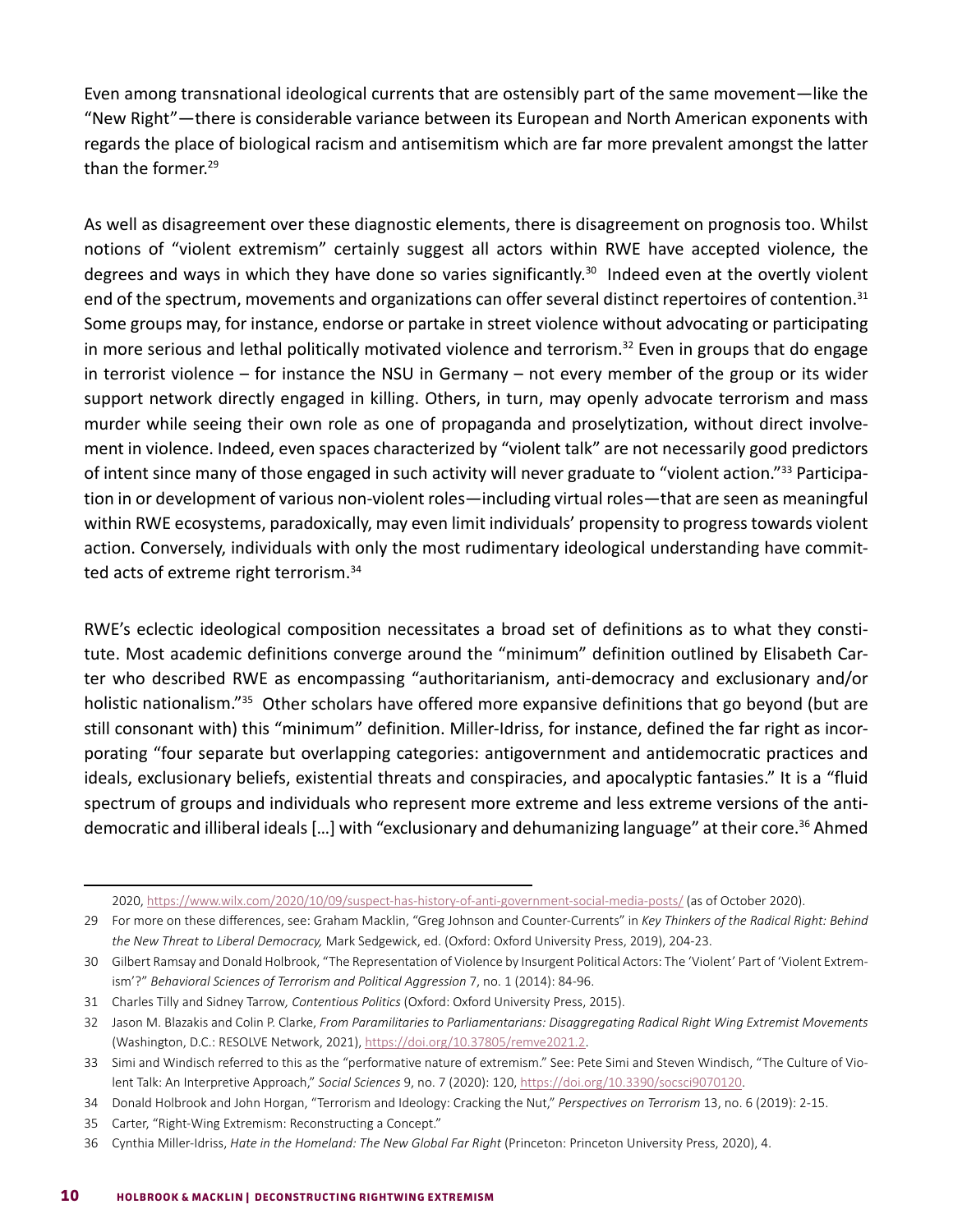and Pisoiu similarly defined the far right "as a spectrum or continuum which spans varying degrees of extremism and activism, ranging from racial supremacy to cultural exclusion," recognizing that in Europe at least, "there are many overlaps at various levels: people, institutions, and discourse."37

Definitions drawing from other geographic contexts, which encompass a range of actors not found in Europe, nonetheless emphasize a similar plurality. Authors of a study on right-wing extremism in Canada for instance defined the term as:

*a loose movement, characterized by a racially, ethnically and sexually defined nationalism. This nationalism is often framed in terms of white power, and is grounded in xenophobic and exclusionary understandings of the perceived threats posed by such groups as non-Whites, Jews, immigrants, homosexuals and feminists.38*

Given the heterogeneity of movements, actors and ideas that are associated with RWE, several authors have pointed to more general characteristics that these elements appear to have in common. These include a rejection of social equality and diversity and promotion and protection of the rights of perceived "native" or non-immigrant populations (defined by culture and ethnicity or biology, and sometimes both), the defense of which in the eyes of some RWE adherents legitimizes anti-democratic means and, in some instances, violence.<sup>39</sup>

Government agencies and departments have similarly sought to detect key ingredients that appear to unite disparate elements associated with this realm. The United Kingdom's Strategy for Countering Terrorism, for instance, notes that:

*In the UK and Europe, extreme right-wing groups, including neo-Nazis, seek to exploit any anxieties around globalization, conflict and migration […] in an attempt to broaden their appeal. These groups may vary considerably in their rhetoric, but they share the racist view that minority communities are harming the interests of a "native" population.40*

Despite any potential commonalities, however, a consistent hazard in demarcating the conceptual boundaries of RWE and related movements, as noted above, is that the labels attached to them tend to be abstract, reflecting views and perceptions of external observers rather than any common bonds that members of these categories would recognize themselves.

<sup>37</sup> Reem Ahmed and Daniela Pisoiu, *How Extreme is the European Far Right? Investigating Overlaps in the German Far-Right Scene on Twitter* (Vox-Pol Network of Excellence, 2019), 15.

<sup>38</sup> Jacob Davey, Mackenzie Hart and Cécile Guerin, *An Online Environmental Scan of Right-wing Extremism in Canada* (Interim Report) (London: ISD, 2020), 10.

<sup>39</sup> Norberto Bobbio, Left and Right: The Significance of a Political Distinction (Chicago: University of Chicago Press, 1996); Cas Mudde, "Right-Wing Extremism Analyzed: A Comparative Analysis of the Ideologies of Three Alleged Right-Wing Extremist Parties (NPD, NDP, CP'86)," *European Journal of Political Research* 27, no. 2 (1995): 203-22; Blee and Creasap, "Conservative and Right-Wing Movements." See also: Ravndal and Bjørgo, "Investigating Terrorism from the Extreme Right."

<sup>40</sup> HM Government, *[CONTEST: The United Kingdom's Strategy for Countering Terrorism](https://assets.publishing.service.gov.uk/government/uploads/system/uploads/attachment_data/file/716907/140618_CCS207_CCS0218929798-1_CONTEST_3.0_WEB.pdf)* (London: Home Office, 2018), 16.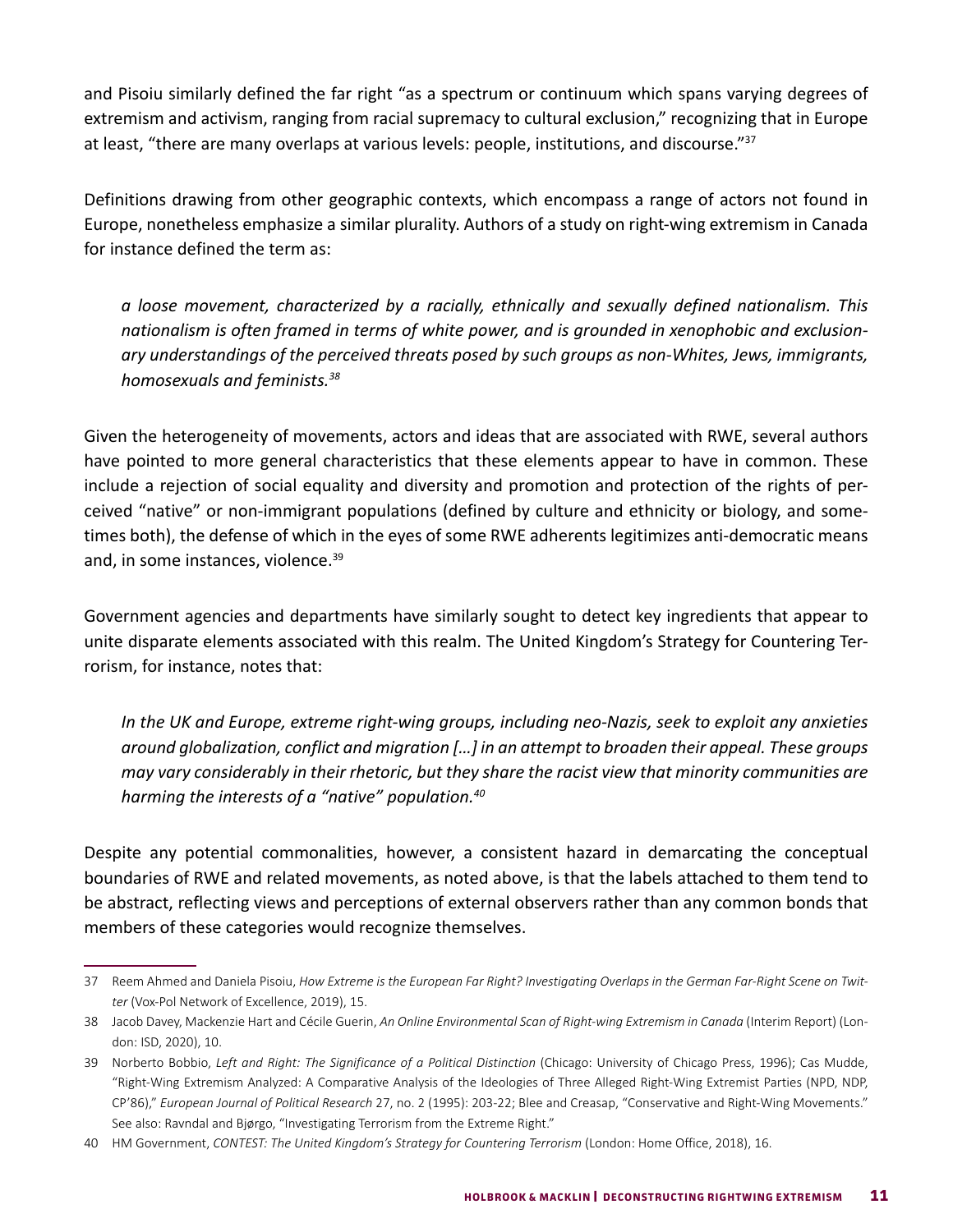#### Mapping RWE

Summarizing and building on this knowledge base we can envisage rightwing extremism as incorporating various dimensions that are mutually inclusive. We can divide these into three key components: "ideas", "outcomes", and "actors".

- **•** Ideas refer to the primary outlook, the guiding principles or frames of reference and interpretation.
- **•** Outcomes are shaped by ideas and refer to prognoses where solutions or ways forward are articulated and repertoires developed to meet those goals.
- **•** Actors, meanwhile, refers to the array of agents or social forces through which ideas and outcomes are actioned.

We can visualize this overview of RWE as a circle with three "slices" reflecting these dimensions where each slice influences the other to varying extents (Figure 1). In that sense the relationship is not static from ideas to outcomes to actors, but rather cyclical, whereby individual or collective actions and interpretations shape the core ideas that in turn may shape prognoses and so on.

Such simplifications, of course, always come with caveats. Notions of "extreme", for instance, are hard to pin down, as already mentioned. In the figure below, therefore, we include various types of legal political protest on a spectrum of action that at the other end includes extreme violence – which is not to suggest any form of causal link between participating in protest and engaging in violence.

Incorporating differing dimensions into a schema of rightwing extremism, however, can help us visualize the heterogeneity and complexity associated with this domain and the multiple manifestations of threat associated with it. These different manifestations of threat, in turn, require different responses: from wide-ranging civil-society initiatives to more specific counterterrorism efforts. Outcomes, as mentioned previously, are diverse, which presents challenges for our assessment of risk associated with RWE. An individual who sympathizes with the ideas of cultural nationalism, for example, may either endorse or reject violence and illegal methods of protest. Simply understanding the ideas associated with RWE gives us no *a priori* sense of what types of actions they may spawn. Indeed, the mainstreaming of many aspects of these ideas means that some of these actors may now find an outlet through mainstream rather than "extreme" politics. Concentrating on principal grievances, in turn, such as supposed "white genocide", tells us little about how those grievances would be articulated and actioned, by whom, or indeed when. We need to comprehend these added dimensions to gain a fuller understanding of the RWE landscape the different threats and challenges it can pose.

Such diversity, of course, is not limited to RWE, but highlighting it underlines our caution against treating RWE as a catchall category of political protest, and innately "extreme" by virtue of the ideas being promoted. Teasing out its various dimensions will enable us to gain a more complete understanding of RWE, the varied risks associated with it, and the different parts of the state and civil society that can best be mobilized to address it.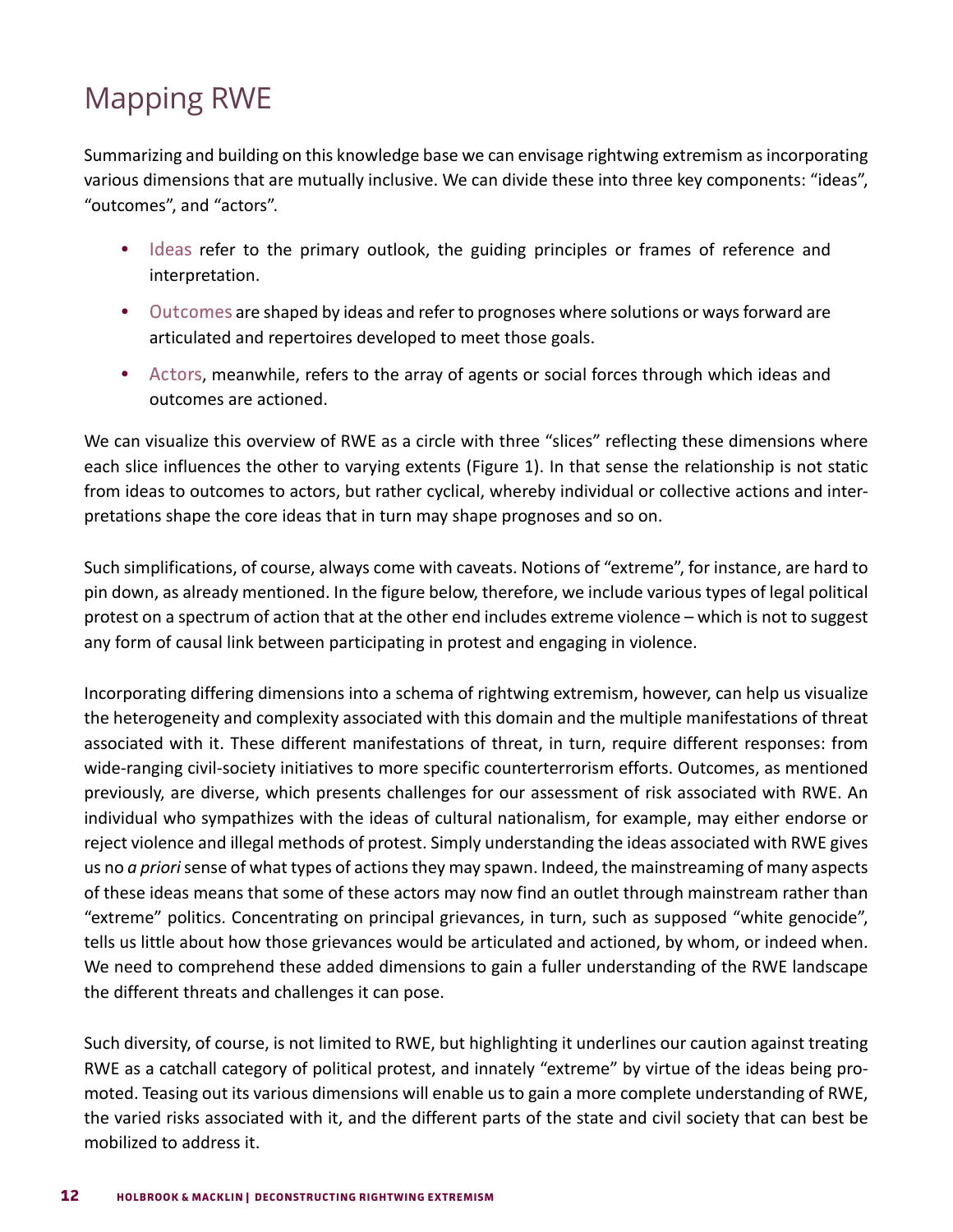#### **Figure 1:** Deconstructing Rightwing Extremism

Racial nationalism Ethnic nationalism Cultural nationalism Accelerationism & apocalypticism Traditionalism & spiritualism **Occultism** 

# Ideas www.wallen.comes

Metapolitics & public engagement Elite politics & private engagement Street protest & agitation Intimidation & vandalism Militancy & terrorism

Individuals Groups, parties & vanguards Subcultures & social movements

# Actors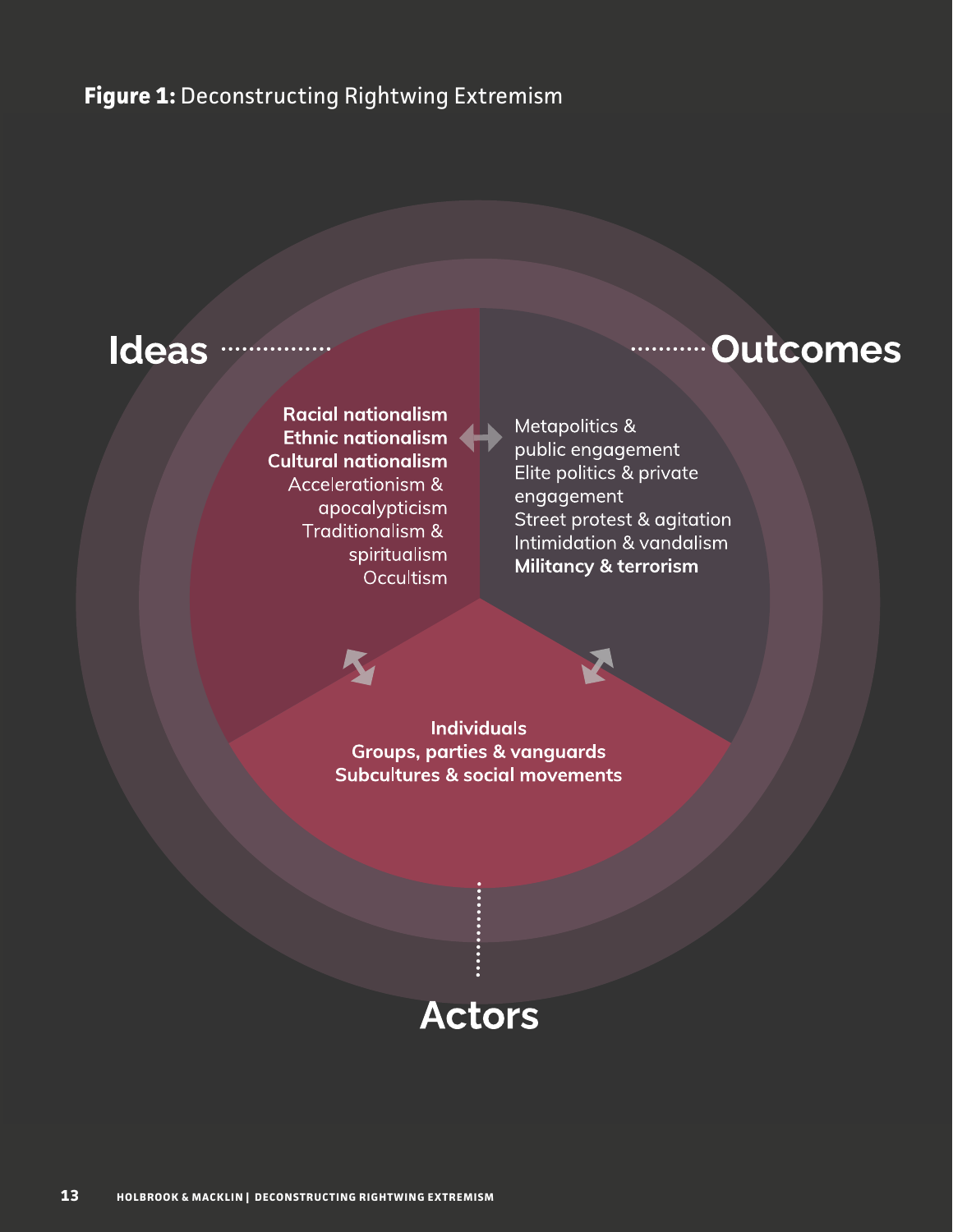Let us unpack each dimension in turn.

Ideas: We can identify six key ways in which contemporary RWE actors frame their universe.<sup>41</sup> The first three sets of ideas, based upon racial, ethnic and cultural interpretations of nationalism, represent the foundation of RWE belief systems, from which other ideas flow. These categories are not necessarily exclusive or static, but rather are fluid and overlapping, though racial nationalism is most commonly associated with the extreme right and cultural nationalism with radical right actors.<sup>42</sup> Forms of ethnic nationalism span both political camps.43 Major RWE belief systems based on racial nationalism such as Nazism have incorporated multiple elements from these categories of ideas. The baseline RWE ideas can be defined as follows:

- **•** Racial nationalism: ideas supporting the primacy of a particular race or ethnicity in biological terms that are characterized by their anti-democratic opposition to equality. These include ideas of white supremacy and national socialism.
- **•** Ethnic nationalism: ideas that advocate the separation of cultures and ethnicities based on the preservation of cultural and ethnic "plurality" rather than racial supremacy. These include ideas promoting ethnic "homelands" or "ethnostates".<sup>44</sup>
- **•** Cultural nationalism: ideas that warn against corruption of perceived values, norms and traditions, such as Christian values and traditional norms of sovereignty, real or imagined. These include representations of Islam as incommensurable with Western culture.

As well as shaping perceptions of "race" in distinct ways, each of these streams of thought also places different emphasis upon gender and sexuality. Opposition to abortion and homosexuality can be situated across the RWE spectrum though such ideas are also found outside RWE. The same is true with respect to views of women, which range from traditionalist patriarchal beliefs about the place of women in society to murderous misogyny. There is for instance a significant overlap between racist beliefs and assumptions and parts of the "incel" community and the "manosphere" whilst the violent ideation evident within some of their digital subcultures share similar dynamics with those found in "accelerationist" subcultures.<sup>45</sup>

<sup>41</sup> Erving Goffman referred to these frames as "schemata of interpretation". See: Erving Goffman, *Frame Analysis: An Essay on the Organization of Experience* (New York: Harper & Row Publishers, 1974). This is something offered by interlocutors in order to mobilize support. Framing, in short, refers to process whereas ideology refers to the content that is being conveyed. See: Pamela E. Oliver and Frank Johnston, "What a Good Idea! Ideologies and Frames in Social Movement Research," *Mobilization: An International Journal* 4, no. 1: 37-54.

<sup>42</sup> Bobbio, *Left and Right*; Mudde, "Right-Wing Extremism Analyzed"; Blee and Creasap, "Conservative and Right-Wing Movements." See also: Ravndal and Bjørgo, "Investigating Terrorism from the Extreme Right."

<sup>43</sup> Tore Bjørgo and Jacob Aasland Ravndal, "Extreme Right Violence and Terrorism: Concepts, Patterns, and Responses," *ICCT Policy Brief* (September 2019): 3, [https://icct.nl/app/uploads/2019/09/Extreme-Right-Violence-and-Terrorism-Concepts-Patterns-and-Responses-4.](https://icct.nl/app/uploads/2019/09/Extreme-Right-Violence-and-Terrorism-Concepts-Patterns-and-Responses-4.pdf) [pdf](https://icct.nl/app/uploads/2019/09/Extreme-Right-Violence-and-Terrorism-Concepts-Patterns-and-Responses-4.pdf).

<sup>44</sup> Tamir Bar-On, "Richard B. Spencer and the Alt Right", in *Key Thinkers of the Radical Right: Behind the New Threat to Liberal Democracy,*  Mark Sedgwick, ed. (Oxford: Oxford University Press, 2019), 224-41.

<sup>45</sup> Laura Bates, *Men Who Hate Women: The Extremism Nobody is Talking About* (Simon & Schuster: London 2020), 20. See also: Emily K. Carian, Alex DiBranco, and Chelsea Ebin, eds., *Male Supremacism in the United States: From Patriarchal Traditionalism to Misogynist*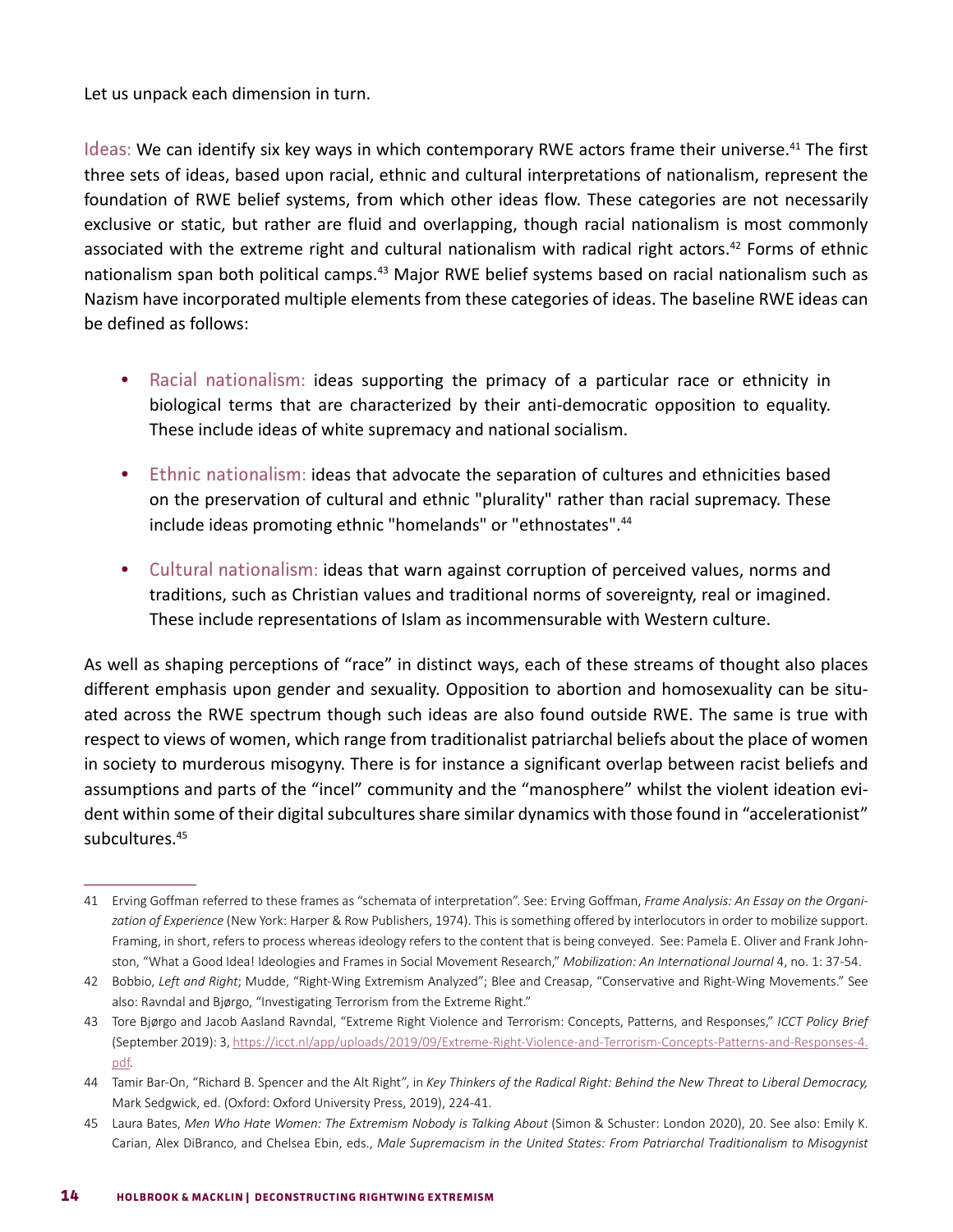Regarding the wider RWE landscape, these three forms of nationalism carry the greatest weight amongst the majority of RWE actors though racial nationalist beliefs often predominate. This is not to argue, however, that these categories are mutually exclusive. Individual activists often incorporate elements of all three into their belief systems, which are not necessarily "fixed". That said this report also highlights three further ideological tributaries that have become a pronounced part of the ideological matrix for a subset of contemporary RWE actors at present. These three sets of ideas are:

- **•** Accelerationism & apocalypticism: ideas centered on the notion of a coming apocalypse including, in some cases, the idea that a post-apocalyptic rebirth can be accelerated by fomenting discord through acts of provocation and violence.<sup>46</sup>
- **•** Traditionalism & spiritualism: ideas infused by non-Western spirituality and philosophies rejecting modernity and materialism.
- **•** Occultism: esoteric networks or new religious movements celebrating ethnic or racial heritage, purity, the destruction of corrupting influences, and related rituals.

None of the six categories elaborated here are mutually exclusive and nor, one should emphasize, are the latter three – spiritualism, apocalypticism and occultism – either unique to RWE or indeed "far-right" viewpoints. They only become so in combination with either racial, ethnic or cultural forms of nationalism. Incorporating such outside influences into their core ideological cosmology allows for new and novel combinations of RWE ideas. For instance, in recent years, a small subset of RWE actors motivated by racial supremacist views have also identified with the occult and esoteric views, combining these with accelerationist or apocalyptic visions of the world and on occasion other forms of spiritualism too.<sup>47</sup> The resulting ideological position has been contentious for many RWE adherents and should not be considered representative of RWE as a whole.<sup>48</sup>

Temporality is also a central preoccupation of each of these prisms, though it frequently manifests itself differently depending upon the actor involved.<sup>49</sup> It can range from nostalgia or elevation of a mythologized past to the urge to precipitate cataclysmic events or even wholesale rejection of progress and linear time in favor of cyclical notions that divide the universe and human history into recurring cycles, epochs or eons.<sup>50</sup>

There is also nothing certain about the types of outcomes or prognoses that can be associated with these ideas. While our notion of rightwing *extremism* concentrates on the use or promotion of lethal

*Incels and the Alt-Right* (Abingdon: Routledge, 2022).

<sup>46</sup> Miller-Idriss, "Hate in the Homeland," 13.

<sup>47</sup> Kelly Weill, "Satanism Drama Is Tearing Apart the Murderous Neo-Nazi Group Atomwaffen," *Daily Beast,* March 21, 2018, [https://www.](https://www.thedailybeast.com/satanism-drama-is-tearing-apart-the-murderous-neo-nazi-group-atomwaffen) [thedailybeast.com/satanism-drama-is-tearing-apart-the-murderous-neo-nazi-group-atomwaffen](https://www.thedailybeast.com/satanism-drama-is-tearing-apart-the-murderous-neo-nazi-group-atomwaffen) (as of February 2022).

<sup>48</sup> Ibid.

<sup>49</sup> For an introduction, see: Fernando Esposito and Sven Reichardt, "Revolution and Eternity: Introductory Remarks on Fascist Temporalities," *Journal of Modern European History* 13, no. 1 (2015): 24-43.

<sup>50</sup> Teitelbaum, *War for Eternity.*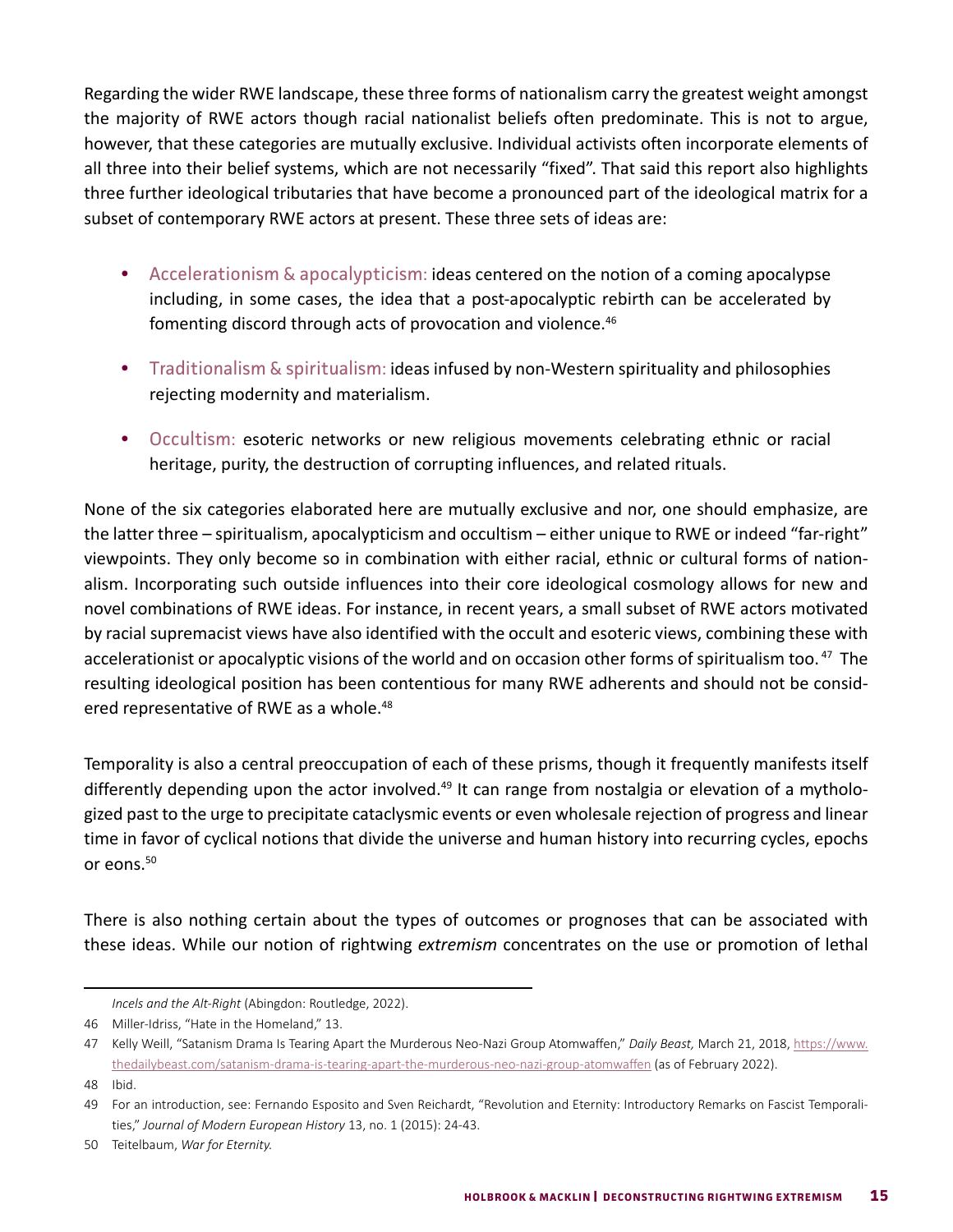political violence, we need to recognize that many of the ideas associated with RWE, described above, call for a much wider repertoire of action where violence is only one component. As the discussion about "violent talk", above, alluded to, engagement with deeply prejudiced and violent ideas may also result in various forms of non-violent action such as sharing thoughts on forums or seeking to withdraw from active engagement with multicultural societies rather than using violence to attack them. Much of the counterterrorism focus on new RWE movements in the UK, for instance, focused on groups and networks that elevated the *promotion* and *incitement* of violence over actual participation in such acts.51 At the same time, we have seen several examples of ideas originally intended to broaden the political appeal of RWE (which therefore eschewed any direct references to violence) nonetheless being used to inspire or justify acts of mass murder.<sup>52</sup>

The outcomes that these ideas shape and inform, in other words, are diverse. We divide these into five key categories:

- **•** Metapolitics & public engagement: Metapolitics refers to the idea—derived largely from Gramscian thought—that before the masses can be mobilized to upturn the current world order, first they need to be educated about its properties and their place in it.<sup>53</sup> By public engagement we mean broader types of mass outreach or public political action which encompasses but is not limited to party politics.
- **•** Elite politics & private engagement: Elite politics refers to ideas attributed to key thinkers such as Julius Evola who rejected the notion the masses had to be mobilized to usher in change, in favor of a far more targeted mobilization of the enlightened few.<sup>54</sup> We include here other types of targeted political engagement, such as private or clandestine networks of activists sharing their thoughts and ideas, often in the online space.
- **•** Street protest & agitation: this refers to demonstrations, protests and publicity "stunts", such as placing provocative banners and stickers to promote a particular cause.
- **•** Intimidation & vandalism: here we include more aggressive street protest, including street violence, intimidation and acts of vandalism, both premeditated and spontaneous, which are not intended to be fatal. The line between various violent acts can be hard to discern, and much depends on the intention of the perpetrator. Arson attacks on buildings believed to be empty, for instance, are different in character to attacks that are intended cause fatalities.

<sup>51</sup> This is reflected in sentencing of RWE offenders, see: Home Office/John Flatley, "Statistics on the Operation of Police Powers Under the Terrorism Act 2000 and Subsequent Legislation," December 10, 2020.

<sup>52</sup> The manifesto of the Christchurch terrorist is a case in point.

<sup>53</sup> For more, see: Chamila Liyanage, "The Metapolitics of the Far Right," *Centre for Analysis of the Radical Right,* February 7, 2020, [https://](https://www.radicalrightanalysis.com/2020/02/07/the-metapolitics-of-the-far-right/) [www.radicalrightanalysis.com/2020/02/07/the-metapolitics-of-the-far-right/](https://www.radicalrightanalysis.com/2020/02/07/the-metapolitics-of-the-far-right/).

<sup>54</sup> For an introduction to his ideas, see: Patrick Furlong, *Social and Political Thought of Julius Evola* (Abingdon: Routledge, 2011).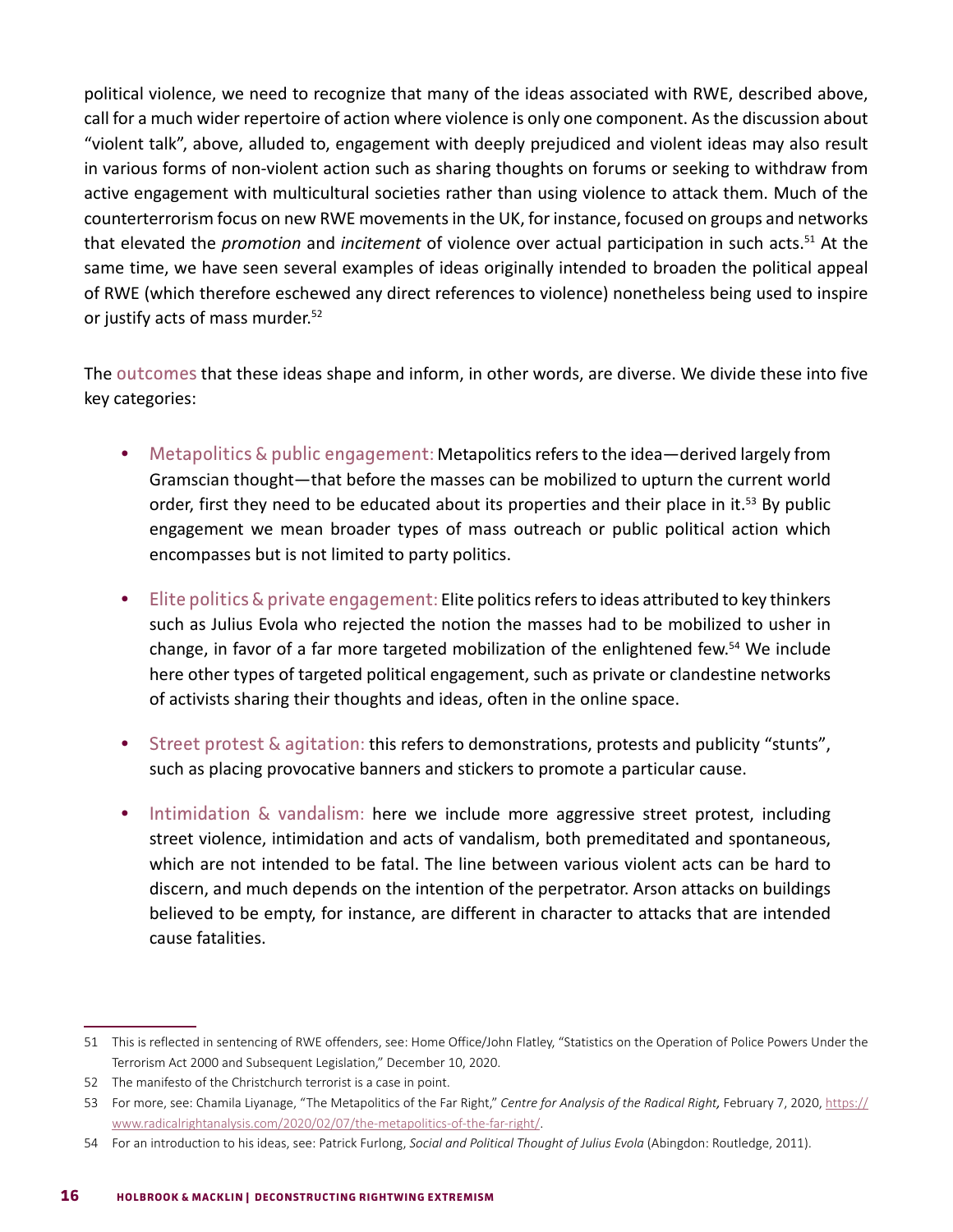**•** Militancy & terrorism: Here we define "militancy" as the use of confrontational or violent methods in pursuit of an ideological cause, which includes pre-meditated acts of lethal political violence or coercion and acts of domestic or international terrorism.

Ultimately, these outcomes described above involve numerous disparate individuals or collectives actors—who put ideas into action and interpret them as they do so. These actors have diverse objectives, from violent subversion to long-term identity building, as traced above. We can define three key categories:

- **•** Individuals: many of the most impactful expressions of RWE are perpetrated by single actors whether they be lone terrorists trying to foment change through violence or political leaders and ideologues leading political parties that mobilize through democratic channels though both face a range of external constraints upon their actions.
- **•** Groups, parties and vanguards: like-minded individuals frequently coalesce in groupings or social movement organizations of various sizes, with varying degrees of formality and structure that often adopt their distinct branding to differentiate them from rival groups and encourage in-group loyalty. 55 Latterly, such groupings have combined a virtual and physical existence and encouraged a variety of distinct outcomes, both violent and non-violent.
- **•** Subcultures and social movements: at the broadest—macro—level we find subcultures and social movements associated with RWE. These are loose social groups organized around shared interests and practices; a collective of interrelated individuals, groups and organizations gathered to promote or resist social change.<sup>56</sup> The bonds that bind individuals together can be even looser than those that demarcate the boundaries of a social movement. As we discussed above, RWE does not constitute a single social movement. However, it does contain several such movements including, for instance, "Generation Identity", a collective of identitarian activists connecting together groups and networks of like-minded individuals in Europe campaigning against immigration, especially from Muslim-majority nations. $57$ RWE subcultures, in turn, have increasingly become virtual, where shared interests and practices exist primarily in the online space; where adherents are not "members" in any conventional sense, but are drawn to online milieus, often multiple ones, as they identify with their symbols, worldviews, and fellow followers.<sup>58</sup> Here we might place conspiracy theories such as Q-Anon, which overlaps with RWE adherents, though not exclusively.

<sup>55</sup> Elizabeth A. Armstrong and Tim Bartley, "Social Movement Organizations," in *The Blackwell Encyclopaedia of Sociology,* George Ritzer, ed. (John Wiley & Sons, Ltd., 2007), <https://doi.org/10.1002/9781405165518.wbeoss158>.

<sup>56</sup> Sarah Thornton, "General Introduction," in *The Subcultures Reader* (Abingdon: Routledge, 1997), 1; Donatella della Porta, *Social Movements, Political Violence, and the State: A Comparative Analysis of Italy and Germany* (Cambridge: Cambridge University Press, 1995), 10.

<sup>57</sup> Certain European governments have either banned, investigated, or classified Generation Identity as extremist. For more, see: Jules Darmanin, "France Bans Far-right Group Generation Identity," *Politico,* March 3, 2021, [https://www.politico.eu/article/](https://www.politico.eu/article/france-bans-far-right-group-generation-identity/) [france-bans-far-right-group-generation-identity/.](https://www.politico.eu/article/france-bans-far-right-group-generation-identity/)

<sup>58</sup> For a study of one of the more militant online communities, see: H. E. Upchurch, "The Iron March Forum and the Evolution of the 'Skull Mask' Neo-Fascist Network," *CTC Sentinel* 14, no. 10 (December 2021), [https://ctc.westpoint.edu/](https://ctc.westpoint.edu/the-iron-march-forum-and-the-evolution-of-the-skull-mask-neo-fascist-network/) [the-iron-march-forum-and-the-evolution-of-the-skull-mask-neo-fascist-network/](https://ctc.westpoint.edu/the-iron-march-forum-and-the-evolution-of-the-skull-mask-neo-fascist-network/).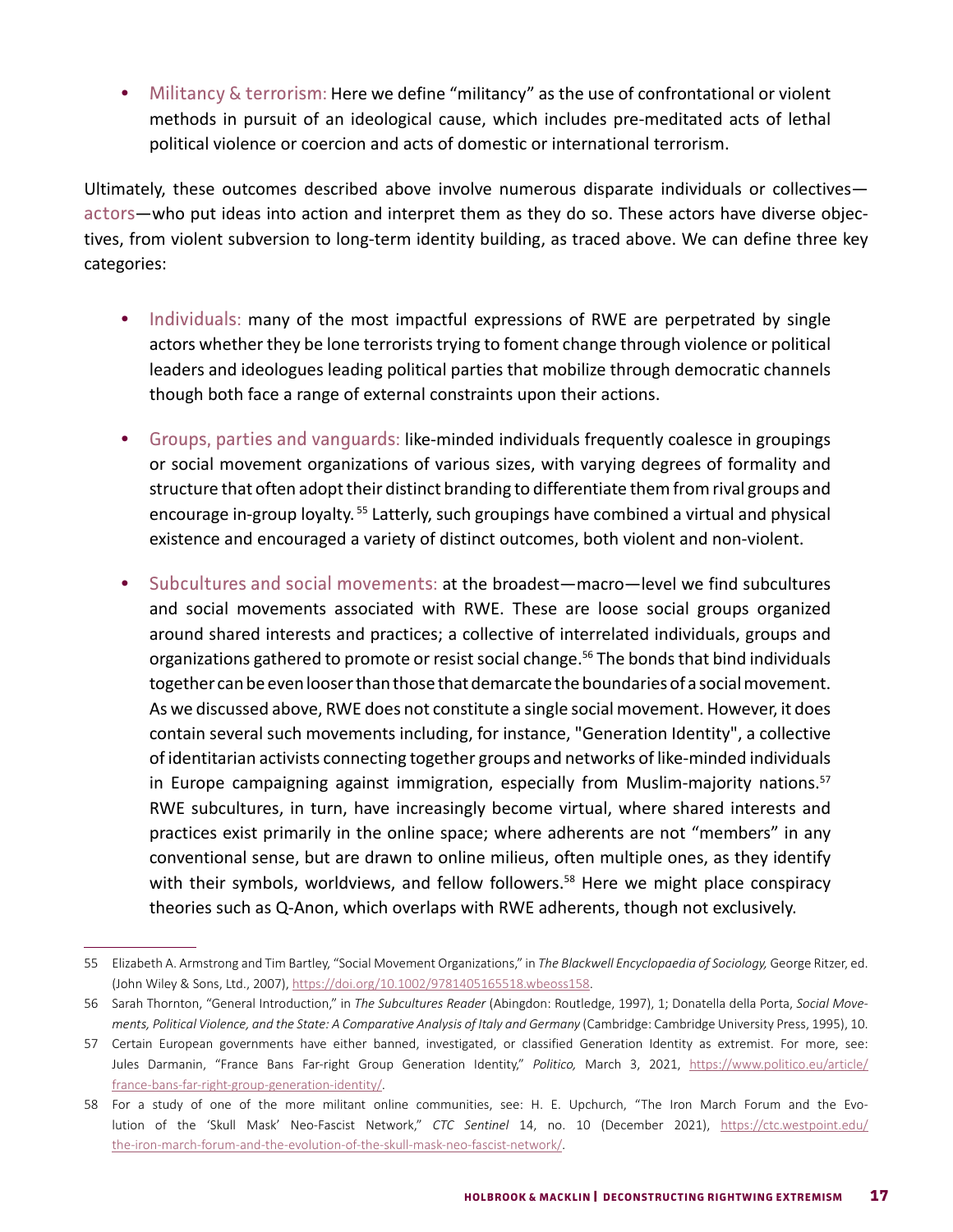There is a good deal of fluidity to these categories, which represent the broad gamut of RWE collective activity. These categories intersect and interact with one another, often to the extent of collapsing into one another to generate hybrid forms like movement-parties,<sup>59</sup> or lone actor terrorists who, whilst acting alone, are nonetheless embedded in virtual subcultures.<sup>60</sup>

With RWE, therefore, we have a complex web of actors, ideas and outcomes. A comprehensive understanding of rightwing extremism needs to incorporate an understanding of all three of these dimensions as they play out across different localities.

What are the practical implications of this diversity? Whilst RWE ideologies coalesce around a common nativist core that opposes egalitarianism, they do not represent a single, universal, doctrine, let alone a set of ideas, outcomes and actors that are internally consistent across various distinct geographical regions or across time and space. This has implications for our assessment of risk. Particular ideas can spawn variously violent and non-violent outcomes, with short or long-term implications, that can inspire different types of human interaction, both individual and collective.

This complexity is best illustrated by way of example, or rather a detailed case study where we see this diversity play out in different forms. One of the most illustrative examples concerns the way in which different elements of RWE have responded to Islam and Muslims, who have been the target of not only mass-scale violent attacks, but also various forms of RWE political activism and propaganda.<sup>61</sup> Islam is a central preoccupation of many of the most prominent actors and ideas associated with RWE.62 Muslims have been the target of a variety of hostile outcomes, ranging from individual harassment to organized intimidation to violent attacks.<sup>63</sup> To complicate things further, violent actors claiming inspiration from acts of anti-Muslim terrorism like the Christchurch attacks have themselves gone on to target other groups such as Jews and Mexicans rather than Muslims.<sup>64</sup> Yet, this example is also illustrative since the position adopted by innumerable RWE actors towards Islam varies considerably. Some have sought inspiration from their understanding of Islamic doctrine or political currents, while others have modified their worldviews to incorporate Islam in their existing hierarchy of grievances and threat.<sup>65</sup>

<sup>59</sup> Manuela Caiani and Ondřej Císař, eds., *Radical Right Movement Parties* (Abingdon: Routledge, 2019).

<sup>60</sup> Lars Erik Berntzen and Sveinung Sandberg, "The Collective Nature of Lone Wolf Terrorism: Anders Behring Breivik and the Anti-Islamic Social Movement," *Terrorism and Political Violence* 26, no. 5 (2014): 759-79.

<sup>61</sup> Daniel Koehler, "Right-Wing Extremism and Terrorism in Europe Current Developments and Issues for the Future"; Catherine Fieschi, *Muslims and the Secular City: How Right-wing Populists Shape the French Debate over Islam* (Washington, DC: Brookings Institute, 2020), <https://www.brookings.edu/research/muslims-and-the-secular-city-how-right-wing-populists-shape-the-french-debate-over-islam/>.

<sup>62</sup> Toby Archer, "Breivik's Mindset: The Counterjihad and the New Transatlantic Anti-Muslim Right," in Extreme Right-Wing Political Violence and Terrorism, Max Taylor, Donald Holbrook, and P.M. Curie, eds. (London: Bloomsbury, 2013), 169-86.

<sup>63</sup> Koehler, "Right-Wing Extremism and Terrorism in Europe Current Developments and Issues for the Future."

<sup>64</sup> Graham Macklin, "The El Paso Terrorist Attack: The Chain Reaction of Global Right-Wing Terror," *CTC Sentinel* 12, no. 11 (2019), [https://](https://ctc.usma.edu/el-paso-terrorist-attack-chain-reaction-global-right-wing-terror/) [ctc.usma.edu/el-paso-terrorist-attack-chain-reaction-global-right-wing-terror/](https://ctc.usma.edu/el-paso-terrorist-attack-chain-reaction-global-right-wing-terror/).

<sup>65</sup> For an overview, see: George Michael, *The Enemy of My Enemy: The Alarming Convergence of Militant Islam and the Extreme Right*  (Lawrence, Kansas: University of Kansas, 2006).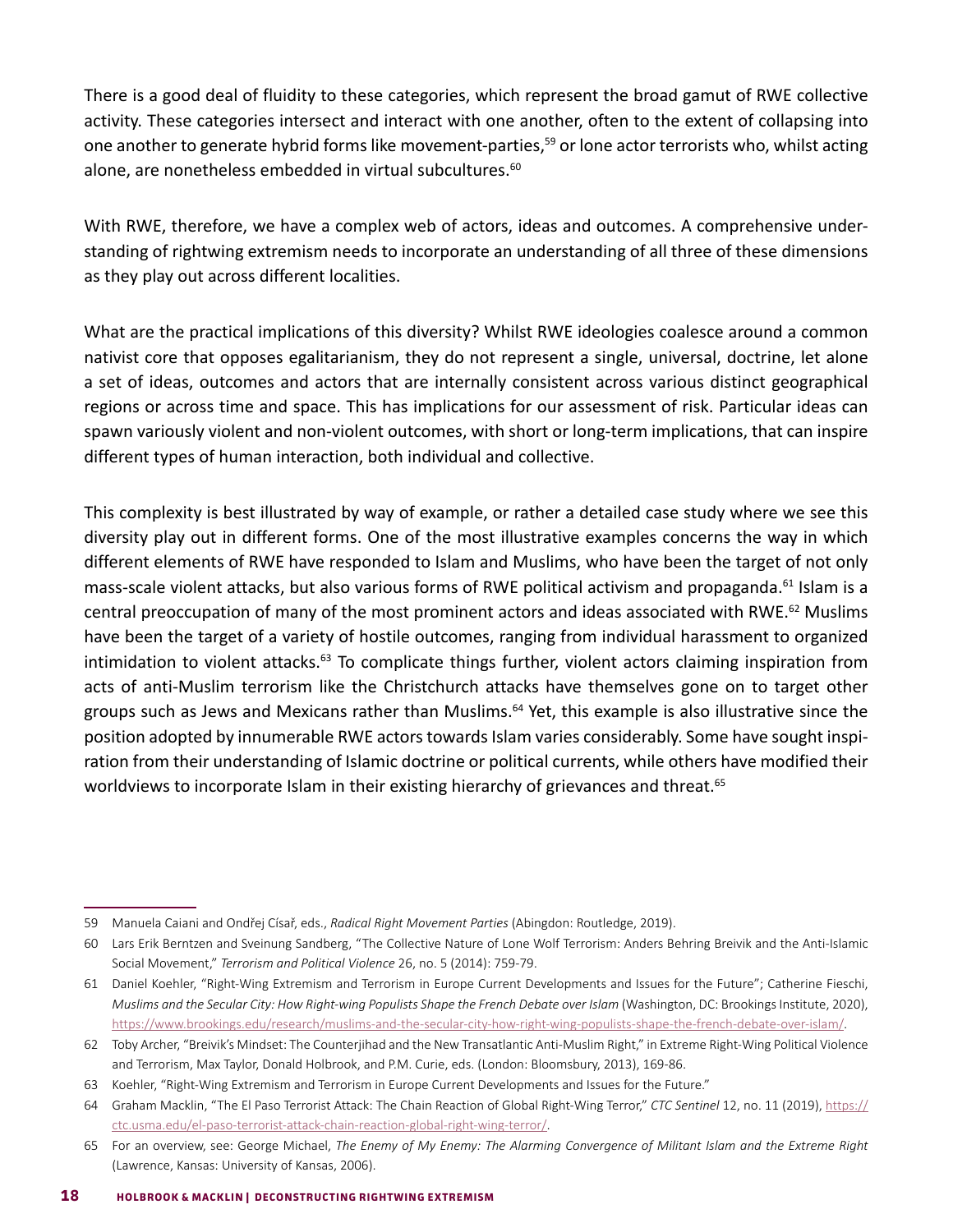# **PART 2:** CASE STUDY

In part 2 of this report, we explore these dynamics in detail with the purpose of illustrating different manifestations of RWE, focusing on the varied ideas, actors and outcomes—as laid out above—and variations that emerge in differing localities and time periods. We see how these three elements of RWE fuse together, reinforcing its dynamic rather than static nature, and how the divergence in positions (temporal, ideological and geographic) underscores the multimodal nature of RWE, as traced above. It is not a single movement with a clearly articulated agenda or specified enemies and ideological inspirations that are shared consistently within, but rather something more complex, messier and multifaceted. This diversity, as we have already highlighted, necessitates tailored and dynamic approaches to understanding the different elements of RWE, the threat it poses and the way in which we can respond to those threats.

We begin by tracing anti-Islamic hostility that is entrenched in many elements of RWE, while exploring different types of idea construction where alternative approaches have featured. This includes elements of Traditionalism and other forms of anti-Christian spirituality, as well as more superficial attempts by racial nationalists to ape Islamists extremists through their "white jihad". It also explores how different parts of the anti-Islamic RWE have variously focused on wide-reaching metapolitical campaigns of public relations as well as self-perceived "vanguardist" acts of terrorism before emphasizing that these different approaches have also evolved, especially with regard to the emergence of the "counter-jihadi" movement and the different ways in which other RWE actors responded to it.

#### Divergent Positions on Islam

RWE responses to and attitudes toward Muslims and Islam are heterogeneous. These range from admiration and emulation to exclusion and political violence. The roots of these elements of RWE run deep. The French European New Right—a strain of European nativism from the 1960s which rejected capitalism, egalitarianism and modernity—spawned a school of thought that has presented Islam as the principal threat to European ethno-cultural identity.<sup>66</sup> The central contention of the current crop of Identitarian groups that grew from this base is that Europe is being overwhelmed by immigration and that "Europeans" are facing a "Great Replacement," though this belief and variants of it have been promulgated for decades under various other guises.<sup>67</sup> The idea of white racial eclipse and extinction continues to animate and inspire populist political platforms, cultural nationalist social movements focused on metapolitics, as well as individual acts of terrorism including, notably, Brenton Tarrant whose manifesto, *The* 

<sup>66</sup> For an overview, see: Tamir Bar-On, *Where Have All the Fascists Gone?* (Abingdon: Routledge, 2007).

<sup>67</sup> Jacob Davey and Julia Ebner, 'The Great Replacement': The Violent Consequences of Mainstreamed Extremism (ISD: London, 2019), [https://www.isdglobal.org/wp-content/uploads/2019/07/The-Great-Replacement-The-Violent-Consequences-of-Mainstreamed-Ex](https://www.isdglobal.org/wp-content/uploads/2019/07/The-Great-Replacement-The-Violent-Consequences-of-Mainstreamed-Extremism-by-ISD.pdf)[tremism-by-ISD.pdf](https://www.isdglobal.org/wp-content/uploads/2019/07/The-Great-Replacement-The-Violent-Consequences-of-Mainstreamed-Extremism-by-ISD.pdf). These ideas are not new and stretch back to at least as far as the mid-nineteenth century and the writings of Arthur de Gobineau, a racist French aristocrat who warned against the decline of European civilization. More recently, they have been popularized through fictional racist jeremiads like Jean Raspail's novel *Les Camp des Saints* (1973).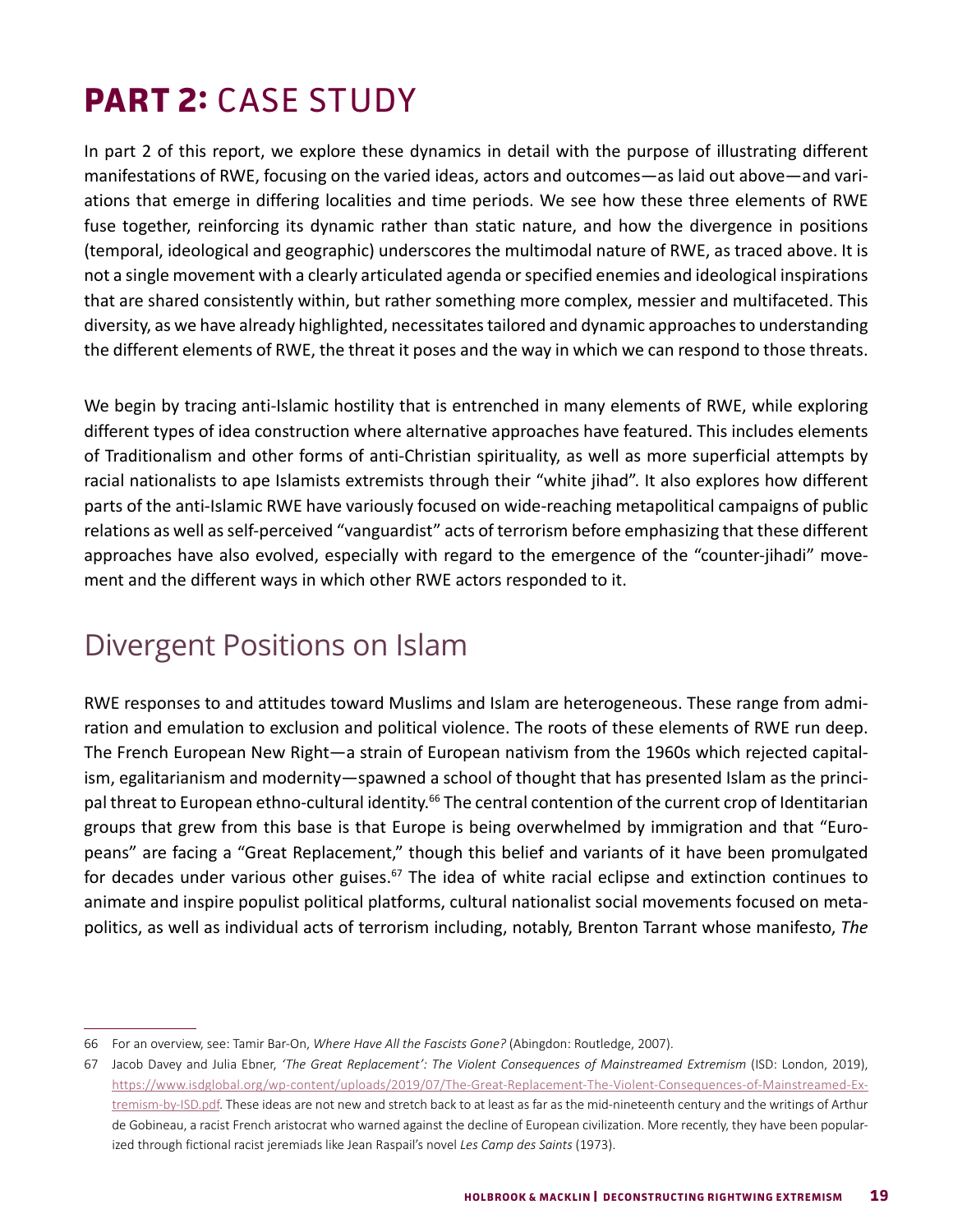*Great Replacement*, explicitly drew upon such ideas to justify his mass murder of Muslim worshippers in Christchurch, New Zealand on 15 March 2019.<sup>68</sup>

Other actors assumed a different role. A key ideologue, whose career spanned from New Right to the Identitarian milieu, was Frenchman Guillaume Faye (1949-2019), who died a few days before the Christchurch attacks. In series of books including *La Colonisation de l'Europe* (2000), *Why We Fight: Manifesto of the European Resistance* (2001) and *Comprendre l'islam* (2015), Faye depicted Islam as a "colonising" and "invading" force in Europe. His book, *Ethnic Apocalypse: The Coming European Civil War* (2019), published posthumously, is styled as "a wake-up call aimed at making Europeans aware of their increasingly dire situation — before it is too late." This stance was by no means confined to Identitarian figures like Faye—who adopted a more overtly racist position than peers such as fellow Frenchman Alain de Benoist (b. 1943)—but was promoted by other actors and ideas associated with "counter-jihad" narratives too. Writers like Gisèle Littman (a.k.a. "Bat Ye'or") and Peder Jensen (a.k.a. "Fjordman") propagated similar anti-Muslim ideas, which were then absorbed by numerous online campaign groups and street movements.69 This "counter-jihad" milieu has inspired divergent outcomes, both violent and non-violent. While Fjordman limited himself to writing blogs, for instance, his ideas featured prominently in Anders Breivik's manifesto and fueled his belief that he, and others like him, were "defenders" against this perceived threat.<sup>70</sup> Tarrant conceived of himself in identical terms.<sup>71</sup>

But the way in which RWE has approached Islam is varied and complex and has changed over time and in response to particular events. Unpacking this complexity illustrates the heterogeneity of RWE ideologies and movements and, by extension, the hazards of associating universal notions of risk and threat to different elements of RWE, including varied ideas, actors and outcomes.

#### Idea Construction

Hostility towards Islam is not universally present in RWE thought. One strand that has influenced parts of RWE—which itself reaches well beyond that domain—is Traditionalism, a complex philosophical and spiritual belief system, adhered to by groups from the West to the Islamic world. Traditionalists reject liberal modernity, egalitarianism and the scientific way in favor of a spiritualism animated by what they believe to be the transcendent and perennial truths behind all major world religions.<sup>72</sup> This is often coupled with a belief that human history moves in recurrent cycles, each dominated by a caste of people.<sup>73</sup>

<sup>68</sup> Graham Macklin, "The Christchurch Attacks: Livestream Terror in the Viral Video Age," *CTC Sentinel* 12, no. 6 (2019), [https://ctc.usma.](https://ctc.usma.edu/christchurch-attacks-livestream-terror-viral-video-age) [edu/christchurch-attacks-livestream-terror-viral-video-age.](https://ctc.usma.edu/christchurch-attacks-livestream-terror-viral-video-age)

<sup>69</sup> Mattias Gardell, "Crusader Dreams: Oslo 22/7, Islamophobia, and the Quest for a Monocultural Europe," *Terrorism and Political Violence*  26, no. 1 (2014): 129-55.

<sup>70</sup> Matt Carr, "You Are Now Entering Eurabia," *Race & Class* 48, no. 1 (2006): 1-22; Paul Jackson, "The License to Hate: Peder Jensen's Fascist Rhetoric in Anders Breivik's Manifesto 2083: A European Declaration of Independence," *Democracy and Security* 9, no. 3 (2013): 247-69. 71 See note 60.

<sup>72</sup> Mark Sedgewick, Against the Modern World: Traditionalism and the Secret Intellectual History of the Twentieth Century (Oxford: Oxford University Press, 2009); Teitelbaum, *War for Eternity.* 

<sup>73</sup> Ibid.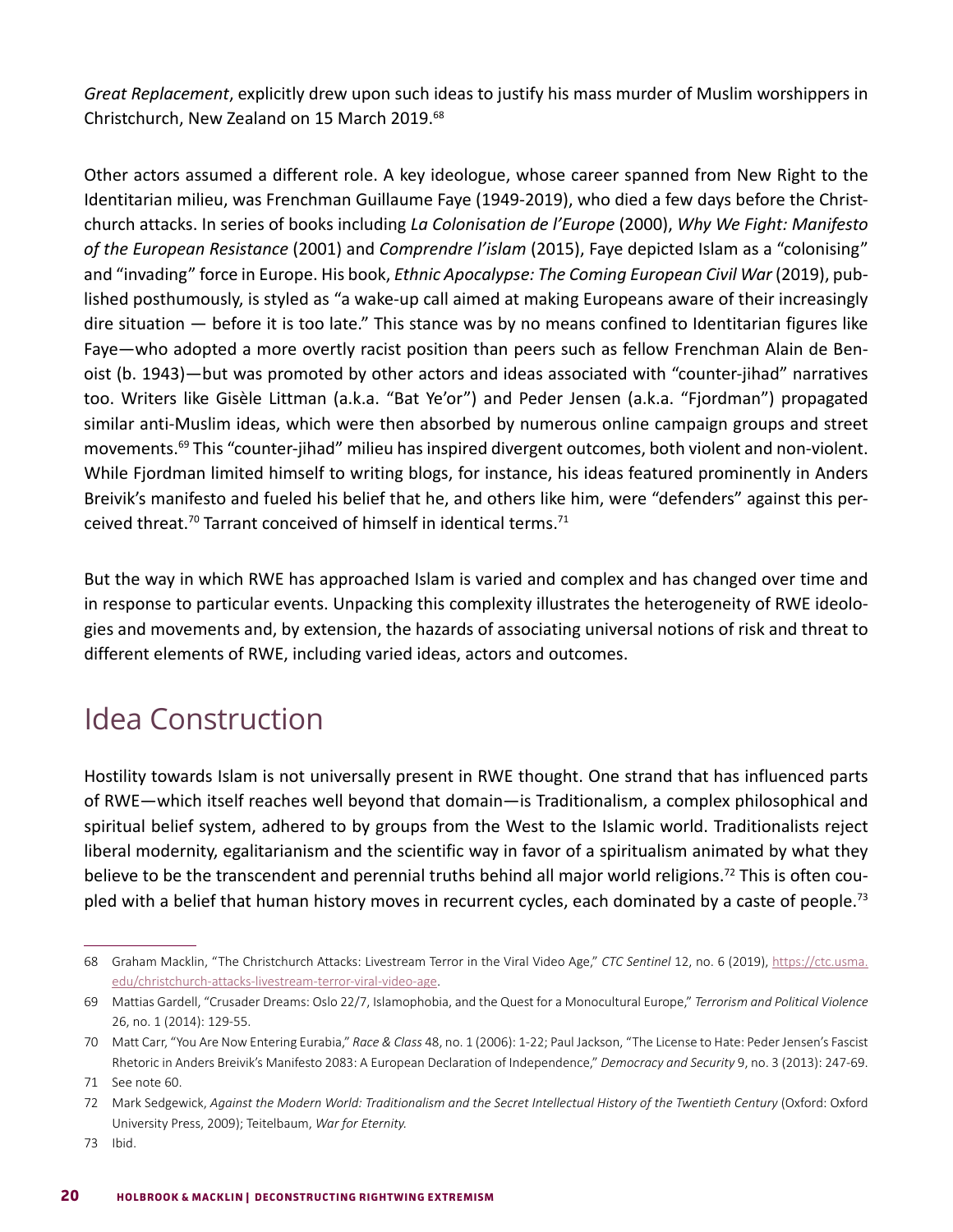Such ideas have appealed to extreme right ideologues, notably Julius Evola (d. 1974) and Savitri Devi (d. 1982) who drew upon Traditionalist thought to underpin or inform strands of racial and ethnic supremacism and radicalism that see the destruction of the liberal order as heralding a new golden age.<sup>74</sup> Traditionalism has also overlapped with elements of Islamic thought.<sup>75</sup> Its founding father— a French thinker called René Guénon (d. 1951)—for instance was initiated into Islamic esotericism and advocated Sufism, as did some of his followers. Russian ideologue Alexander Dugin, a strong proponent of the Russian Orthodox Church, also developed a keen interest in Shia Islam and Iran through his pursuit of "Eurasianism" – a Russian-dominated counterweight to the "West".<sup>76</sup> The principal foes of these Traditionalists, as noted in part 1, are Western individualism, secularism, liberalism, globalization, capitalism and materialism and Christian egalitarianism. Some of its proponents have been willing to present Islam as a vehicle to prevent the spread of these ills and realize a "new" way to order society.<sup>77</sup>

Other spiritual domains of RWE have similarly presented their version of Islam as a source of inspiration, even solidarity. Ben Klassen, the founder of a white supremacist movement in the 1970s called the World Church of the Creator – later renamed The Creativity Movement – urged his followers to take inspiration from the Ottoman conquest of Europe, which contemporary Identitarians of course use to rally support against Muslim culture and immigration. Klassen wrote:

*We can learn from this Moslem surge of power what a tremendous influence an aggressive, well-directed religion can have on a scattered and disorganized group of people […] Not only did Mohammed found a new religion of which the Koran is the holy book, but he built a Moslem Empire, and with it a whole Arabian culture that survives to this day […] I cannot emphasize too strongly what a tremendous fountain of energy religion can create when it is matched properly to the people that embrace it. Let the White Race learn this lesson again, and learn it well.78*

More apocalyptic, accelerationist and cultic corners of RWE have also dabbled with Islam. The most notable example is the Order of Nine Angles (ONA), an obscure web of esoteric Satanists formed in Britain in the 1970s that has since been revitalized via online support networks, including proponents of neo-Nazi groups such as Atomwaffen Division (AWD) and its derivatives, though the incorporation of such ideas alienated many followers and caused AWD to fracture.<sup>79</sup> ONA's association with the far-right is further highlighted through the biography of one of its key advocates, David Myatt, though he has periodically denied such links.<sup>80</sup> Myatt was a major figure in the British neo-Nazi milieu during the 1990s, having been

<sup>74</sup> Both Evola and Savitri Devi were prominent thinkers of the Traditionalist persuasion who vocally supported Nazi Germany. A range of RWE outfits have since promoted their works, including the "Siege culture" milieu that emerged around groups like Atomwaffen Division.

<sup>75</sup> See note 65.

<sup>76</sup> Marilene Laruelle, "Alexander Dugin and Eurasianism," in *Key Thinkers of the Radical Right: Behind the New Threat to Liberal Democracy,*  Mark Sedgwick, ed. (Oxford: Oxford University Press, 2019), 155-70.

<sup>77</sup> Ibid.

<sup>78</sup> As can be found in Ben Klassen's *Nature's Eternal Religion* (World Church of the Creator, originally written in 1973, republished in 1992), pages 227-28.

<sup>79</sup> Weill, "Satanism Drama is Tearing Apart the Murderous Neo-Nazi Group Atomwaffen."

<sup>80</sup> Nick Ryan, *Into a World of Hate: A Journey among the Extreme Right* (Abingdon: Routledge, 2004).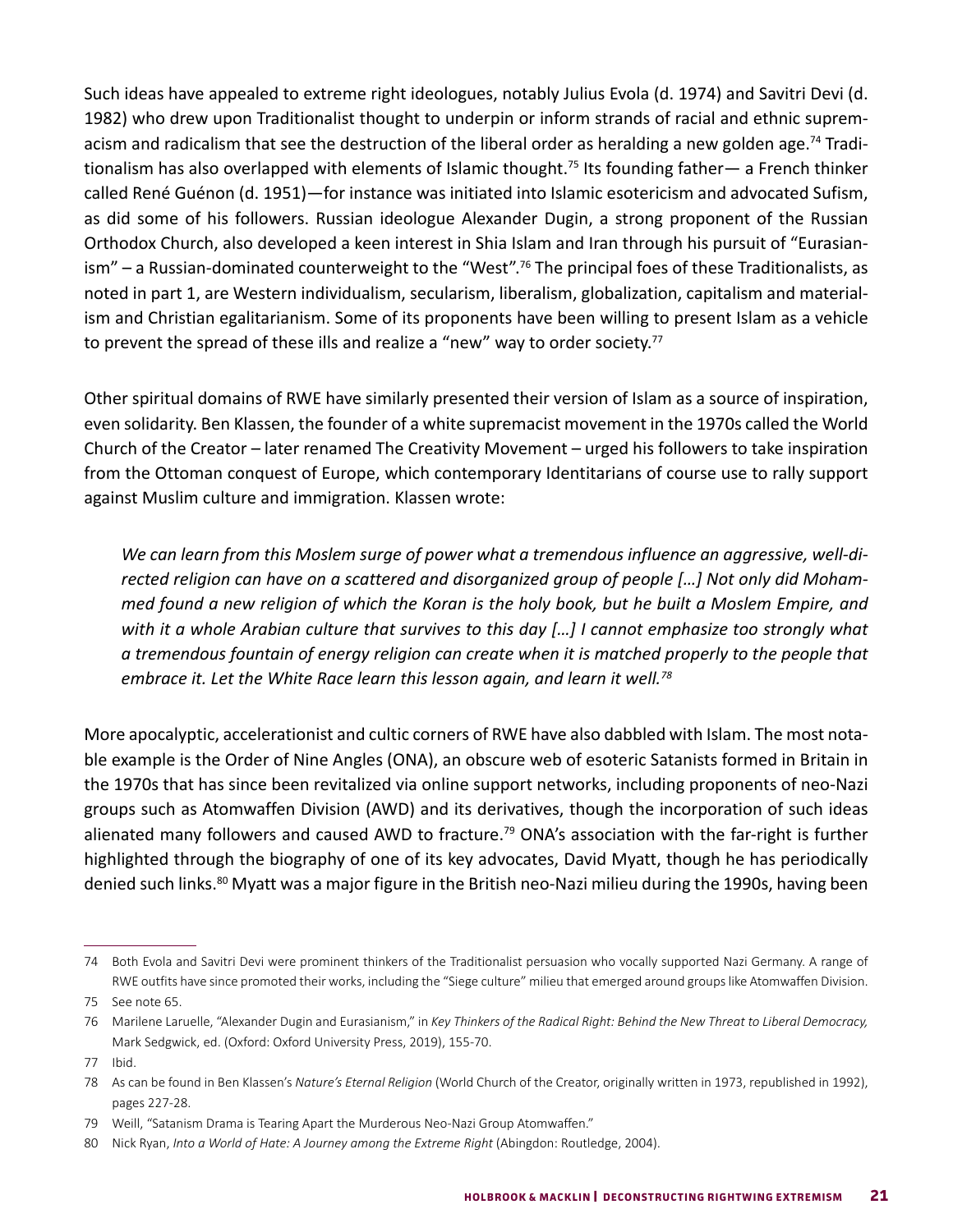active for several decades.<sup>81</sup> In 1998, however, Myatt converted to Islam (temporarily), supported Osama Bin Laden and the Taliban, and authored a theological defense of suicide bombing.<sup>82</sup> ONA's association with Islamist militancy, in turn, emerges primarily through its prescribed "insight roles" that form part of a complex chain of initiations for individuals, whereby they endeavor to provoke and promote the sinister via the adoption of different forms of violent extremisms.<sup>83</sup> Supporting jihadism, if temporarily, can thus become part of the ultimate provocation, symbolizing the adherents' dedication to ONA's apocalyptic vision.

Other actors, including Neo-Nazis and related extremists have paid more superficial tributes to jihadists through varied political engagement. These have included meme campaigns and other propaganda advocating the "white jihad", mimicking gestures and flags of militant Islamists and even Arabic script. One of the outfits to have pioneered this campaign was the British neo-Nazi group National Action (NA), founded in 2013 and since proscribed. Benjamin Raymond, one of the group's founders (who was jailed for 8 years in 2021), appears to have conceived of the concept of "white jihad" initially as a provocative way to garner attention. But he also saw it as a means of highlighting what he perceived as inconsistencies in government counter-extremism policies within the UK, whereby Islamist radicals were guided towards more palatable ways of expressing their grievances, while members of white supremacist groups were told to abandon their politics altogether.<sup>84</sup>

However, like many ironic jokes, the term may well have taken a life of its own. NA members would go on to use jihad terminology—greetings, and phrases—in conversation, and when Jack Renshaw, one of its followers, announced his plans to murder his local member of Parliament, he claimed the attack would be an act of white jihad. He even suggested he could wear a fake suicide vest, thus committing "suicide by cop" once armed police arrived, as has happened in several successful acts of Islamist terrorism in the UK and elsewhere.85

<sup>81</sup> Despite his association with ONA, Myatt subsequently claimed that by the late 1990s he had come to realize that National Socialism and occultism were "fundamentally, and irretrievably, incompatible and opposed to each other," as a result of which he abandoned such contacts and cooperation, as found in his book, *Myngarth: Some Reflections of a Wyrdful and Extremist Life* (2013), page 96.

<sup>82</sup> Robert Wistrich, *A Lethal Obsession: Anti-Semitism from Antiquity to the Global Jihad* (Random House: New York, 2010), 1410-11 [e-book page numbers].

<sup>83</sup> Jacob Senholt, "The Sinister Tradition: Political Esotericism and the Convergence of Radical Islam, Satanism and National Socialism in the Order of the Nine Angles," conference presentation, *Satanism in the Modern World, Trondheim* (November 2009).

<sup>84</sup> As found in Michael McCabe, "National Action Conference 2016 Notes" [as of November 2020]. See also: Matthew Collins with Robbie Mullen, *Nazi Terrorist: The Story of National Action* (London: HNH, 2019); Graham Macklin, "Only Bullets will Stop Us" – The Banning of National Action in Britain," *Perspectives on Terrorism* 12, no. 6 (2018): 104-22. (Note: This footnote serves as a source for the entire paragraph in which it is located.)

<sup>85</sup> Ibid. (Note: This footnote serves as a source for the entire paragraph in which it is located.)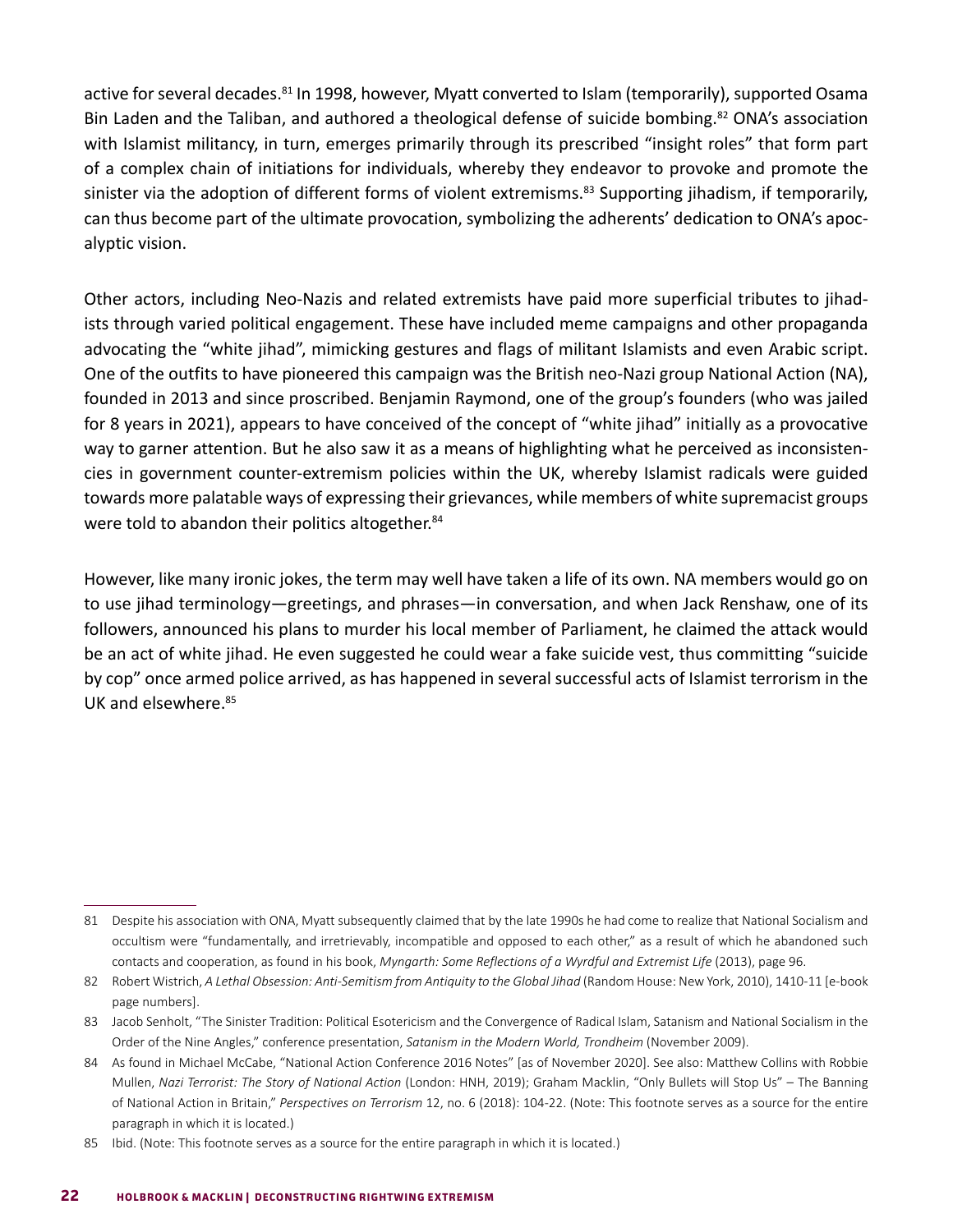#### Rightwing and Islamist Extremism

The fascination of some RWE actors with their varied perceptions of Islam and particularly Islamist extremism date back at least to the 1930s.<sup>86</sup> For some there is a genuine interest in ideas emanating from non-Western belief systems that have also produced revivalist strands that similarly reject aspects of modernity, individualism and materialism and, in some quarters, democracy and equality too. For other actors, such as the cruder and more militant components of RWE, the focus is arguably more on outcomes. In particular, the appeal may simply be because Islamist extremists have developed comprehensive theological and political justifications rationalizing the actions of prominent organizations such as the Islamic State group and Al-Qaeda that have carried out campaigns of terrorism, participated in foreign wars and seized territory, which generally-speaking, is beyond the capabilities of most contemporary RWE actors.

RWE actors, however, also share some of the prejudices and justifications underpinning Islamist extremism, particularly anti-Semitism, but also issues such as homophobia, common in many—though not all elements of RWE, and even a desire to bring down existing governing orders whereby acts of Islamist terror can be framed as part of a common struggle. In the aftermath of the 9/11 attacks in the US in 2001, for instance, Harry Lloyd, then Pittsburgh coordinator of the aforementioned World Church of the Creator (WCC) wrote an email to his colleagues with the heading "wonderful news brothers!!" in which he welcomed the attacks as the catalyst that would spark revolution. He concluded his email saying: "let's kick some Jew a\*\*."87 Matt Hale, Klassen's successor as leader of WCC later offered an alternative interpretation, condemning the loss of life during 9/11 whilst blaming the attacks on Jews.<sup>88</sup>

At the same time, of course, 9/11 mobilized other RWE sympathizers against Muslims amidst a huge spike in anti-Islamic hate crime and violence. Some white supremacists and neo-Nazis initially appeared confused as to how they should react. They dismissed the Al-Qaeda attackers as racially inferior whilst simultaneously expressing their admiration for the scale of violence and its impact. One leader of a white nationalist group attempted to reconcile these conflicting positions, commenting: "we may not want them marrying our daughters… But anyone who is willing to drive a plane into a building to kill jews [*sic*] is alright by me. I wish our members had half as much testicular fortitude."<sup>89</sup>

RWE actors have therefore celebrated Islamist extremism when its outcomes are perceived as mutually beneficial. But in some areas, there has been a deeper convergence of ideas. Anti-Semitism has prompted numerous RWE actors and ideologues to express sympathy with causes that also appear prominently in Islamist extremist discourse, particularly animosity towards Israel. Both white nationalists and Islamist

<sup>86</sup> For one such case, see: Graham Macklin, "A Fascist 'Jihad': Captain Robert Gordon-Canning, British Fascist Antisemitism and Islam," *Holocaust Studies* 15, no. 1-2 (2009): 78-100.

<sup>87</sup> Daniel Levitas, The Terrorist Next Door: The Militia Movement and the Radical Right (New York: Thomas Dunne Books, 2002), 335. Profanty removed per RESOLVE editorial guidelines.

<sup>88</sup> As presented in his book, *The Truth about 9-11: How Jewish Manipulation Killed Thousands* (2002).

<sup>89</sup> Levitas, *The Terrorist Next Door,* 336.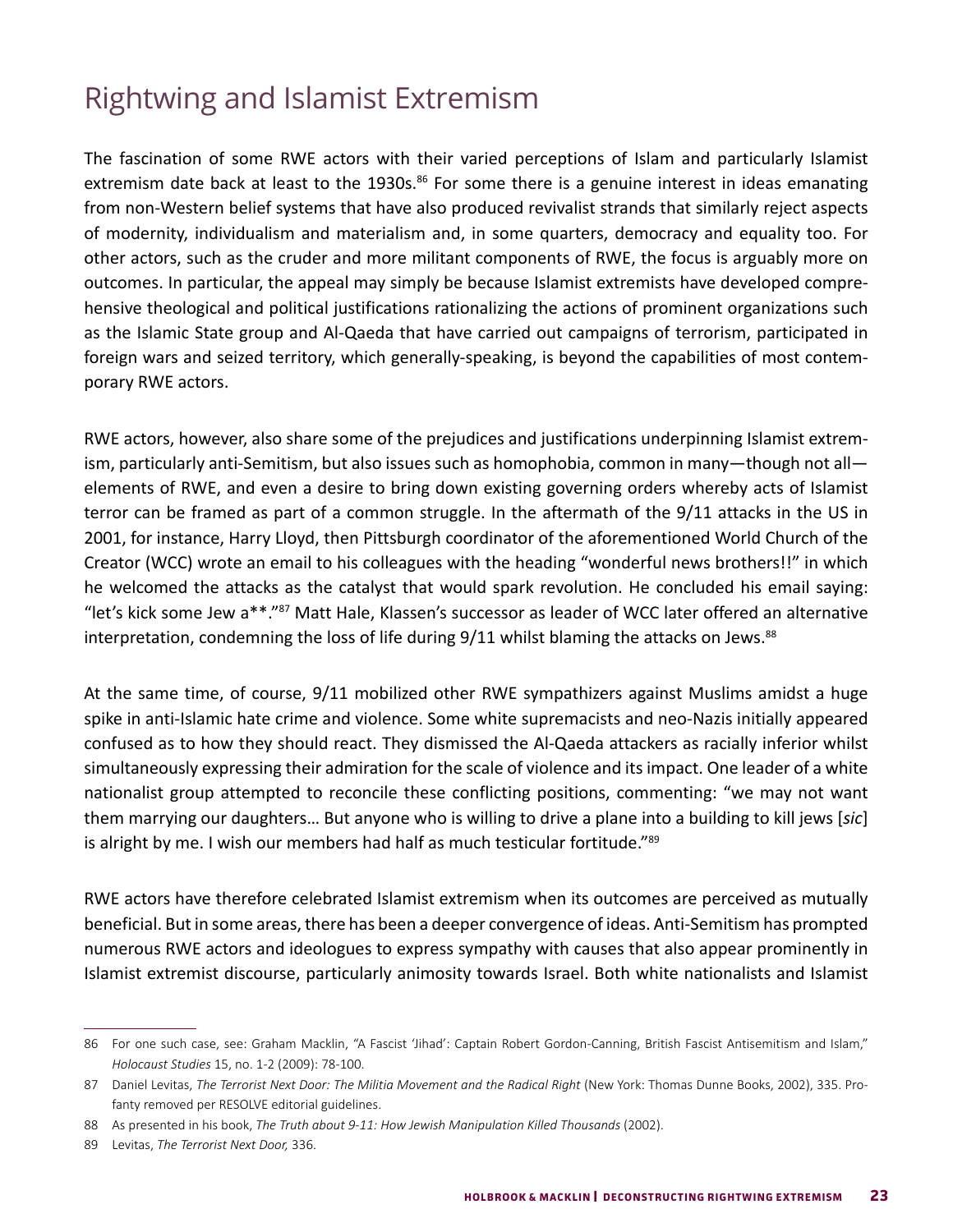extremists have promoted identical conspiracy theories, including the *Protocols of the Elders of Zion*. 90 Indeed, this convergence stretches further back than the more recent mobilization of other RWE advocates against Muslims and Islam. For instance, in *The Turner Diaries*, perhaps one of the best-known works of post-war white supremacism, the eventual fall of Israel, a pivotal moment in William Pierce's 1978 dystopian fiction, is brought about not by white supremacists but rather (in the author's words) by "humiliated" Arabs liberating "occupied Palestine."91

#### Evolution and Inconsistencies

RWE ideas, the actors who promote them, and the varied political outcomes that these prescribe, are dynamic and evolve in each given locality over time. RWE's response to Islam is no exception, which has added to its heterogeneity. Anti-Muslim strands of RWE solidified in the early twenty-first century in the wake of 9/11 and have arguably come to replace immigration as the "key driver" of such groups – though the two (anti-Muslim prejudice and opposition to immigration) are often synonymous.<sup>92</sup> This animosity towards Muslim and Arab diasporas in Europe was further fueled by the growth of these populations through higher birth rates and immigration; their perceived cultural incompatibility with European norms; and rising fear over Islamist extremism.<sup>93</sup> Within this context, the "counter-jihad" movement and anti-Muslim groups within it like the English Defence League (EDL), founded in 2009, began to mobilize primarily through street protest and anti-Muslim agitation.<sup>94</sup>

These developments followed a more gradual shift in anti-immigrant sentiment in Western Europe. In Britain, for example, animosity towards "Asian" migration morphed into a more explicitly hostile rhetoric towards "Muslims". In that country, many second-generation immigrants during the 1960s and 1970s had defined themselves not by religious identity or even as "Asian" but as "Black", not as an ethnic label but as a "political badge".<sup>95</sup> This began to change after the Salman Rushdie Affair in 1989 and the controversy surrounding his publication of *The Satanic Verses*, as religious identities came to the fore.96 Most British extreme right groups articulated their racial animus in similar terms and only slowly, fueled in part by the 1990-1991 Gulf War (though the trend was evident earlier), began to retrain their attention upon "Muslims" who, it was subsequently declared, represented the "mortal enemy" of Europe. Simultaneously, however, there were other extreme right groups during the same period who announced a "New Alliance" with groups like the Nation of Islam, Ayatollah Khomeini's Iran and Gaddafi's Libya. Whilst there was little of substance to such proclamations, they highlight the ongoing diversity of responses to Islam from within the milieu.<sup>97</sup>

97 Ibid.

<sup>90</sup> Donald Holbrook, "The Challenge of Conspiracy Theories for Strategic Communications,*" The RUSI Journal* 165, no. 1 (2020): 26-36, <https://doi.org/10.1080/03071847.2020.1734384>.

<sup>91</sup> As derived from the onlne edition of *The Turner Diaries* (page 72).

<sup>92</sup> "Islamophobia Behind Far-right Rise in the UK, Says Report," *BBC News,* February 18, 2019, [https://www.bbc.com/news/uk-47280082.](https://www.bbc.com/news/uk-47280082) 93 Ibid.

<sup>94</sup> Joel Busher, The Making of Anti-Muslim Street Protest: Grassroots Activism in the English Defence League (Abingdon: Routledge, 2015); Hilary Pilkington, Loud and Proud: Passion and Politics in the English Defence League (Manchester: Manchester University Press, 2016).

<sup>95</sup> Graham Macklin, *Failed Fuhrers,* 392.

<sup>96</sup> Kenan Malik*, From Fatwa to Jihad: How World Changed from the 'Satanic Verses' to Charlie Hebdo* (Atlantic Books: London, 2017).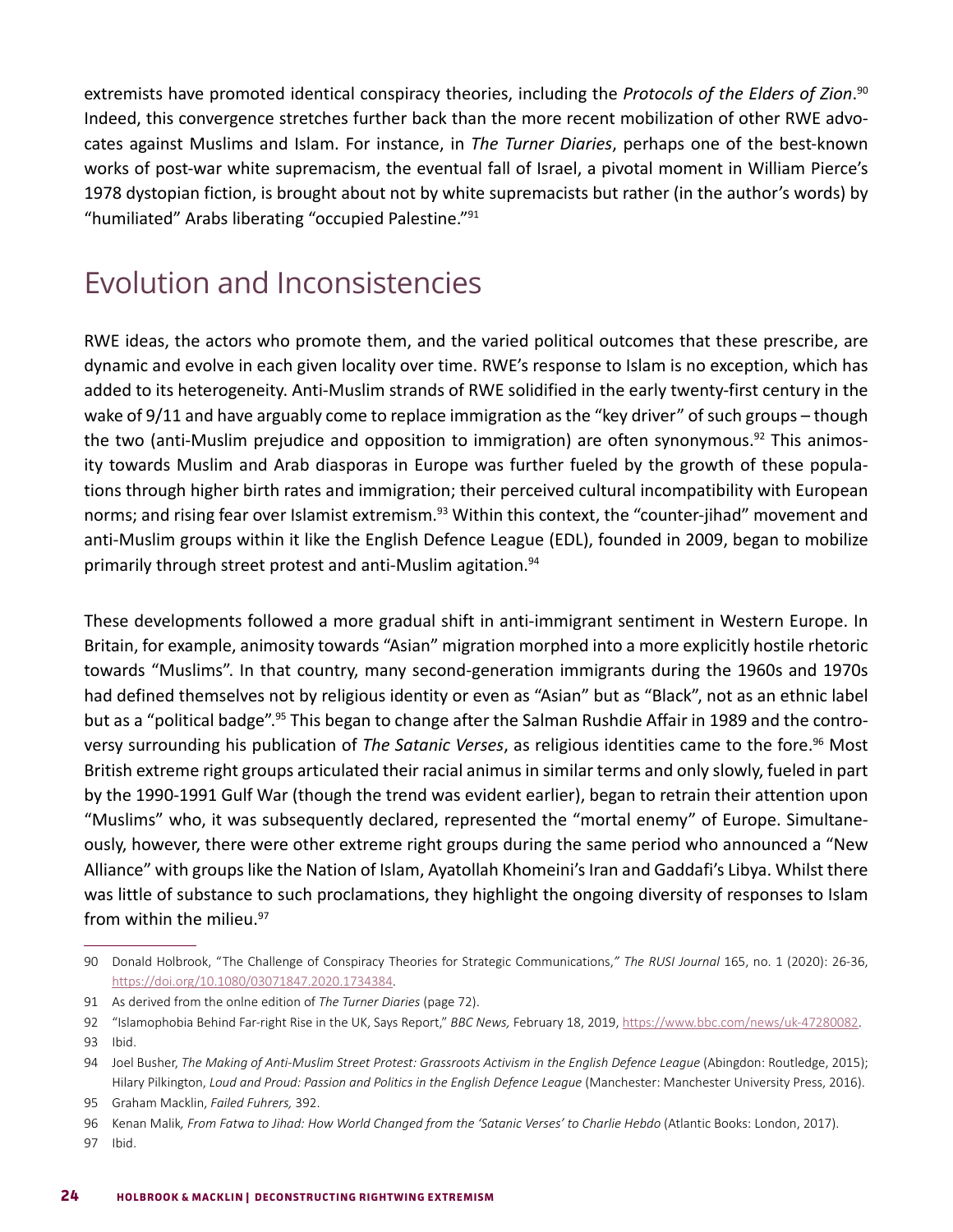Yet, the way in which many RWE actors prioritized perceived threats and sought to reconcile any contradictions between them further compounded the fracturing of this realm. The British scene, again, offers examples. White supremacist and neo-Nazi groups in Britain certainly greeted the EDL with hostility in part for ideological reasons (i.e., because the EDL did not share their anti-Semitism) but also in part due to fear of competition over resources, recruits, and public attention, which the much more prominent EDL enjoyed in its early years. The Racial Volunteer Force (RVF), a group that had evolved from the better-known Combat 18 (C18), even referred to EDL supporters as "traitors to the cause."98 For Nick Griffin, who led the British National Party (BNP) between 1999 and 2010, his party and the EDL shared a similar anti-Muslim platform but its leadership were, in his view, "Zionist" puppets and he proscribed the group, though doubtlessly political calculations played a role too.<sup>99</sup>

Traditional white supremacist and neo-Nazi groups found it harder to adapt their existing messages to a rise in prominence of anti-Muslim rhetoric that came to prevail across the broader far right, largely because of the centrality of their anti-Semitic narratives.<sup>100</sup> For groups like the BNP, it was a matter of pragmatic political calculation. In the wake of 9/11 "Islam" became the campaign issue *sin qua non*  regardless of their views on Jewish populations.101 Other groups found it harder to reconcile their animosity towards Muslim immigration into Britain with an admiration for jihadist terrorism against Israel. For instance, a January 2002 article in the *White Nationalist Report*, celebrated a public information campaign by the National Front, a major white nationalist organization in the UK, "pointing out the threat to Britain posed by militant Islam."<sup>102</sup> The April edition of the same magazine, however, defended suicide bombings in Israel given the "despair [of] the oppressed Arab people" and called on Britain to "recognise the right of the Palestine people over the area."<sup>103</sup>

To reconcile these conflicting narratives, some neo-Nazi groups began to incorporate hostility towards Islam into their existing white supremacist and anti-Semitic worldview but prompted confusion as a result. One example from the UK is the Aryan Strike Force (ASF), which presented itself as a militant network of far-right extremists and neo-Nazis in the late 2000s. Its leadership disseminated anti-Islamic media content on its forums and other far-right websites.<sup>104</sup> This focus on perceived threats from Islam seems to have attracted new members to ASF forums that otherwise might not have frequented such sites. One discussion thread from early 2009 titled "World's new threat" warned against Islamic culture, migration and militancy.<sup>105</sup> This particular perspective, however, was sympathetic towards Israel, which, the original poster suggested, was the only country that was "actually doing something about this problem."106 Other members responded with anti-Semitic epithets and the poster was banned from

105 "General Discussion," archived threads from the ASF website (legion 88 page) [since removed].

<sup>98</sup> Racial Volunteer Force, "Important Announcement," [on the Racial Volunteer Force website, since removed].

<sup>99</sup> Graham Macklin*, Failed Fuhrers,* 501.

<sup>100</sup> Graham Macklin, *Failed Fuhrers.*

<sup>101</sup> Graham Macklin, *Failed Fuhrers,* 490-91.

<sup>102</sup> Eddy Morrison, *White Nationalist Report* (no 1, 15th January 2002).

<sup>103</sup> Eddy Morrison, *White Nationalist Report* (no 8, 13th April 2002).

<sup>104</sup> Martin Wainwright, "Neo-Nazi Ian Davison Jailed for 10 Years for Making Chemical Weapon," *The Guardian,* May 14, 2010, [https://www.](https://www.theguardian.com/uk/2010/may/14/neo-nazi-ian-davison-jailed-chemical-weapon) [theguardian.com/uk/2010/may/14/neo-nazi-ian-davison-jailed-chemical-weapon](https://www.theguardian.com/uk/2010/may/14/neo-nazi-ian-davison-jailed-chemical-weapon) [accessed November 2020].

<sup>106</sup> Ibid.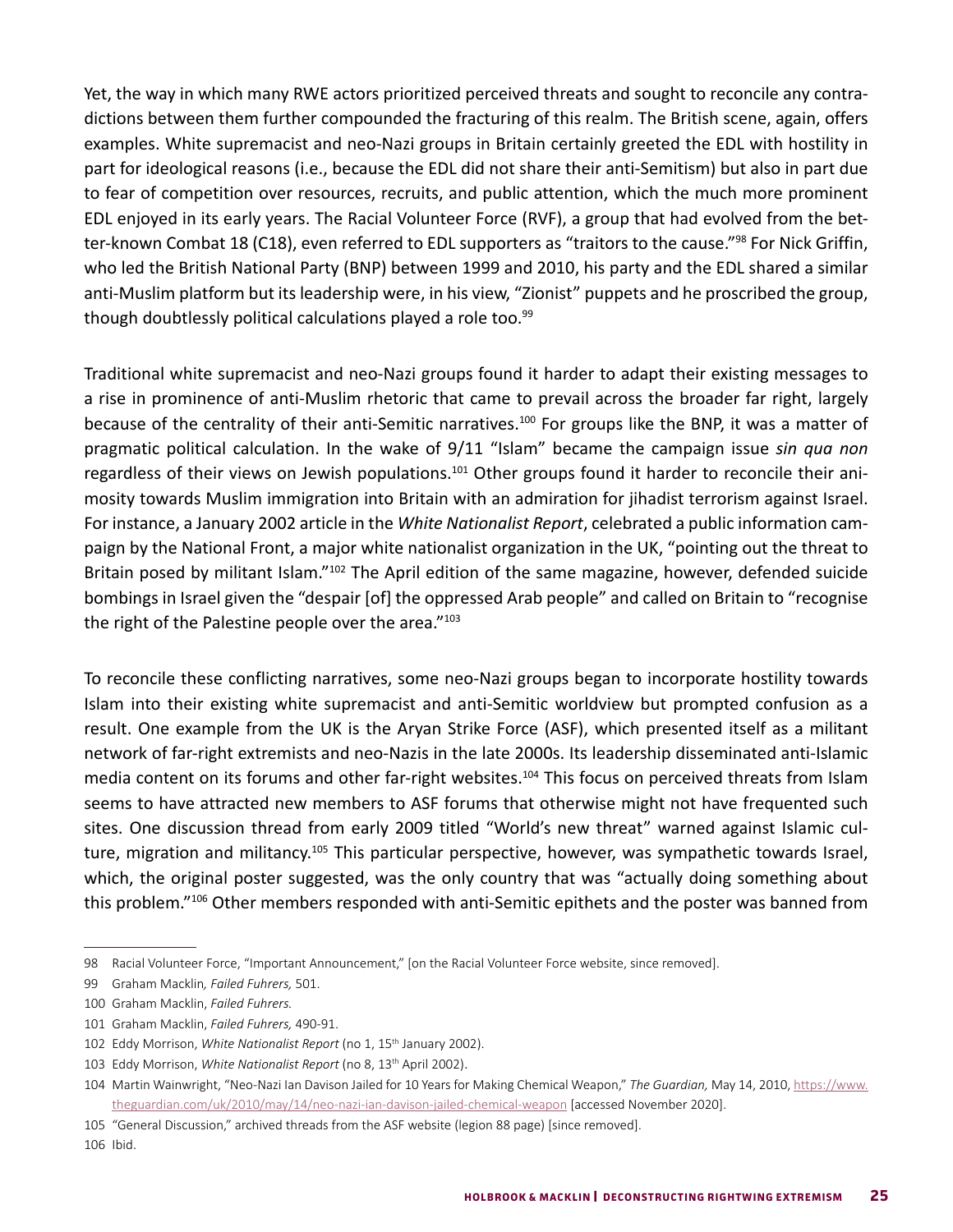the forum. The episode provoked a discussion among ASF forum members about the need to highlight that while Islam was seen as a fundamental and growing threat, this was in addition to an existing list of enemies that included Jewish persons and non-whites. The perception of common enemies had to be debunked and existing narrative frames adjusted. One member suggested that Muslims were just "Yids reading a different book."<sup>107</sup> Another remarked: "The best part of the yids been given Israel is that now they and the Arabs kill each other and we can sit back and enjoy the show."108

It is only when we reach this level of granular detail and compare and contrast the ways in which different RWE actors and ideas have framed their response to a single but central concern (in this case Islam) that we can appreciate the complexity and contradictions inherent in rightwing extremism. As this section has demonstrated, these positions also evolve over time. Agendas shift and are reprioritized as political entrepreneurs adapt to new circumstances.

#### A Plurality of Ideas, Actors, and Outcomes

Drawing on the schema in Part 1, the second section of this report has sought to demonstrate the heterogeneity of ideas, outcomes and indeed actions that RWE has generated in response to perceptions of Islam and Muslims. We should resist making *a priori* assumptions about the similarities between acts of rightwing extremism that on the surface may share some characteristics. For instance, Stephen Balliet, who killed two people in Halle, Germany, in October 2019 after failing to gain entry to a synagogue, combined attacks on Jewish targets with anti-Muslim violence.<sup>109</sup> Brenton Tarrant, Balliet's inspiration, who carried out his attack against Muslim worshippers in Christchurch, New Zealand, in March the same year, adopted a slightly different approach. While he paid homage to core white supremacist and neo-Nazi references in his manifesto, he also claimed he was not anti-Semitic but wanted Jews to keep to themselves in Israel.<sup>110</sup> In turn, Tarrant's self-proclaimed inspiration, Anders Behring Breivik, went further, claiming in his manifesto to oppose National Socialism, which he described as a "hate ideology."<sup>111</sup> During his subsequent trial, however, Breivik gave a Nazi salute and, from prison, sought to spread a "Nazi-style" ideology whilst maintaining a belief in "fascist revolution" highlighting that even seemingly trenchant ideological positions are not necessarily fixed.112 Islam, for both Breivik and Tarrant, was the primary threat, which, in the former's case, led him to attack the Norwegian government and young political opponents whom he deemed responsible for Muslim immigration rather than Muslims themselves.

Right-wing extremists have thus variously presented Islam as their primary or exclusive target, sought to insert Islam and Muslims within their existing hierarchy of threats and grievance—either on par with

<sup>107</sup> Ibid.

<sup>108</sup> Ibid.

<sup>109</sup> Daniel Koehler, "The Halle, Germany Synagogue Attack and the Evolution of the Far-Right Terror Threat," *CTC Sentinel* 12, no. 11 (2019), <https://ctc.usma.edu/halle-germany-synagogue-attack-evolution-far-right-terror-threat/>.

<sup>110</sup> As presented in his manifesto entitled: "The Great Replacement: Towards a New Society, We March Ever Forwards," published online (2019).

<sup>111</sup> As presented in his manifesto (under the name "Andrew Berwick"): "2083: A European Declaration of Independence" (self-published, 2011), 1332.

<sup>112</sup> Alister Doyle, "Killer Breivik Wants to Spread Ever More Radical Nazi Ideology: Norway," *Reuters,* January 11, 2017, [https://www.reuters.](https://www.reuters.com/article/us-norway-breivik-idUSKBN14V1HQ) [com/article/us-norway-breivik-idUSKBN14V1HQ.](https://www.reuters.com/article/us-norway-breivik-idUSKBN14V1HQ)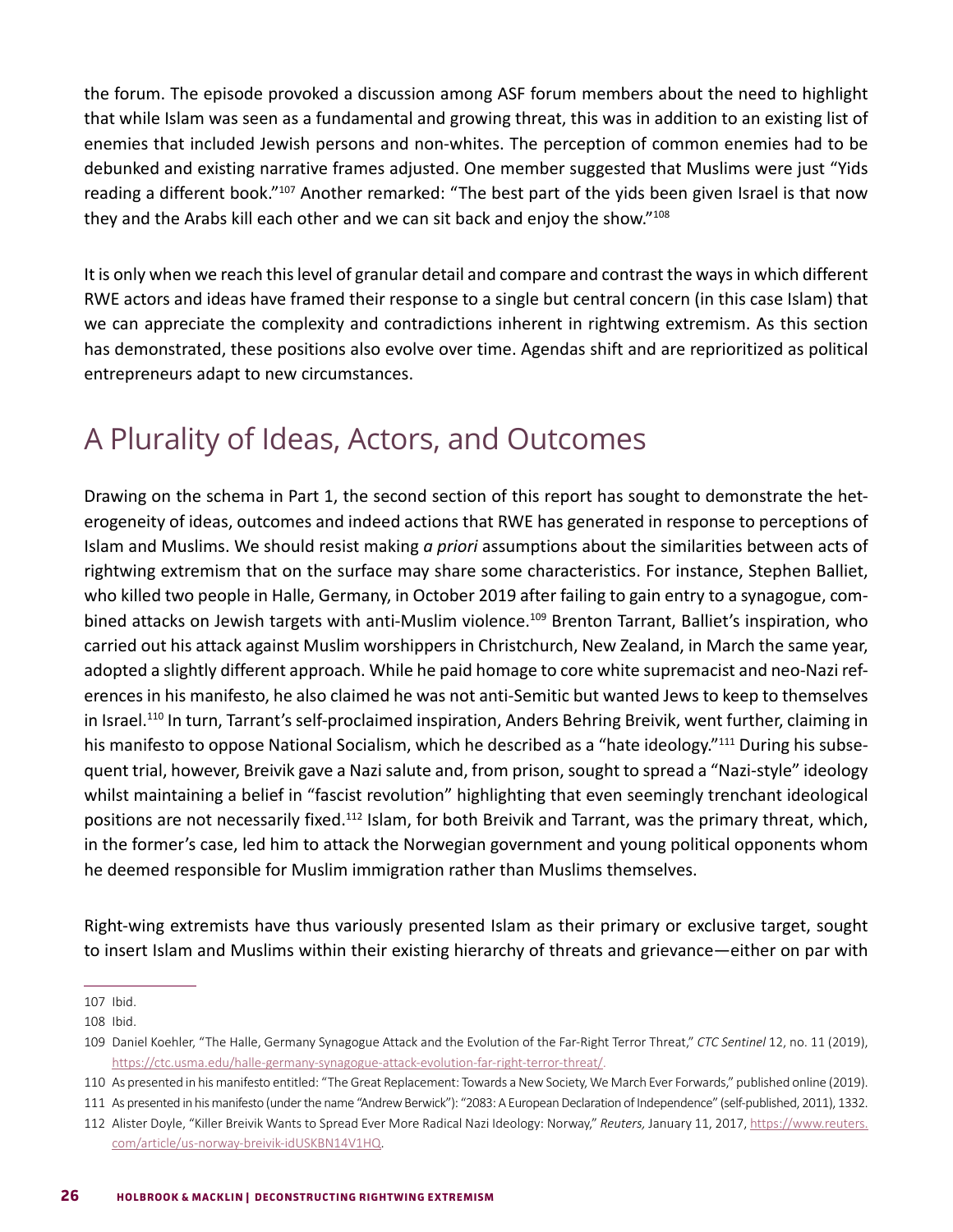principal threats or below them—while other groups have ignored Islam altogether, or claimed inspiration from those who associated themselves with Islamic doctrine.

If we look beyond the militant or neo-Nazi realms, the heterogeneity of interpretations as regards Islam is retained. Nativist European radical right political parties have for instance either positioned themselves in opposition to the perceived threat of Islam,<sup>113</sup> or, as was the case with movements like the EDL or the Patriotic Europeans Against the Islamisation of the Occident (PEGIDA), were founded explicitly to counter such alleged threats. In other parts of Europe, meanwhile, alternative approaches are adopted. Heterogeneity on this issue, therefore, is not solely restricted to RWE, but also radical right politics, although the extent to which both influence one another is not necessarily always clear cut.

Elements of the Hungarian radical right, for instance, pivot East. The Hungarian nationalist Turanist movement advocates the belief that ethnic Hungarians originated in Central Asia114 and it could be said that its central advocates have been imbued more by Traditionalism and Dugin's notion of Eurasianism than any Anglo-Saxon or Western European influences. Indeed, Jobbik, a radical nationalist party, with elements of oriental thought (including reverence for Islamic spirituality) has, in the past, taken a rather pro-Islamic stance.<sup>115</sup> Gábor Vona, then leader of Jobbik, pushed for closer ties with Iran, Turkey and Central Asia, as well as the Muslim world more generally. During a visit to Turkey in 2013, he even described Islam as "the last hope for humanity in the darkness of globalism and liberalism."<sup>116</sup> However, highlighting the malleability of far-right discourse, attitudes towards Islam and indeed Hungary's small Muslim community hardened in the midst of the so-called "refugee crisis" in 2015 as it has elsewhere in Europe.<sup>117</sup>

#### **CONCLUSION**

Anti-Islamic sentiment has been a particular focus for many cultural nationalist groups and movements. It has also been incorporated into the worldview of racial nationalists and ethnic nationalists who have fixed their gaze on other apparent threats to racial harmony and purity. Meanwhile, accelerationists, racial nationalist provocateurs and members of more spiritual and occultic dimensions of RWE have sought to emulate or claimed to be inspired by their varied views on Islam, including Islamist extremist groups. Other racial nationalists have highlighted a convergence of views with Islamist extremists, especially as

<sup>113</sup> Peter Walker, "New UKIP Leader Condemned for 'Virulent Islamophobia'," *The Guardian,* August 12, 2019, [https://www.theguardian.](https://www.theguardian.com/politics/2019/aug/12/new-ukip-leader-condemned-for-virulent-islamophobia) [com/politics/2019/aug/12/new-ukip-leader-condemned-for-virulent-islamophobia.](https://www.theguardian.com/politics/2019/aug/12/new-ukip-leader-condemned-for-virulent-islamophobia)

<sup>114</sup> Daniel McLaughlin, "Hungary Letter: Steppe Festival Celebrates Mysterious Origins," *Irish Times,* August 18, 2016, [https://www.irish](https://www.irishtimes.com/news/world/europe/hungary-letter-steppe-festival-celebrates-mysterious-origins-1.2759437)[times.com/news/world/europe/hungary-letter-steppe-festival-celebrates-mysterious-origins-1.2759437.](https://www.irishtimes.com/news/world/europe/hungary-letter-steppe-festival-celebrates-mysterious-origins-1.2759437)

<sup>115</sup> Péter Krekó, Bulcsú Hunyadi, and Patrik Szicherle*, Anti-Muslim populism in Hungary: From the Margins to the Mainstream* (Washington, DC: Brookings Institute, 2019), https://www.brookings.edu/research/anti-muslim-populism-in-hungary-from-the-margins-to-the-mainstream/.

<sup>116</sup> Youssef Sourgo, "Hungary: Far-right Party Leader Says 'Islam is the Last Hope of Humanity'," *Morocco World News,* November 7, 2013, <https://www.moroccoworldnews.com/2013/11/111456/hungary-far-right-party-leader-says-islam-is-the-last-hope-of-humanity/>[as of December 2020].

<sup>117</sup> Christopher Adam, "The Hungarian Far-right and Islam," *Hungarian Free Press,* July 27, 2015, [http://hungarianfreepress.com/2015/07/27/](http://hungarianfreepress.com/2015/07/27/the-hungarian-far-right-and-islam/) [the-hungarian-far-right-and-islam/.](http://hungarianfreepress.com/2015/07/27/the-hungarian-far-right-and-islam/)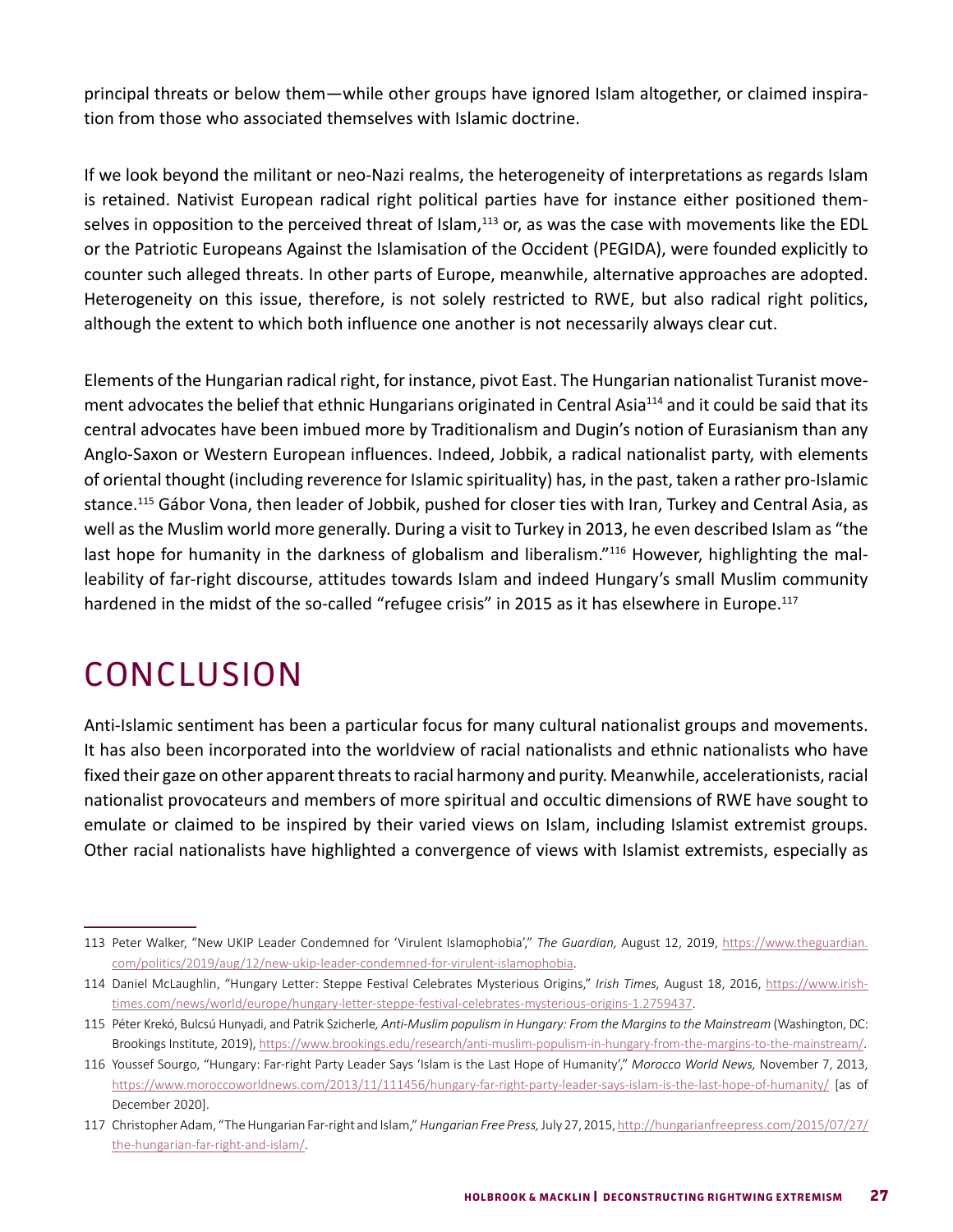regards shared anti-Semitism. Movements, parties and groups, in turn, have long engaged in metapolitical campaigns of public outreach, especially in a variety of cultural national domains. Other groups and movements, meanwhile, have focused primarily on campaigns of intimidation and street protest, while some, no doubt tasting new opportunities to exploit the mainstreaming of anti-Muslim prejudice, have sought to move from these overt forms of political agitation to more public-facing outreach. Then there are individuals, often acting in isolation, who see themselves as parts of larger movements, such as the Identitarians, or even obscurer online subcultures,<sup>118</sup> who have sought to target Muslims, including their places of worship, with acts ranging from threats and hate mail to vandalism, arson and violent extremism.<sup>119</sup> These various approaches to Islam thus illustrate the pluralism of ideas and interpretations within RWE that can steer its proponents in diverse directions and result in varied outcomes. RWE consists of a plurality of actors, ideas and outcomes that mobilize different constituencies and require equally varied responses.

As we have demonstrated, not only do right-wing extremists, including those inspired by racial, ethnic and cultural nationalism, adopt divergent positions on core issues such as Islam, their approach ranges widely from co-optation and inspiration, to non-engagement and outright hostility. These divergent positions, in turn, differ depending on local contexts, frames of reference, core beliefs and individuals' interpretations of these factors. This heterogeneity has important implications for practitioners, policymakers and those who study these movements: perceptions of threat are not constant or consistent across these movements and can spawn different types of violence and extremism with a varied and inconsistent list of potential targets, possible allies and perceived constituents. Lessons from one country, region or period may not be applicable to other domains.

Approaches to varied RWE threats, in turn, need to be multifaceted, evidence based, tailored and informed by context. Different parts of state and civil society have varied roles to play in combating rightwing extremism and these must reflect the particular manifestations of RWE that are being countered, as well as an understanding of how they operate within their wider radical right hinterland. This complexity is widely recognized in the literature on RWE. This report serves to further illustrate that complexity, drawing out and visualizing its different dimensions and illustrating, through an empirical case study, how this complexity plays out in practice.

Not only is a one-size-fits all policy ill-suited to conceptualizing the phenomenon of RWE, but it is also illsuited to efforts to address what is, in reality, a significantly heterogeneous category. Approaches to RWE, therefore, should assess the various ideas, actors, and associated outcomes when tailoring analyses and responses, rather than apply a blanketed approach meant to address and understand the entirety of the RWE ecosystem as a singular, hierarchical unit. Focusing on ideas, outcomes, and actors allows for further analytical and assessment distinctions that would otherwise be missed in assuming homogeneity across RWE stances and actions, including, as a limited example, the heterogeneity that exists in RWE responses to and attitudes toward Islam, as illustrated in this report.

<sup>118</sup> Brenton Tarrant made explicit references to his online community in his manifesto and has since inspired further online fandom. 119 See, for example, statistics from: Tell MAMA UK, <https://tellmamauk.org/wp-content/uploads/infographics/6.jpg> (as of February 2022).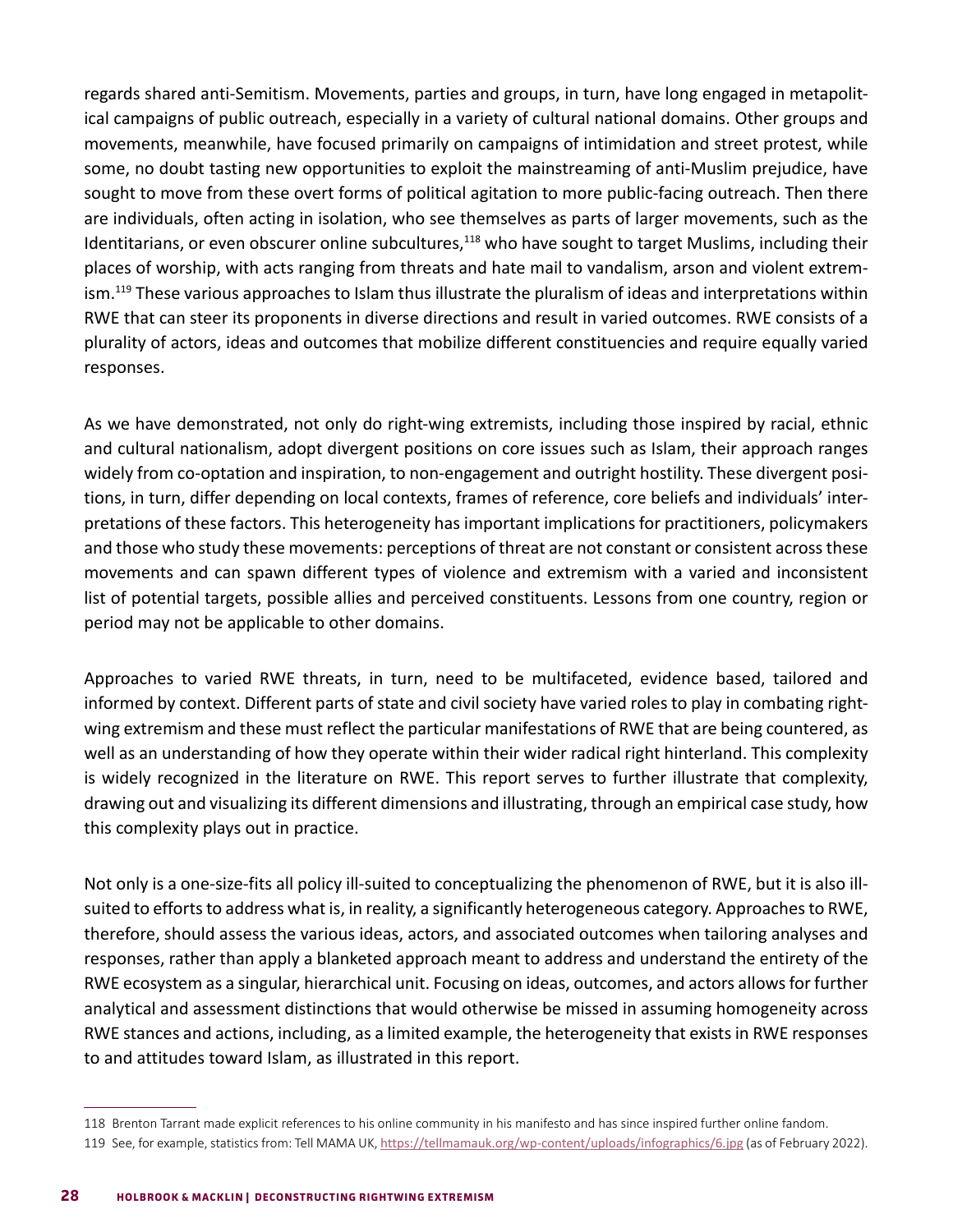#### BIBLIOGRAPHY

- Adam, Christopher. "The Hungarian Far-right and Islam." *Hungarian Free Press*, July 27, 2015. [http://hungarianfreepress.com/2015/07/27/](http://hungarianfreepress.com/2015/07/27/the-hungarian-far-right-and-islam/) [the-hungarian-far-right-and-islam/](http://hungarianfreepress.com/2015/07/27/the-hungarian-far-right-and-islam/).
- Ahmed, Reem, and Daniela Pisoiu. *How Extreme is the European Far Right? Investigating Overlaps in the German Far-Right Scene on Twitter*. Vox-Pol Network of Excellence, 2019.
- Archer, Toby. "Breivik's Mindset: The Counterjihad and the New Transatlantic Anti-Muslim Right." In *Extreme Right-Wing Political Violence and Terrorism,* edited by Max Taylor, Donald Holbrook, and P.M. Curie, 169-86. London: Bloomsbury, 2013.
- Armstrong, Elizabeth A., and Tim Bartley. "Social Movement Organizations." In *The Blackwell Encyclopaedia of Sociology*, edited by George Ritzer. John Wiley & Sons, Ltd., 2007. <https://doi.org/10.1002/9781405165518.wbeoss158>.
- Bar-On, Tamir. "Richard B. Spencer and the Alt Right." In *Key Thinkers of the Radical Right: Behind the New Threat to Liberal Democracy*, edited by Mark Sedgwick, 224-41. Oxford: Oxford University Press, 2019.
- Bar-On, Tamir. *Where Have All the Fascists Gone?* Abingdon: Routledge, 2007.
- Bates, Laura. *Men Who Hate Women: The Extremism Nobody is Talking About*. Simon & Schuster: London 2020.
- Berntzen, Lars Erik, and Sveinung Sandberg. "The Collective Nature of Lone Wolf Terrorism: Anders Behring Breivik and the Anti-Islamic Social Movement." *Terrorism and Political Violence* 26, no. 5 (2014): 759-79.
- Bjørgo, Tore. "Introduction." *Terrorism and Political Violence* 7, no. 1 (1995): 1-16.
- Bjørgo, Tore, and Jacob Aasland Ravndal. "Extreme Right Violence and Terrorism: Concepts, Patterns, and Responses." *ICCT Policy Brief* (September 2019). <https://icct.nl/app/uploads/2019/09/Extreme-Right-Violence-and-Terrorism-Concepts-Patterns-and-Responses-4.pdf>.
- Blazakis, Jason M., and Colin P. Clarke. *From Paramilitaries to Parliamentarians: Disaggregating Radical Right Wing Extremist Movements*. Washington, D.C.: RESOLVE Network, 2021. https://doi.org/10.37805/remve2021.2.
- Blee, Kathleen M. "How the Study of White Supremacism is Helped and Hindered by Social Movement Research" *Mobilization* 22, no. 1 (2017).
- Blee, Kathleen M., and Kimberly A. Creasap. "Conservative and Right-Wing Movements." *Annual Review of Sociology* 36 (2010): 269-86.
- Bobbio, Norberto. *Left and Right: The Significance of a Political Distinction*. Chicago: University of Chicago Press, 1996.
- Burleigh, Michael, and Wolfgang Wipperman. *The Racial State: Germany 1933-1945*. Cambridge: Cambridge University Press, 1991.
- Busher, Joel. *The Making of Anti-Muslim Street Protest: Grassroots Activism in the English Defence League.* Abingdon: Routledge, 2015.
- Butler, Cody. "Suspect has History of Anti-government Social Media Posts." *WILX*, 2020. [https://www.wilx.com/2020/10/09/suspect-has-history-of-anti-govern](https://www.wilx.com/2020/10/09/suspect-has-history-of-anti-government-social-media-posts/)[ment-social-media-posts/](https://www.wilx.com/2020/10/09/suspect-has-history-of-anti-government-social-media-posts/) (as of October 2020).
- Caiani, Manuela, and Ondřej Císař, eds. *Radical Right Movement Parties*. Abingdon: Routledge, 2019.
- Carian, Emily K., Alex DiBranco, and Chelsea Ebin, eds. *Male Supremacism in the United States: From Patriarchal Traditionalism to Misogynist Incels and the Alt-Right*. Routledge: Abingdon, 2022.
- Carr, Matt. "You Are Now Entering Eurabia." *Race & Class* 48, no. 1 (2006): 1-22.
- Carter, Elisabeth. "Right-Wing Extremism: Reconstructing a Concept." *Journal of Political Ideologies* 23, no. 2 (2018): 157-82. Casolari, Marzia. *In the Shadow of the Swastika: The Relationships between Indian Radical Nationalism, Italian Fascism and Nazism*. Abingdon: Routledge, 2020.
- Collins, Matthew, with Robbie Mullen. *Nazi Terrorist: The Story of National Action.* London: HNH, 2019.
- Darmanin, Jules. "France Bans Far-right Group Generation Identity." *Politico*, March 3, 2021. [https://www.politico.eu/article/](https://www.politico.eu/article/france-bans-far-right-group-generation-identity/) [france-bans-far-right-group-generation-identity/](https://www.politico.eu/article/france-bans-far-right-group-generation-identity/).
- Davey, Jacob, and Julia Ebner. 'The Great Replacement': The Violent Consequences of Mainstreamed Extremism. ISD: London, 2019. [https://www.isdglobal.org/](https://www.isdglobal.org/wp-content/uploads/2019/07/The-Great-Replacement-The-Violent-Consequences-of-Mainstreamed-Extremism-by-ISD.pdf) [wp-content/uploads/2019/07/The-Great-Replacement-The-Violent-Consequences-of-Mainstreamed-Extremism-by-ISD.pdf](https://www.isdglobal.org/wp-content/uploads/2019/07/The-Great-Replacement-The-Violent-Consequences-of-Mainstreamed-Extremism-by-ISD.pdf).
- Davey, Jacob, Mackenzie Hart and Cécile Guerin. An Online Environmental Scan of Right-wing Extremism in Canada (Interim Report). London: ISD, 2020.della Porta, Donatella. *Social Movements, Political Violence, and the State: A Comparative Analysis of Italy and Germany*. Cambridge: Cambridge University Press, 1995.
- Doyle, Alister. "Killer Breivik Wants to Spread Ever More Radical Nazi Ideology: Norway." Reuters, January 11, 2017. [https://www.reuters.com/article/](https://www.reuters.com/article/us-norway-breivik-idUSKBN14V1HQ) [us-norway-breivik-idUSKBN14V1HQ](https://www.reuters.com/article/us-norway-breivik-idUSKBN14V1HQ).
- Esposito, Fernando, and Sven Reichardt. "Revolution and Eternity: Introductory Remarks on Fascist Temporalities." *Journal of Modern European History* 13, no. 1 (2015): 24-43.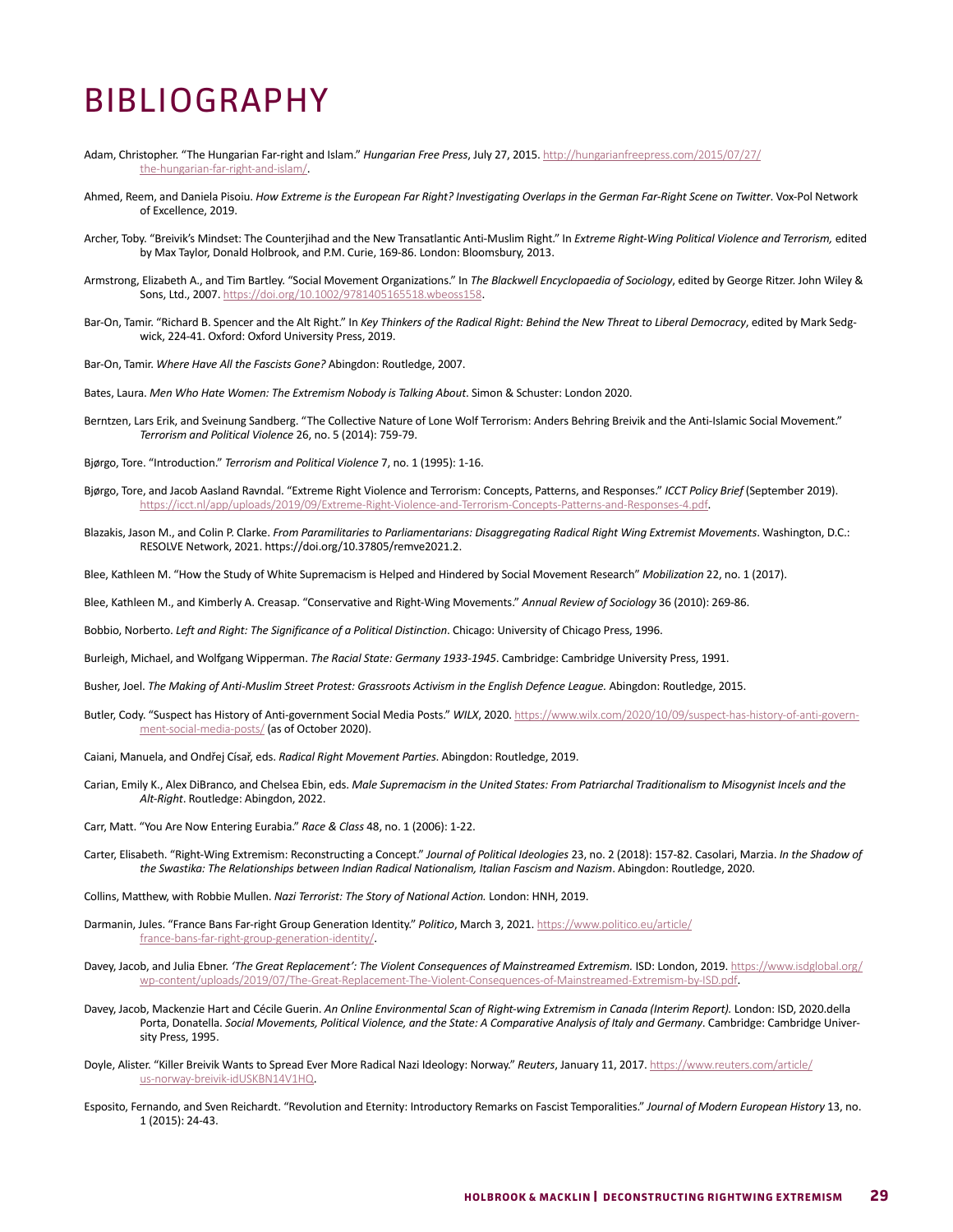- Europol. *European Union Terrorism Situation and Trend Report 2020*. European Union Agency for Law Enforcement Cooperation, 2020. [https://www.europol.](https://www.europol.europa.eu/cms/sites/default/files/documents/european_union_terrorism_situation_and_trend_report_te-sat_2020_0.pdf) [europa.eu/cms/sites/default/files/documents/european\\_union\\_terrorism\\_situation\\_and\\_trend\\_report\\_te-sat\\_2020\\_0.pdf](https://www.europol.europa.eu/cms/sites/default/files/documents/european_union_terrorism_situation_and_trend_report_te-sat_2020_0.pdf)
- Fieschi, Catherine. Muslims and the Secular City: How Right-wing Populists Shape the French Debate over Islam. Washington, DC: Brookings Institute, 2020. <https://www.brookings.edu/research/muslims-and-the-secular-city-how-right-wing-populists-shape-the-french-debate-over-islam/>.

Furlong, Patrick. *Social and Political Thought of Julius Evola*. Abingdon: Routledge, 2011.

Gardell, Mattias. "Crusader Dreams: Oslo 22/7, Islamophobia, and the Quest for a Monocultural Europe." *Terrorism and Political Violence* 26, no. 1 (2014): 129-55.

Goffman, Erving. Frame *Analysis: An Essay on the Organization of Experience*. New York: Harper & Row Publishers, 1974.

Griffin, Roger, ed. *Fascism.* Oxford: Oxford University Press, 1995.

- ———. "From Slime Mould to Rhizome: An Introduction to the Groupuscular Right." *Patterns of Prejudice* 37, no. 1 (2003): 27-50.
- ———. *The Nature of Fascism*. London: Routledge 1993.
- Hale, Matt. *The Truth about 9-11: How Jewish Manipulation Killed Thousands*. Creativity Publications, July 2002.
- HM Government. *[CONTEST: The United Kingdom's Strategy for Countering Terrorism](https://assets.publishing.service.gov.uk/government/uploads/system/uploads/attachment_data/file/716907/140618_CCS207_CCS0218929798-1_CONTEST_3.0_WEB.pdf)*. London: Home Office, 2018.Home Office/John Flatley. "Statistics on the Operation of Police Powers Under the Terrorism Act 2000 and Subsequent Legislation." December 10, 2020.
- Holbrook, Donald. "The Challenge of Conspiracy Theories for Strategic Communications." *The RUSI Journal* 165, no. 1 (2020): 26-36. [https://doi.org/10.1080/03](https://doi.org/10.1080/03071847.2020.1734384) [071847.2020.1734384](https://doi.org/10.1080/03071847.2020.1734384).

Holbrook, Donald, and John Horgan. "Terrorism and Ideology: Cracking the Nut." *Perspectives on Terrorism* 13, no. 6 (2019): 2-15.

"Islamophobia Behind Far-right Rise in the UK, Says Report." *BBC News*, February 18, 2019. <https://www.bbc.com/news/uk-47280082>.

- Jackson, Paul. "The License to Hate: Peder Jensen's Fascist Rhetoric in Anders Breivik's Manifesto *2083: A European Declaration of Independence*." *Democracy and Security* 9, no. 3 (2013): 247-69.
- ———. *Trans-national Neo-Nazism in the USA, United Kingdom and Australia*. Washington, DC: GWU Program on Extremism, February 2020.
- Jupskås, Anders Ravik, and Eviane Leidig, eds. *Knowing What's (Far) Right: A Compendium*. Oslo: C-REX, 2020. [https://www.sv.uio.no/c-rex/english/groups/com](https://www.sv.uio.no/c-rex/english/groups/compendium/c-rex-compendium-print-version.pdf)[pendium/c-rex-compendium-print-version.pdf](https://www.sv.uio.no/c-rex/english/groups/compendium/c-rex-compendium-print-version.pdf).
- Jupskås, Anders Ravik, and Iris Beau Segers. "What is Right-wing Extremism?" *C-REX,* November 7, 2020. https://www.sv.uio.no/c-rex/english/groups/compendium/what-is-right-wing-extremism.html.
- Koehler, Daniel. "Right-Wing Extremism and Terrorism in Europe Current Developments and Issues for the Future." PRISM, vol. 6, no. 2. [https://cco.ndu.edu/](https://cco.ndu.edu/PRISM/PRISM-Volume-6-no-2/Article/839011/right-wing-extremism-and-terrorism-in-europe-current-developments-and-issues-fo/) [PRISM/PRISM-Volume-6-no-2/Article/839011/right-wing-extremism-and-terrorism-in-europe-current-developments-and-issues-fo/](https://cco.ndu.edu/PRISM/PRISM-Volume-6-no-2/Article/839011/right-wing-extremism-and-terrorism-in-europe-current-developments-and-issues-fo/).
- ———. "The Halle, Germany Synagogue Attack and the Evolution of the Far-Right Terror Threat." *CTC Sentinel* 12, no. 11 (2019). [https://ctc.usma.edu/](https://ctc.usma.edu/halle-germany-synagogue-attack-evolution-far-right-terror-threat/) [halle-germany-synagogue-attack-evolution-far-right-terror-threat/](https://ctc.usma.edu/halle-germany-synagogue-attack-evolution-far-right-terror-threat/).
- Krekó, Péter, Bulcsú Hunyadi, and Patrik Szicherle. *Anti-Muslim populism in Hungary: From the Margins to the Mainstream.* Washington, DC: Brookings Institute, 2019. <https://www.brookings.edu/research/anti-muslim-populism-in-hungary-from-the-margins-to-the-mainstream/>.
- Laruelle, Marilene. "Alexander Dugin and Eurasianism." In *Key Thinkers of the Radical Right: Behind the New Threat to Liberal Democracy*, edited by Mark Sedgwick, 155-70. Oxford: Oxford University Press, 2019.
- Leidig, Eviane. "Hindutva as a Variant of Right-wing Extremism." *Patterns of Prejudice* 54, no. 3 (2020): 215-37.

Levitas, Daniel. *The Terrorist Next Door: The Militia Movement and the Radical Right.* New York: Thomas Dunne Books, 2002.

- Lister, Tim. "The Nexus Between Far-Right Extremists in the United States and Ukraine." *CTC Sentinel* 13, no. 4 (2020). [https://ctc.usma.edu/](https://ctc.usma.edu/the-nexus-between-far-right-extremists-in-the-united-states-and-ukraine/) [the-nexus-between-far-right-extremists-in-the-united-states-and-ukraine/](https://ctc.usma.edu/the-nexus-between-far-right-extremists-in-the-united-states-and-ukraine/).
- Liyanage, Chamila. "The Metapolitics of the Far Right." *Centre for Analysis of the Radical Right,* February 7, 2020. [https://www.radicalrightanalysis.](https://www.radicalrightanalysis.com/2020/02/07/the-metapolitics-of-the-far-right/) [com/2020/02/07/the-metapolitics-of-the-far-right/](https://www.radicalrightanalysis.com/2020/02/07/the-metapolitics-of-the-far-right/).

Macklin, Graham. "A Fascist 'Jihad': Captain Robert Gordon-Canning, British Fascist Antisemitism and Islam." *Holocaust Studies* 15, no. 1-2 (2009): 78-100.

———. *Failed Führers: A History of Britain's Extreme Right.* Abingdon: Routledge, 2020.

- ———. "Greg Johnson and Counter-Currents." In *Key Thinkers of the Radical Right: Behind the New Threat to Liberal Democracy,* edited by Mark Sedgewick, 204-23. Oxford: Oxford University Press, 2019.
- ———. "Only Bullets will Stop Us" The Banning of National Action in Britain." *Perspectives on Terrorism* 12, no. 6 (2018): 104-22.
- ———. "The Christchurch Attacks: Livestream Terror in the Viral Video Age." *CTC Sentinel* 12, no. 6 (2019). [https://ctc.usma.edu/](https://ctc.usma.edu/christchurch-attacks-livestream-terror-viral-video-age) [christchurch-attacks-livestream-terror-viral-video-age](https://ctc.usma.edu/christchurch-attacks-livestream-terror-viral-video-age).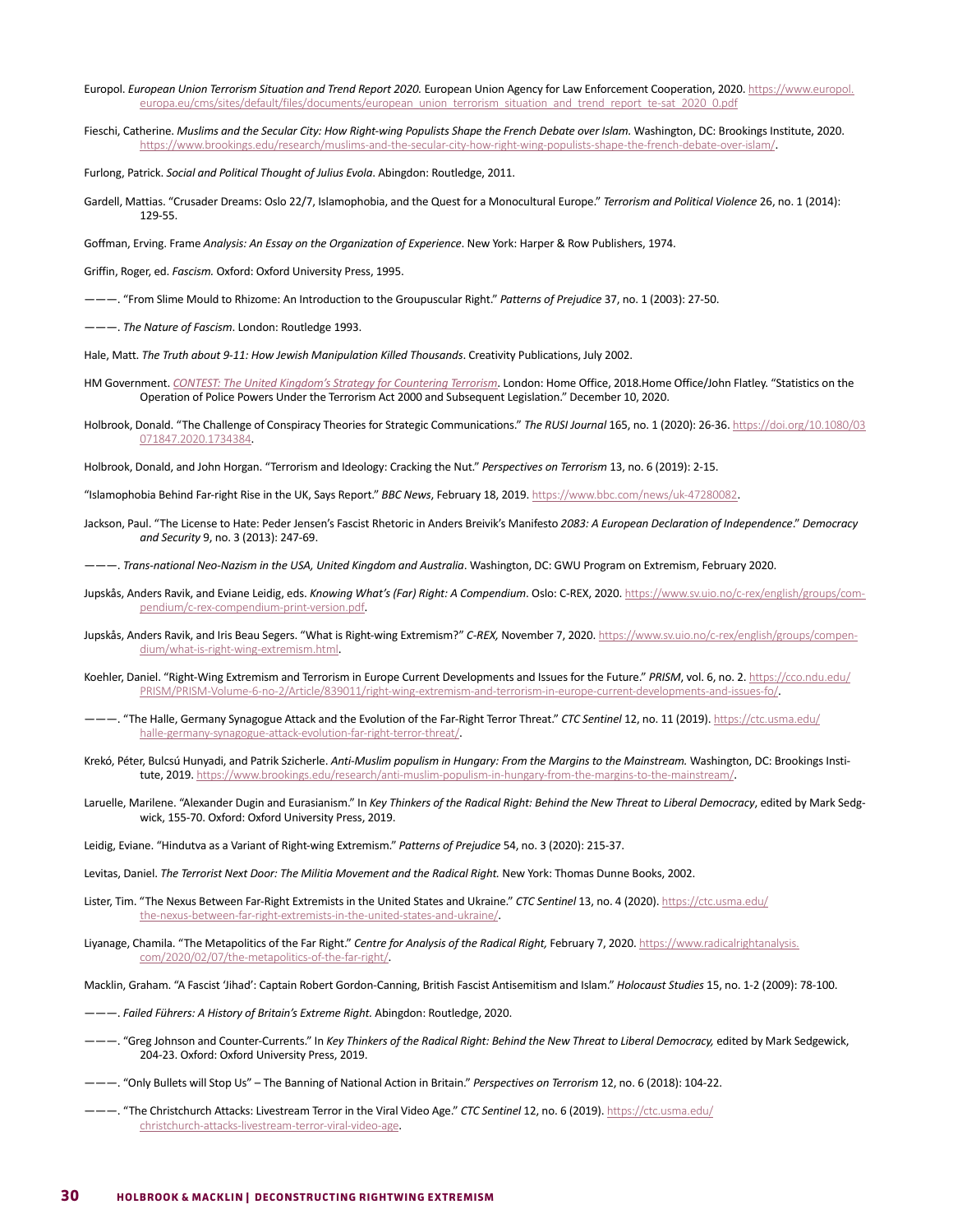- ———. "The El Paso Terrorist Attack: The Chain Reaction of Global Right-Wing Terror." *CTC Sentinel* 12, no. 11 (2019). [https://ctc.usma.edu/](https://ctc.usma.edu/el-paso-terrorist-attack-chain-reaction-global-right-wing-terror/) [el-paso-terrorist-attack-chain-reaction-global-right-wing-terror/](https://ctc.usma.edu/el-paso-terrorist-attack-chain-reaction-global-right-wing-terror/).
- ———. "The Extreme Right, Climate Change and Terrorism." *Terrorism and Political Violence* (2022). <https://doi.org/10.1080/09546553.2022.2069928>.
- ———. "The Evolution of Extreme-Right Terrorism and Efforts to Counter it in the United Kingdom." *CTC Sentinel* 12, no. 1 (2019).

Malik, Kenan. *From Fatwa to Jihad: How World Changed from the 'Satanic Verses' to Charlie Hebdo.* Atlantic Books: London, 2017.

- McLaughlin, Daniel. "Hungary Letter: Steppe festival celebrates mysterious origins." *Irish Times*, August 18, 2016. [https://www.irishtimes.com/news/world/](https://www.irishtimes.com/news/world/europe/hungary-letter-steppe-festival-celebrates-mysterious-origins-1.2759437) [europe/hungary-letter-steppe-festival-celebrates-mysterious-origins-1.2759437](https://www.irishtimes.com/news/world/europe/hungary-letter-steppe-festival-celebrates-mysterious-origins-1.2759437).
- "Member States Concerned by the Growing and Increasingly Transnational Threat of Extreme Right-wing Terrorism." *United Nations Security Council Counter-Terrorism Committee Executive Directorate*, April 2020. [https://www.un.org/securitycouncil/ctc/sites/www.un.org.securitycouncil.ctc/](https://www.un.org/securitycouncil/ctc/sites/www.un.org.securitycouncil.ctc/files/20200401_press_release_trends_alert_extreme_right-wing_terrorism.pdf) [files/20200401\\_press\\_release\\_trends\\_alert\\_extreme\\_right-wing\\_terrorism.pdf](https://www.un.org/securitycouncil/ctc/sites/www.un.org.securitycouncil.ctc/files/20200401_press_release_trends_alert_extreme_right-wing_terrorism.pdf).
- Michael, George. The Enemy of My Enemy: The Alarming Convergence of Militant Islam and the Extreme Right. Lawrence, Kansas: University of Kansas, 2006.
- Miller-Idriss, Cynthia. *Hate in the Homeland: The New Global Far Right*. Princeton: Princeton University Press, 2020.
- Mudde, Cas. "Right-Wing Extremism Analyzed: A Comparative Analysis of the Ideologies of Three Alleged Right-Wing Extremist Parties (NPD, NDP, CP'86)." *European Journal of Political Research* 27, no. 2 (1995): 203–22.
- ———. *The Far Right Today.* Polity Press: Cambridge, 2020.
- Oliver, Pamela E., and Frank Johnston. "What a Good Idea! Ideologies and Frames in Social Movement Research." *Mobilization: An International Journal* 4, no. 1: 37-54.
- Pendas, Devin O., Mark Roseman, and Richard F. Wetzell, eds. *Beyond the Racial State: Rethinking Nazi Germany*. Cambridge: Cambridge University Press, 2017.
- Pilkington, Hilary. *Loud and Proud: Passion and Politics in the English Defence League.* Manchester: Manchester University Press, 2016.
- Pimenov, Alexei. *German Nationalism and Indian Political Thought: The Influence of Ancient Indian Philosophy on the German Romantics*. Abingdon: Routledge, 2020.
- "Racially and Ethnically Motivated Violent Extremism (REMVE)." *RESOLVE Network*, April 2020. [https://www.resolvenet.org/projects/](https://www.resolvenet.org/projects/racially-and-ethnically-motivated-violent-extremism-remve) [racially-and-ethnically-motivated-violent-extremism-remve](https://www.resolvenet.org/projects/racially-and-ethnically-motivated-violent-extremism-remve).
- Ramsay, Gilbert, and Donald Holbrook. "The Representation of Violence by Insurgent Political Actors: The 'Violent' Part of 'Violent Extremism'?" *Behavioral Sciences of Terrorism and Political Aggression* 7, no. 1 (2014): 84-96.
- Ravndal, Jacob Aasland, and Tore Bjørgo. "Investigating Terrorism from the Extreme Right: A Review of Past and Present Research." *Perspectives on Terrorism*  12, no. 6 (2018): 5-22.
- Rękawek, Kacper. "Neither 'NATO's Foreign Legion' nor the 'Donbass International Brigades': (Where Are All the) Foreign Fighters in Ukraine." *PRISM Policy Paper* 6, no. 108 (2015). [https://www.files.ethz.ch/isn/189979/PISM%20Policy%20Paper%20no%206%20\(108\).pdf](https://www.files.ethz.ch/isn/189979/PISM%20Policy%20Paper%20no%206%20(108).pdf).
- Ryan, Nick. *Into a World of Hate: A Journey among the Extreme Right.* Abingdon: Routledge, 2004.
- Sedgewick, Mark. *Against the Modern World: Traditionalism and the Secret Intellectual History of the Twentieth Century*. Oxford: Oxford University Press, 2009.
- Senholt, Jacob. "The Sinister Tradition: Political Esotericism and the Convergence of Radical Islam, Satanism and National Socialism in the Order of the Nine Angles." Conference presentation, *Satanism in the Modern World, Trondheim* (November 2009).
- Shekhovtsov, Anton. "How Alexander Dugin's Neo-Eurasianists Geared Up for the Russian-Ukrainian War in 2005-2013." *Anton Shekhovstov Blog*, January 25, 2016. <http://anton-shekhovtsov.blogspot.com/2016/01/how-alexander-dugins-neo-eurasianists.html>.
- ———. *Tango Noir: Russia and the Western Far Right*. Abingdon: Routledge, 2017.
- Simi, Pete, and Steven Windisch. "The Culture of Violent Talk: An Interpretive Approach." *Social Sciences* 9, no. 7 (2020). [https://doi.org/10.3390/](https://doi.org/10.3390/socsci9070120) [socsci9070120](https://doi.org/10.3390/socsci9070120).
- Skelsbæk, Inger, et al. "What Role Does Gender Play in the Far Right?" In *Knowing What's (Far) Right: A Compendium*, edited by Anders Ravik Jupskås and Eviane Leidig, 62-64. Oslo: C-REX, 2020. <https://www.sv.uio.no/c-rex/english/groups/compendium/c-rex-compendium-print-version.pdf>.
- Sourgo, Youssef. "Hungary: Far-right Party Leader Says 'Islam is the Last Hope of Humanity'." *Morocco World News,* November 7, 2013. [https://www.morocco](https://www.moroccoworldnews.com/2013/11/111456/hungary-far-right-party-leader-says-islam-is-the-last-hope-of-humanity/)[worldnews.com/2013/11/111456/hungary-far-right-party-leader-says-islam-is-the-last-hope-of-humanity/](https://www.moroccoworldnews.com/2013/11/111456/hungary-far-right-party-leader-says-islam-is-the-last-hope-of-humanity/) [as of December 2020].
- "Spotlight: Violent Right-Wing Extremism in Focus." *RAN*, May 2020. [https://ec.europa.eu/home-affairs/system/files/2020-06/](https://ec.europa.eu/home-affairs/system/files/2020-06/ran_brochure_violent_right_wing_extremism_in_focus_en.pdf) [ran\\_brochure\\_violent\\_right\\_wing\\_extremism\\_in\\_focus\\_en.pdf](https://ec.europa.eu/home-affairs/system/files/2020-06/ran_brochure_violent_right_wing_extremism_in_focus_en.pdf).

Teitelbaum, Benjamin R. *War for Eternity: The Return of Traditionalism and the Rise of the Populist Right*. London: Allen Lane, 2020.

Tell MAMA UK. <https://tellmamauk.org/wp-content/uploads/infographics/6.jpg> (as of February 2022).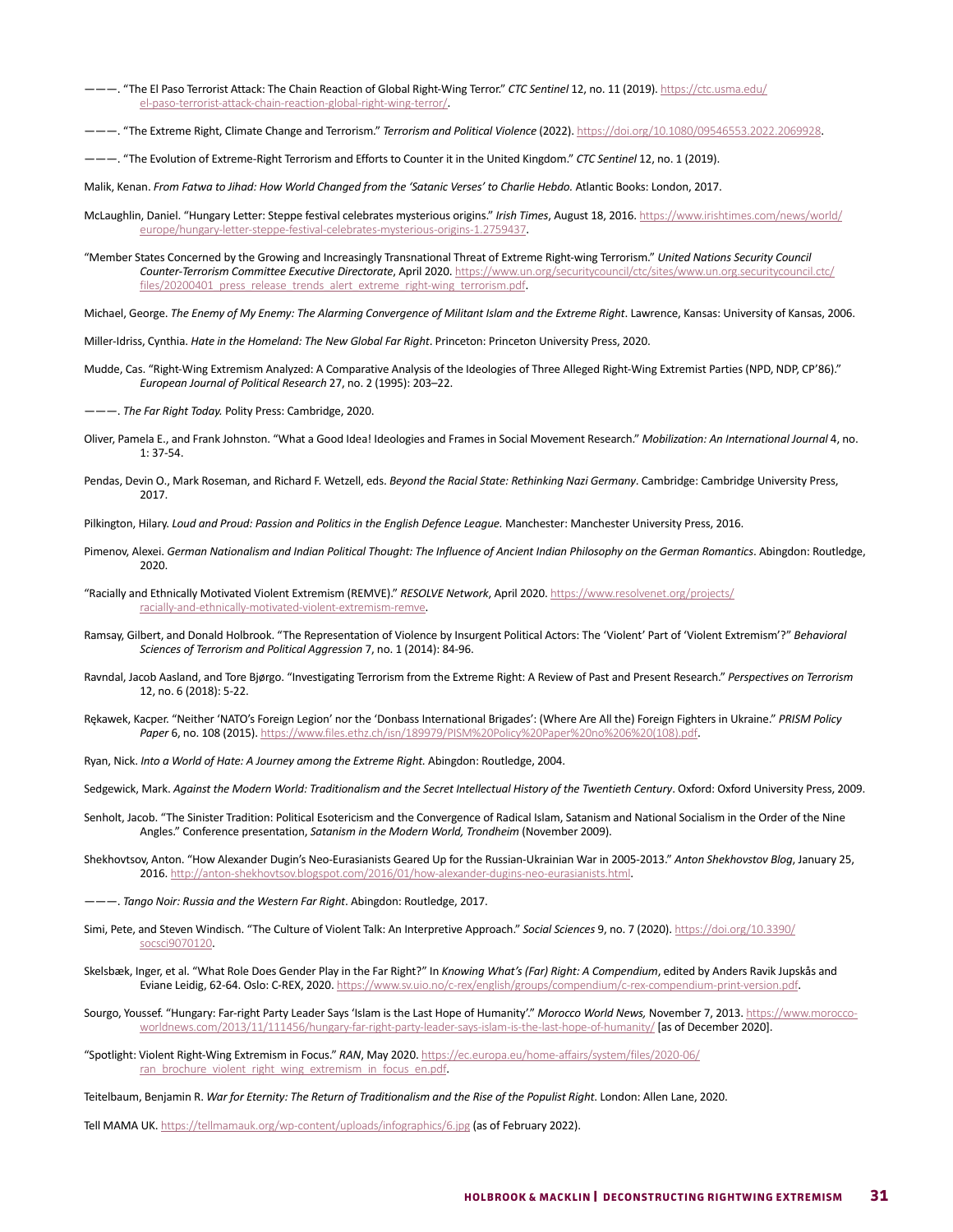"The Far-right and Environmentalism Overlap is Bigger than You Think — and Growing." *NPR*, April 1, 2022. [https://www.npr.org/2022/04/01/1089990539/](https://www.npr.org/2022/04/01/1089990539/climate-change-politics) [climate-change-politics](https://www.npr.org/2022/04/01/1089990539/climate-change-politics).

Thornton, Sarah. "General Introduction." In *The Subcultures Reader*. Abingdon: Routledge, 1997.

Tilly, Charles, and Sidney Tarrow. *Contentious Politics*. Oxford: Oxford University Press, 2015.

- Upchurch, H. E. "The Iron March Forum and the Evolution of the 'Skull Mask' Neo-Fascist Network." *CTC Sentinel* 14, no. 10 (December 2021. [https://ctc.west](https://ctc.westpoint.edu/the-iron-march-forum-and-the-evolution-of-the-skull-mask-neo-fascist-network/)[point.edu/the-iron-march-forum-and-the-evolution-of-the-skull-mask-neo-fascist-network/](https://ctc.westpoint.edu/the-iron-march-forum-and-the-evolution-of-the-skull-mask-neo-fascist-network/).
- Virchow, Fabian. "Post-Fascist Right-Wing Social Movements." In *The History of Social Movements in Global Perspective: A Survey*, edited by Stefan Berger and Holger Nehring, 619–646. London: Palgrave, 2017.
- Virchow, Fabian. "The 'Identitarian Movement': What Kind of Identity? Is it Really a Movement?" In *Digital Media Strategies of the Far Right in Europe and the United States,* edited by Patricia Anne Simpson and Helga Druxes, 177–90. Lanham, Maryland: Lexington Books.
- Wainwright, Martin. "Neo-Nazi Ian Davison Jailed for 10 Years for Making Chemical Weapon." *The Guardian,* May 14, 2010. [https://www.theguardian.com/](https://www.theguardian.com/uk/2010/may/14/neo-nazi-ian-davison-jailed-chemical-weapon) [uk/2010/may/14/neo-nazi-ian-davison-jailed-chemical-weapon](https://www.theguardian.com/uk/2010/may/14/neo-nazi-ian-davison-jailed-chemical-weapon) [accessed November 2020].
- Walker, Peter. "New UKIP Leader Condemned for 'Virulent Islamophobia'." *The Guardian*, August 12, 2019. [https://www.theguardian.com/politics/2019/aug/12/](https://www.theguardian.com/politics/2019/aug/12/new-ukip-leader-condemned-for-virulent-islamophobia) [new-ukip-leader-condemned-for-virulent-islamophobia](https://www.theguardian.com/politics/2019/aug/12/new-ukip-leader-condemned-for-virulent-islamophobia).
- Weill, Kelly. "Satanism Drama is Tearing Apart the Murderous Neo-Nazi Group Atomwaffen." *Daily Beast*, March 21, 2018. [https://www.thedailybeast.com/](https://www.thedailybeast.com/satanism-drama-is-tearing-apart-the-murderous-neo-nazi-group-atomwaffen?ref=scroll) [satanism-drama-is-tearing-apart-the-murderous-neo-nazi-group-atomwaffen?ref=scroll](https://www.thedailybeast.com/satanism-drama-is-tearing-apart-the-murderous-neo-nazi-group-atomwaffen?ref=scroll).

Wistrich, Robert. A *Lethal Obsession: Anti-Semitism from Antiquity to the Global Jihad.* Random House: New York, 2010.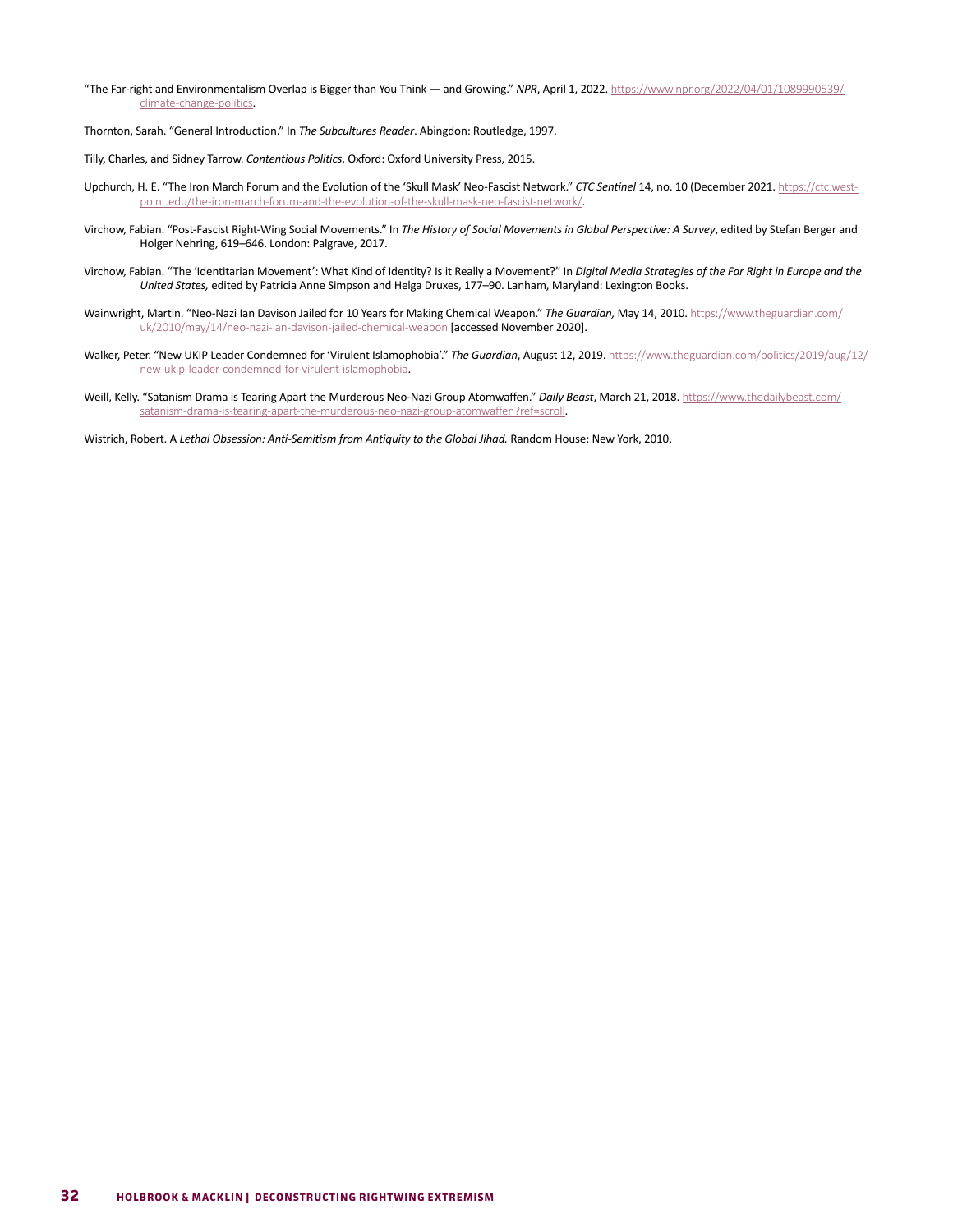#### *About the Authors*

*Donald Holbrook is an Honorary Senior Research Associate at the Department of Security and Crime Science, University College London and an Associate Fellow at the International Centre for Counter-Terrorism, The Hague. He is also director of Veritable Analytics, a research consultancy providing analysis for practitioners and policymakers. He was previously a lecturer at the Department of Politics, Philosophy, and Religion at Lancaster University and Senior Research Fellow at the Centre for the Study of Terrorism and Political Violence, University of St Andrews.*

*He has published widely on topics relating to beliefs, ideas, and media in the context of terrorism and political violence, terrorist use of the internet and the terrorist information environment. He has also managed several applied research programs for government agencies and provided training for policymakers and counter-terrorism, law-enforcement and prison service professionals in a variety of different countries and organizations.*

*Graham Macklin is a historian at the Norwegian Center for Holocaust and Minority Studies (HL-Senteret) affiliated with the Center for Research on Extremism (C-REX) at the University of Oslo, Norway. He is a Fellow of the Royal Historical Society and an Associate Fellow, Current and Emerging Threats at the International Centre for Counter-Terrorism (ICCT), The Hague.* 

*He has published extensively on extreme right-wing and anti-minority politics in Britain and North America in both the inter-war and post-war periods including most recently Failed Führers: A History of Britain's Extreme Right (2020) and, as co-editor, Researching the Far Right: Method, Theory and Practice (2020). He is also co-editor of the 'Routledge Studies in Fascism and the Far Right' book series and associate editor of Patterns of Prejudice.*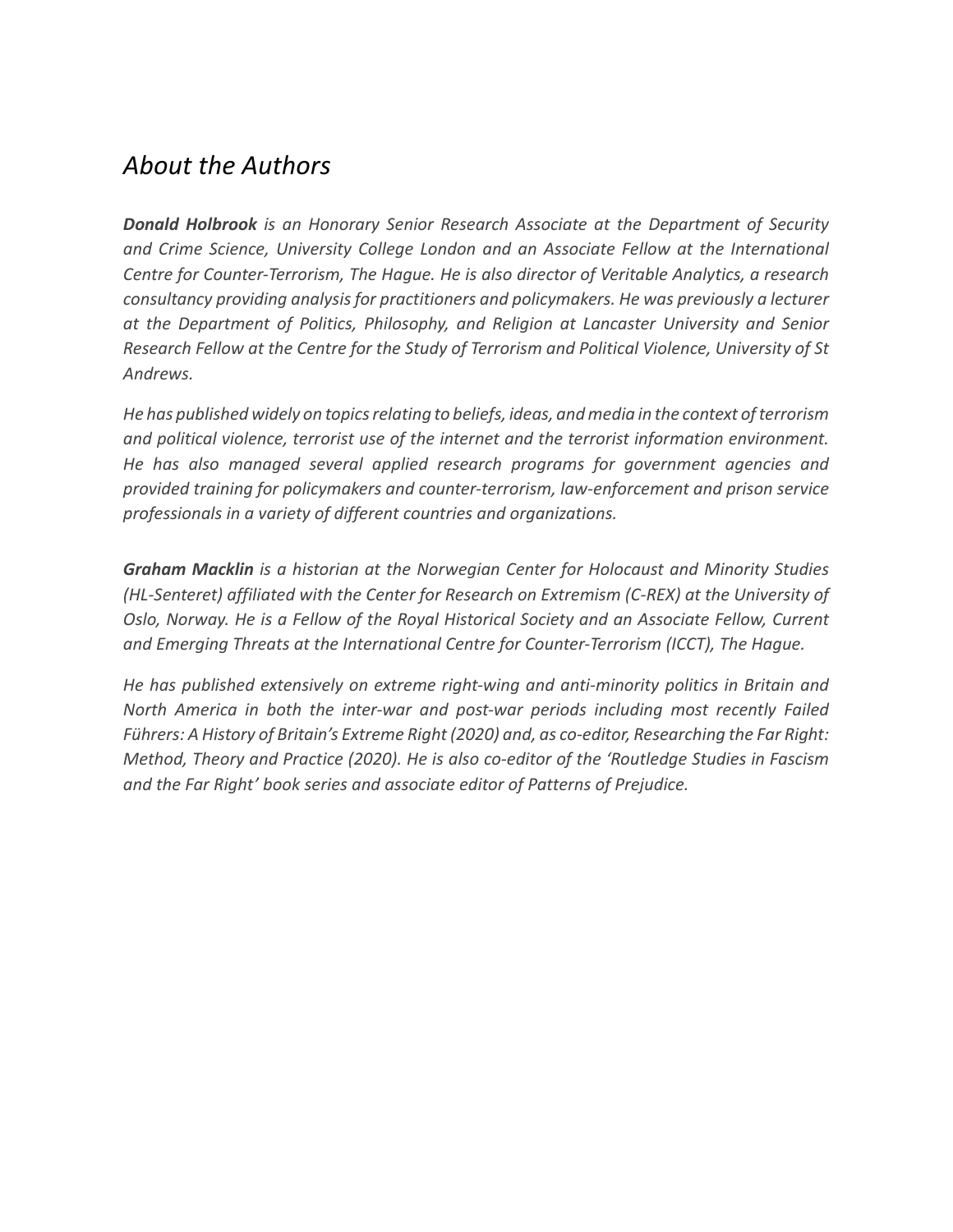#### **RESOLVE NETWORK**

better research**.**informed practice**.**improved policy on violent extremism**.**

www.resolvenet.org



RESOLVE is housed at the U.S. Institute of Peace, building upon the Institute's SOLVE is housed at the U.S. Institute of Peace, building upon the Institute's **MAKING STATES**<br>decades-long legacy of deep engagement in conflict affected communities.<br>Making Peace Possible